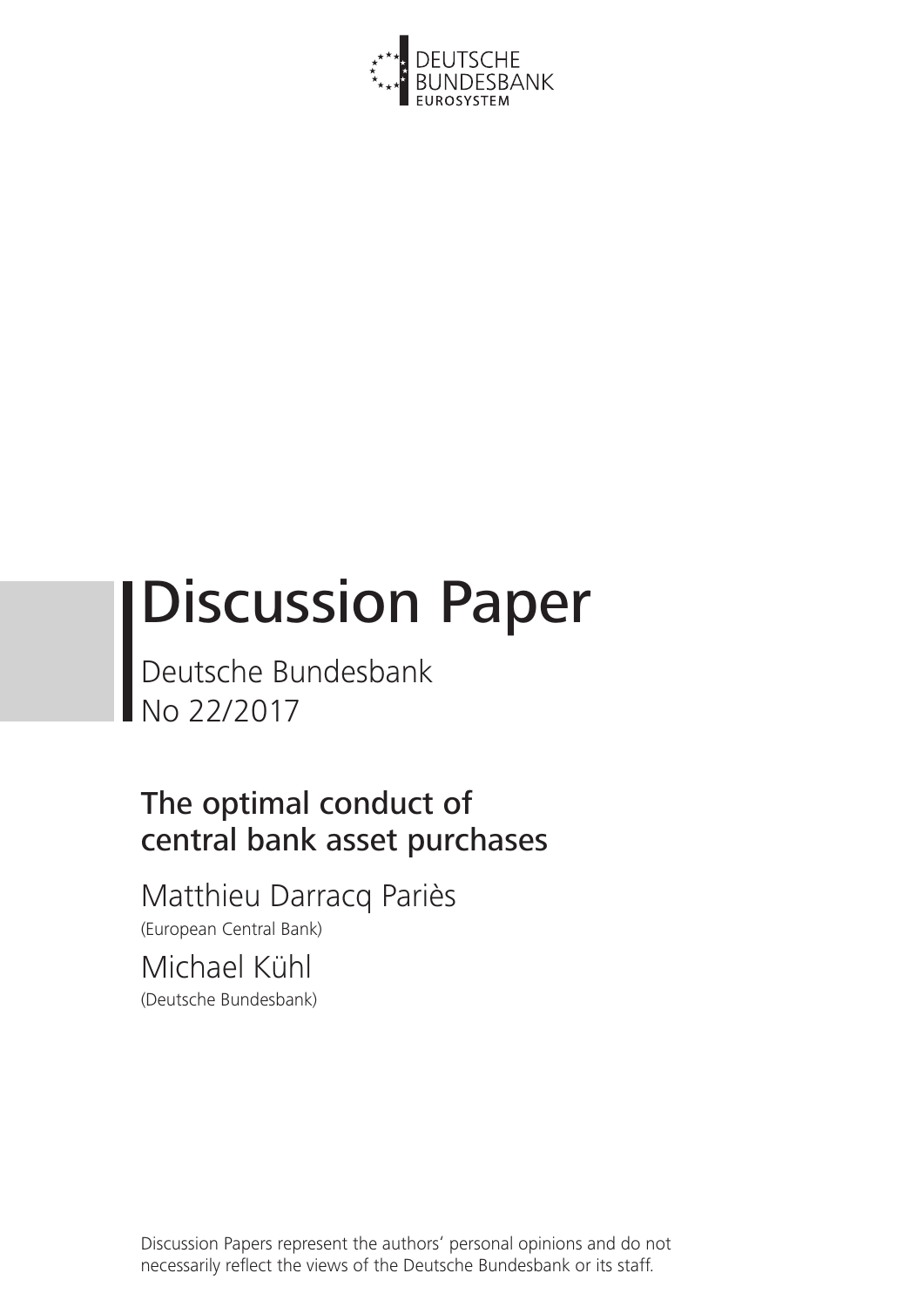**Editorial Board:**

 Daniel Foos Thomas Kick Malte Knüppel Jochen Mankart Christoph Memmel Panagiota Tzamourani

Deutsche Bundesbank, Wilhelm-Epstein-Straße 14, 60431 Frankfurt am Main, Postfach 10 06 02, 60006 Frankfurt am Main

Tel +49 69 9566-0

Please address all orders in writing to: Deutsche Bundesbank, Press and Public Relations Division, at the above address or via fax +49 69 9566-3077

Internet http://www.bundesbank.de

Reproduction permitted only if source is stated.

ISBN 978–3–95729–382–4 (Printversion) ISBN 978–3–95729–383–1 (Internetversion)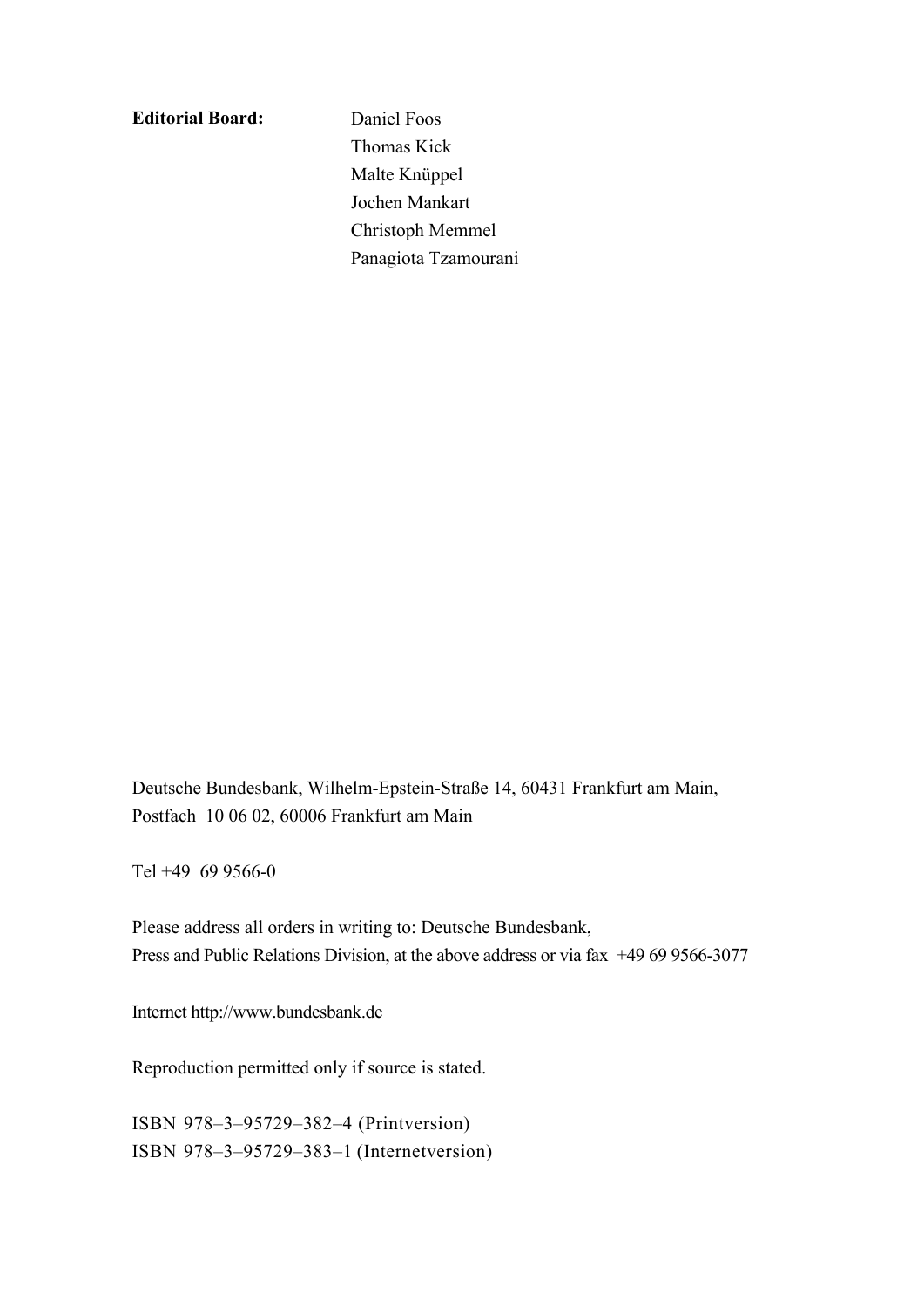# **Non-technical summary**

# **Research Question**

During the course of the global financial crisis, central banks embarked on various forms of unconventional monetary policy, one of which was asset purchase programmes. In most cases, central bank asset purchases were deployed once the scope for a more accommodative monetary policy stance through interest rate cuts had been exhausted. Although the general effects of asset purchases have been discussed quite intensively, less is known about the consequences of the exact form which the asset purchase programmes take.

The aim of this paper is to discuss the optimal conduct of unconventional monetary policies using an estimated DSGE model for the euro area. On the one hand, we evaluate various quantity-based government bond purchase programmes in terms of their time profile and the information set agents have. This is done for a realistic lower bound scenario for the policy rate, where "realistic" means that it is based upon observed (and expected) shocks. On the other hand, we discuss the optimality of asset purchases following a welfare-based approach. In this regard, we show in a lower bound case for the policy rate what optimal asset purchases would look like and how they stabilise the economy. The paper focuses inter alia on the interplay between forward guidance on the policy rate and asset purchases. Regarding the welfare evaluation, we first ignore the lower bound constraint on the policy rate before explicitly focusing on it.

# Results

Considering ad hoc asset purchase programmes, we show that their macroeconomic multipliers get stronger when the lower bound on the policy rate is binding and when the purchasing path is fully communicated and anticipated by economic agents. From a more normative standpoint, interest rate policy and asset purchases feature strong strategic complementarities during both normal and crisis times. In an environment when nominal interest rates reach their effective lower bound, optimal monetary policy is to keep the policy rate low for a longer period in time and to engage in asset purchases. Our results also point to a clear sequencing of the exit strategy, first stopping the asset purchases and later raising the policy rate. In terms of macroeconomic stabilisation, optimal asset purchase strategies deliver sizeable benefits and have the potential to largely offset the costs of the lower bound on the policy rate.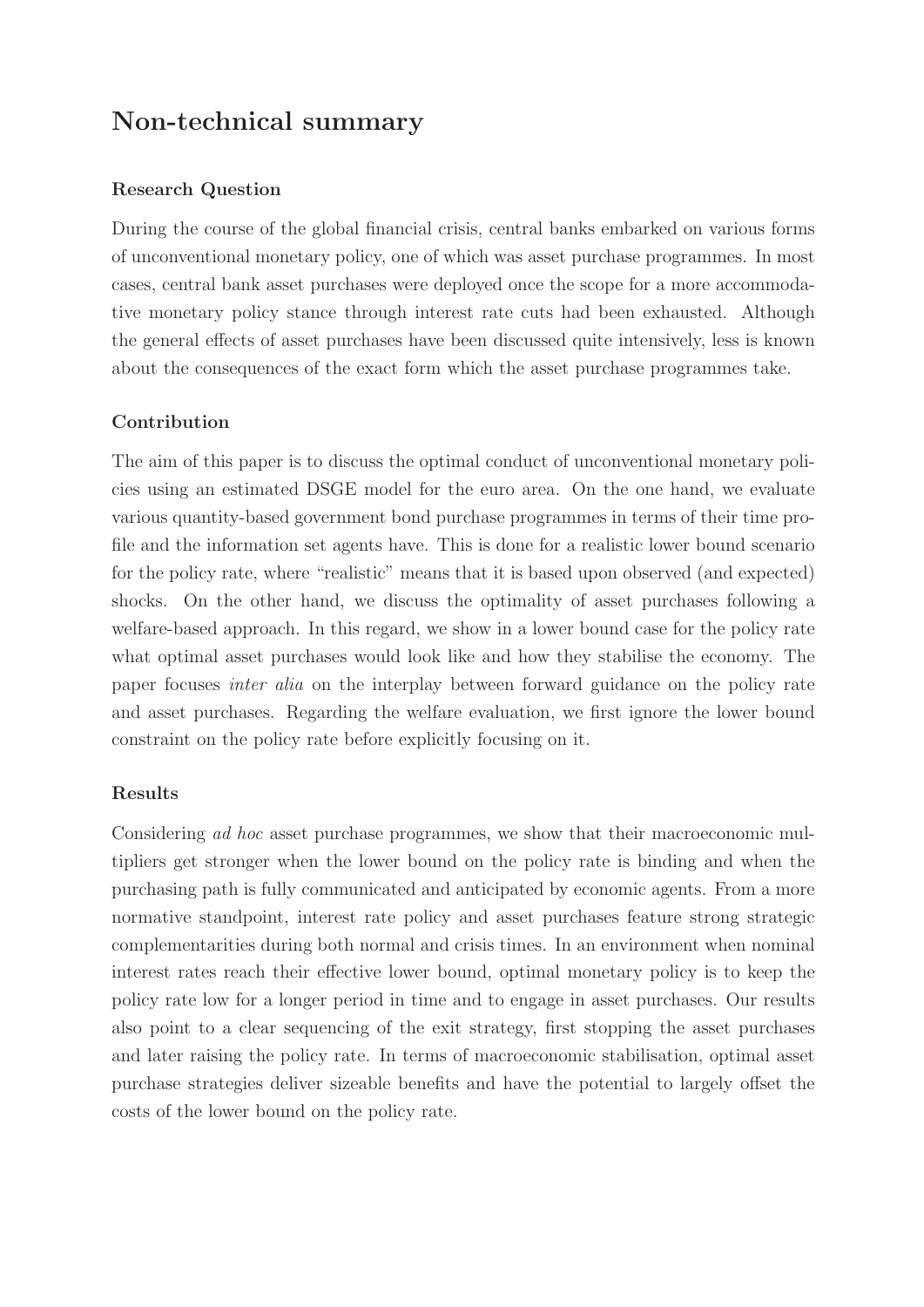# **Nichttechnische Zusammenfassung**

# **Fragestellung**

Im Verlauf der globalen Finanzkrise führten Zentralbanken verschiedene unkonventionelle Politikinstrumente ein, zu denen Wertpapierankaufprogramme zählten. In den meisten Fällen wurden Anleiheankaufprogramme als Ergänzung von *forward quidance* für den Leitzins genutzt, um eine weitere monetäre Akkommodation beim Erreichen der Nullzinsgrenze durchzuführen. Angesichts begrenzter Erfahrungen mit der Umsetzung von Ankaufprogrammen besteht Untersuchungsbedarf hinsichtlich der genauen Ausgestaltung des Kaufpfades und seiner Konsequenzen für die Ökonomie.

# **Beitrag**

Das Ziel des Papiers ist es, Wertpapierankaufprogramme als unkonventionalle geldpolitische Maßnahmen hinsichtlich ihrer optimalen Ausgestaltung in einem für den Euroraum geschätzten DSGE-Modell zu untersuchen. Ein Fokus liegt dabei auf der Bewertung unterschiedlicher Pfade fur mengenorientierte Staatsanleihenkaufprogramme unter ¨ Berücksichtigung eines realistischen Szenarios für die Nullzinsgrenze. Darüber hinaus wird mithilfe eines wohlfahrtsmaximierenden Ansatzes ein "optimaler" Pfad für den Bestand an Staatsanleihen bei der Zentralbank hergeleitet. Dieser Ansatz erlaubt es zu zeigen, inwiefern Staatsanleihenkäufe in der Lage sind, als zusätzliches Stabilisierungsinstrument zu dienen. Dabei werden die Fälle mit und ohne Nullzinsgrenze verglichen. Für den Fall der Nullzinsgrenze ist es somit möglich, die Interaktion zwischen optimalen Wertpapierkäufen und optimalem Zinspfad zu zeigen.

# **Ergebnisse**

Für die ad hoc-Wertpapierankaufprogramme zeigt sich, dass ihre Stabilisierungswirkungen an der Nullzinsgrenze umso effektiver sind, je länger diese gilt. Eine vollständige Kommunikation und Antizipation des Programmms erzielt dabei die stärksten Wirkungen. Unter normativen Gesichtspunkten können Staatsanleihenkäufe hinsichtlich der Stabilisierung der Wirtschaft an der Nullzinsgrenze die Verwendung von *forward quidance* unterstützen und dabei die Verweildauer an der Nullzinsgrenze reduzieren. Auch außerhalb der Nullzinsgrenze entfaltet ein Wertpapierankaufprogramm Stabilisierungswirkungen. Der Wohlfahrtsansatz impliziert, dass Kaufprogramme an die wirtschaftliche Entwicklung angepasst werden sollten. Im Fall der Nullzinsgrenze zeigt der hergeleitete Pfad, dass der Bestand an Staatsanleihen bei der Zentralbank zuerst reduziert werden sollte, bevor die Zinsen angehoben werden.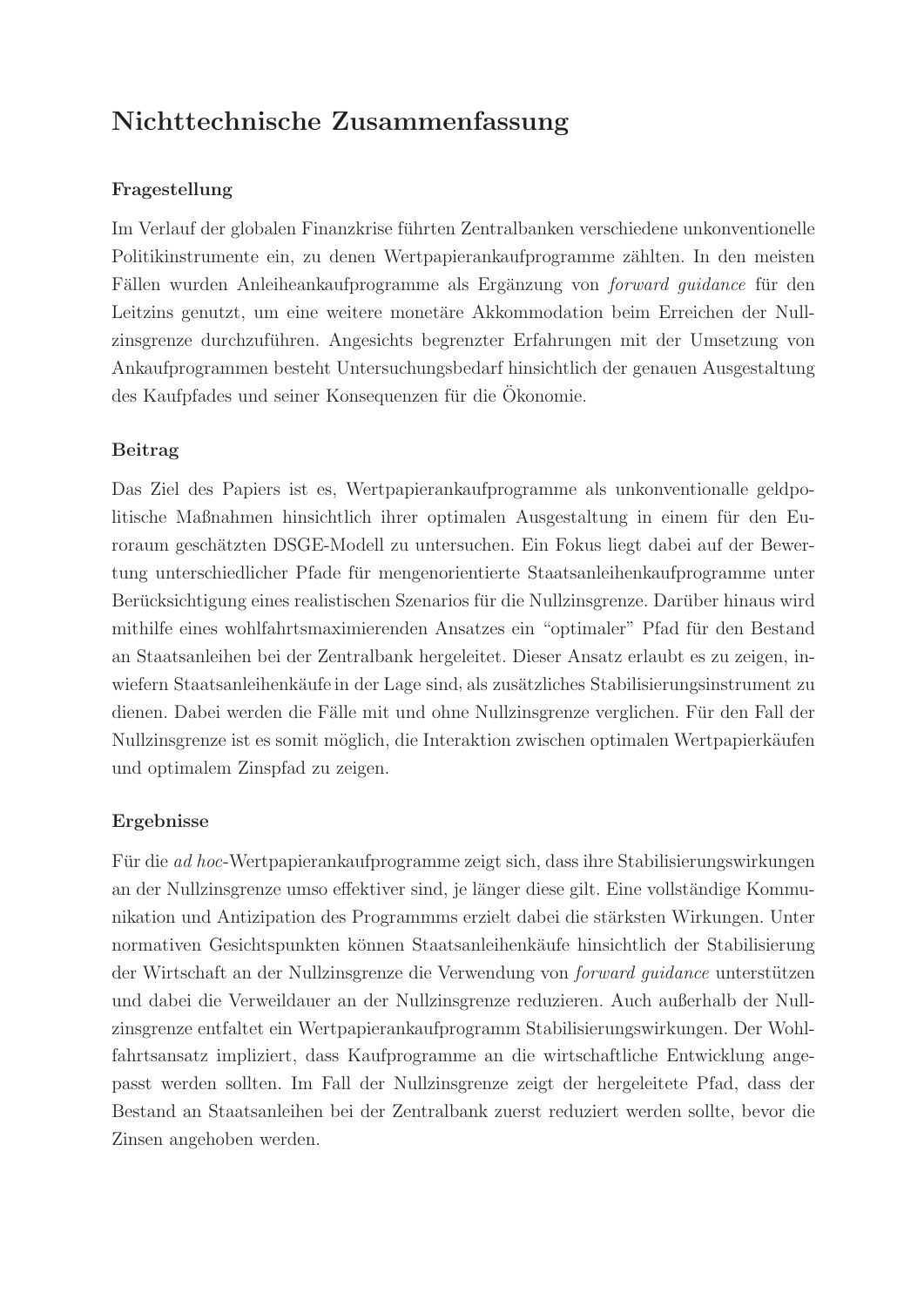# The optimal conduct of central bank asset purchases<sup>\*</sup>

# Matthieu Darracq Pariès

European Central Bank

# Michael Kühl

Deutsche Bundesbank

#### **Abstract**

We analyse the effects of central bank government bond purchases in an estimated DSGE model for the euro area. In the model, central bank asset purchases are relevant in so far as agency costs distort banks' asset allocation between loans and bonds, and households face transaction costs when trading government bonds. Such frictions in the banking sector induce inefficient time-variation in the term premia and allow for a credit channel of central bank government bond purchases. Considering ad hoc asset purchase programmes like the one implemented by the ECB, we show that their macroeconomic multipliers get stronger when the lower bound on the policy rate becomes binding and when the purchasing path is fully communicated and anticipated by the agents. From a more normative standpoint, interest rate policy and asset purchases feature strong strategic complementarities during both normal and crisis times. In an environment when nominal interest rates reach their effective lower bound, optimal monetary policy is to keep the policy rate low for a longer period in time and to engage in asset purchases. Our results also point to a clear sequencing of the exit strategy, first stopping the asset purchases and later raising the policy rate. In terms of macroeconomic stabilisation, optimal asset purchase strategies deliver sizeable benefits and have the potential to largely offset the costs of the lower bound on the policy rate.

**Keywords:** Zero Lower Bound, Optimal Monetary Policy, Banking, Quantitative Easing, DSGE.

**JEL classification:** C61, E52, G11.

<sup>∗</sup>Corresponding author : Michael K¨uhl, Wilhelm-Epstein-Str. 14, 60431 Frankfurt. E-Mail: michael.kuehl@bundesbank.de.

We would like to thank referees and seminar participants for stimulating and helpful comments. The views expressed in the paper are solely our own and do not necessarily reflect those of the European Central Bank, the Deutsche Bundesbank or the Eurosystem. The paper was written while Michael Kühl was visiting the ECB.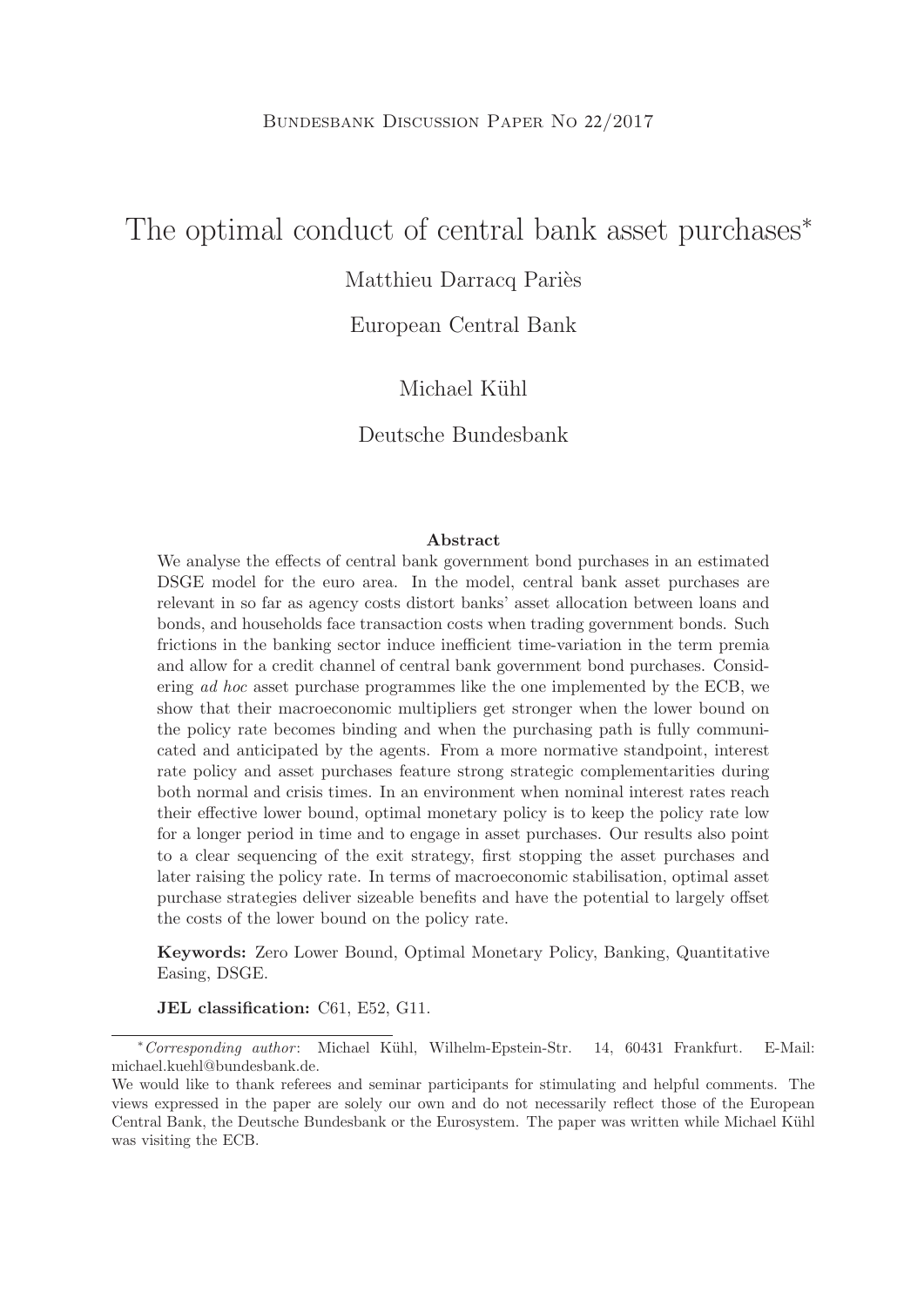# **1 Introduction**

During the course of the global financial crisis, central banks embarked on various forms of unconventional monetary policy, one of which was asset purchase programmes. In most cases, central bank asset purchases were deployed once the scope for a more accommodative monetary policy stance through interest rate cuts had been exhausted. They were adopted in conjunction with some form of forward guidance on the future path of the policy rate, far beyond standard practice in normal times. Some monetary authorities also gave some clear indications of the sequencing of the exit strategy. Although the general effects of asset purchases have been discussed quite intensively, less is known about the consequences of the form which asset purchase programmes take.

This paper aims to discuss the optimal conduct of unconventional monetary policy using an estimated DSGE model for the euro area. The objective of the paper is twofold: on the one hand, we evaluate various quantity-based government bond purchase programmes in terms of their time profile and the information set agents have. This is done for a realistic lower bound scenario for the policy rate, where "realistic" means that it is based upon observed (and expected) shocks. On the other hand, we discuss the optimality of asset purchases following a welfare-based approach. In this regard, we show in a lower bound case for the policy rate what optimal asset purchases would look like and how they stabilise the economy. The paper focuses inter alia on the interplay between forward guidance on the policy rate and asset purchases. Regarding the welfare evaluation we first ignore the lower bound constraint on the policy rate before explicitly focusing on it.

In the first part of the paper we consider ad hoc asset purchase programmes of the central bank, instead of a rule-based policy which would be conditional on the state of the economy. Although programmes recently introduced by central banks, such as the ECB's asset purchase programme, have been recalibrated along with material changes in the inflation outlook, the first implementation can be regarded as a regime shift in the conduct of policy due to their unprecedented nature. Therefore, our prime interest is directed at evaluating the unexpected announcement of a one-off purchase programme. In this regard, we follow the literature on government output multipliers (Christiano, Eichenbaum, and Rebelo, 2011a). Specifically, we analyse the macroeconomic transmission of ad hoc programmes in an unconstrained environment and in the presence of the lower bound on the policy rate. Such an occasionally binding constraint brings some non-linearity into the model and makes the macroeconomic multipliers of central bank asset purchases quite sensitive to the underlying crisis scenario. Furthermore, we discuss the specific modalities of the ad hoc programme. Altogether, our results show that central bank asset purchases are more powerful  $i$ ) in an environment in which the policy rate has reached its effective lower bound,  $ii)$  the longer the duration of the lower bound period,  $iii)$  when, at the lower bound, the programme is fully communicated and anticipated, and *iv*) when it is complemented by forward guidance extending the lift-off date for the policy rate beyond agents' expectations formulated on the basis of how policy is conducted during normal times.

In the second part, we take a normative perspective and apply similar optimal policy concepts as proposed by Eggertsson and Woodford (2003) to derive a path for government bond purchases. Optimal paths for government bonds and the short rate are derived under commitment (similar to Adam and Billi (2006)). Optimal policy including asset purchases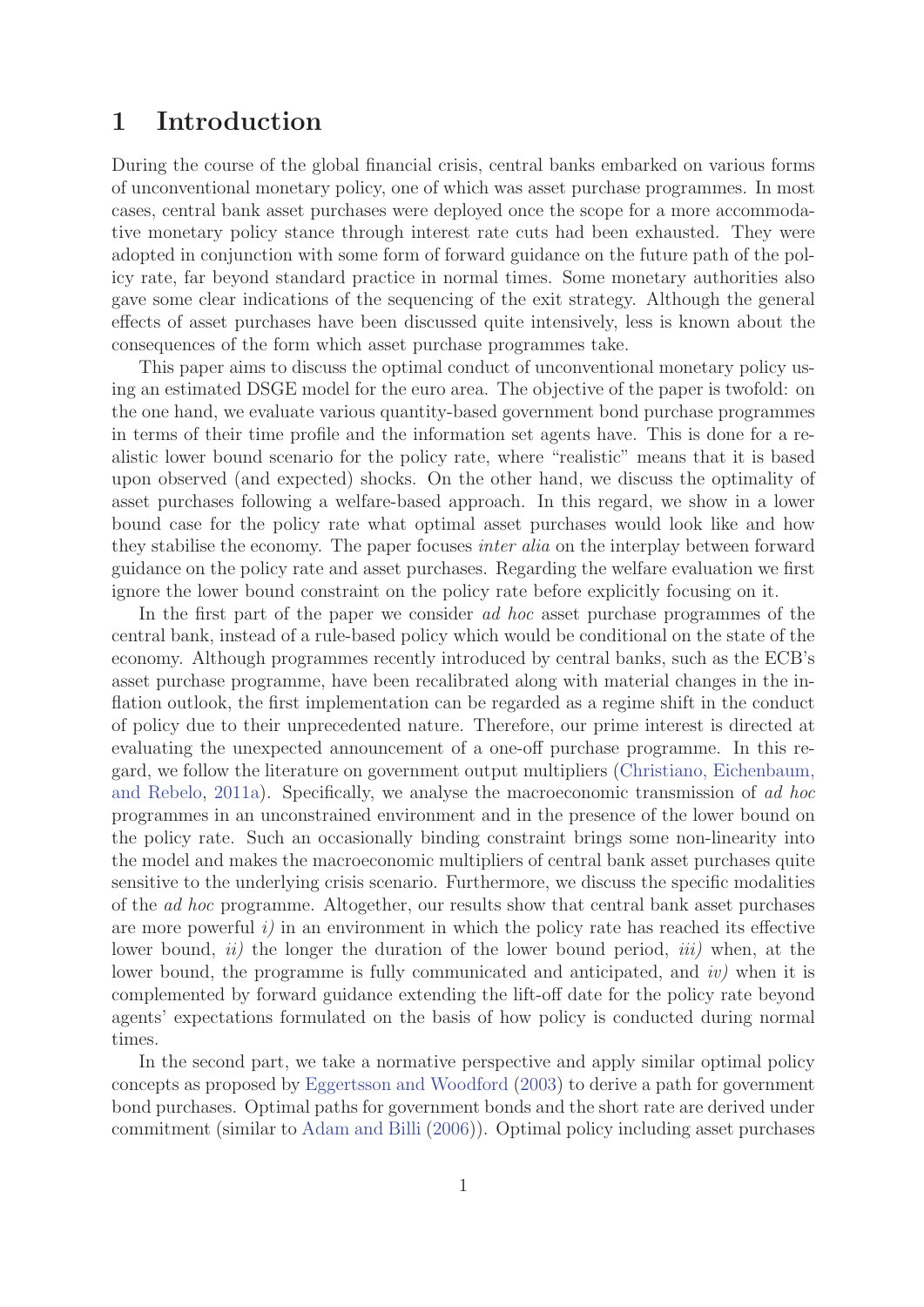exploits the strategic complementarities between the two policy instruments. They feature distinctive propagation channels and different macroeconomic stabilisation properties and should not be considered a perfect substitute. Within the confines of model validity, optimal policy in the presence of the effective lower bound on interest rate displays:  $i$ ) a longer period of binding lower bound constraint and strong use of forward guidance,  $ii)$  activist asset purchase policy and  $iii)$  a sequencing of the exit strategy, first stopping asset purchases and later raising the policy rate. In terms of macroeconomic stabilisation, optimal asset purchase strategy delivers sizeable benefits and has the potential to largely offset the costs associated with the lower bound constraint on the policy rate.

Evidence has built up on the effectiveness of such unconventional policies in affecting financial prices, credit conditions and expenditure decisions through a variety of channels: direct effects on the price of assets in the targeted market segment (see, for example, Hancock and Passmore (2011) or Altavilla, Giannone, and Lenza (2014)), changes in expectations due to the signalling effect of the programmes (see inter alia Krishnamurthy and Vissing-Jorgensen (2011), Gilchrist and Zakrajšek (2013) or Joyce, Lasaosa, Stevens, and Tong (2011).), and more indirect effects via the portfolio decisions of banks and other financial institutions. In the euro area, which would constitute the empirical basis for this paper, the pass-through of asset purchases on sovereign yields and on broader financing costs, notably bank lending rates, appeared significant and might put the emphasis on bank-based transmission channels (see notably ECB (2015)). For this reason, we focus on government bond purchases and on their impact on the bank credit channel through portfolio rebalancing.

In our model, banking frictions affect the pricing of long-term government bonds and create a term premium. Conventional monetary policy has an impact on the economy by affecting consumption and savings decisions as in traditional models without a banking sector. It also feeds into banks' funding costs and bank asset valuation. Through these channels, conventional monetary policy influences the provision of loans to non-financial agents. In equilibrium, banks' capital structure and asset composition are determined jointly with the excess returns on loans and government bonds. The banking frictions do indeed limit arbitrage in the sovereign bond market and lead to endogenous time-variation in the term premium which might complicate macroeconomic stabilisation through conventional monetary policy. This is particularly true if the policy rate reaches its lower bound. Monetary policy can nevertheless have an impact on long-term rates via the expectation hypothesis of the term structure by communicating the future path of the policy rate (forward guidance). However, term premia are not directly affected by forward guidance, and central bank asset purchases can be used as an instrument of monetary policy to affect long-term rates if the lower bound holds for short-term rates.

More precisely, our modelling strategy consists of introducing the minimal set of frictions into established DSGE models with satisfactory empirical properties in order to account for bank portfolio decisions between sovereign holdings and loan contracts. The specification of the DSGE model is first inherited from Smets and Wouters (2007) for the non-financial blocks and the estimation strategy. We introduce a segmented banking sector à la Gerali, Neri, Sessa, and Signoretti (2010) and Darracq Pariès, Kok, and Palenzuela (2011) and allow for risky corporate debt contracts à la Bernanke, Gertler, and Gilchrist (1999) with predetermined lending rates. Finally, for the bank portfolio allocation frictions, we follow the approach of Gertler and Karadi (2013). In our model,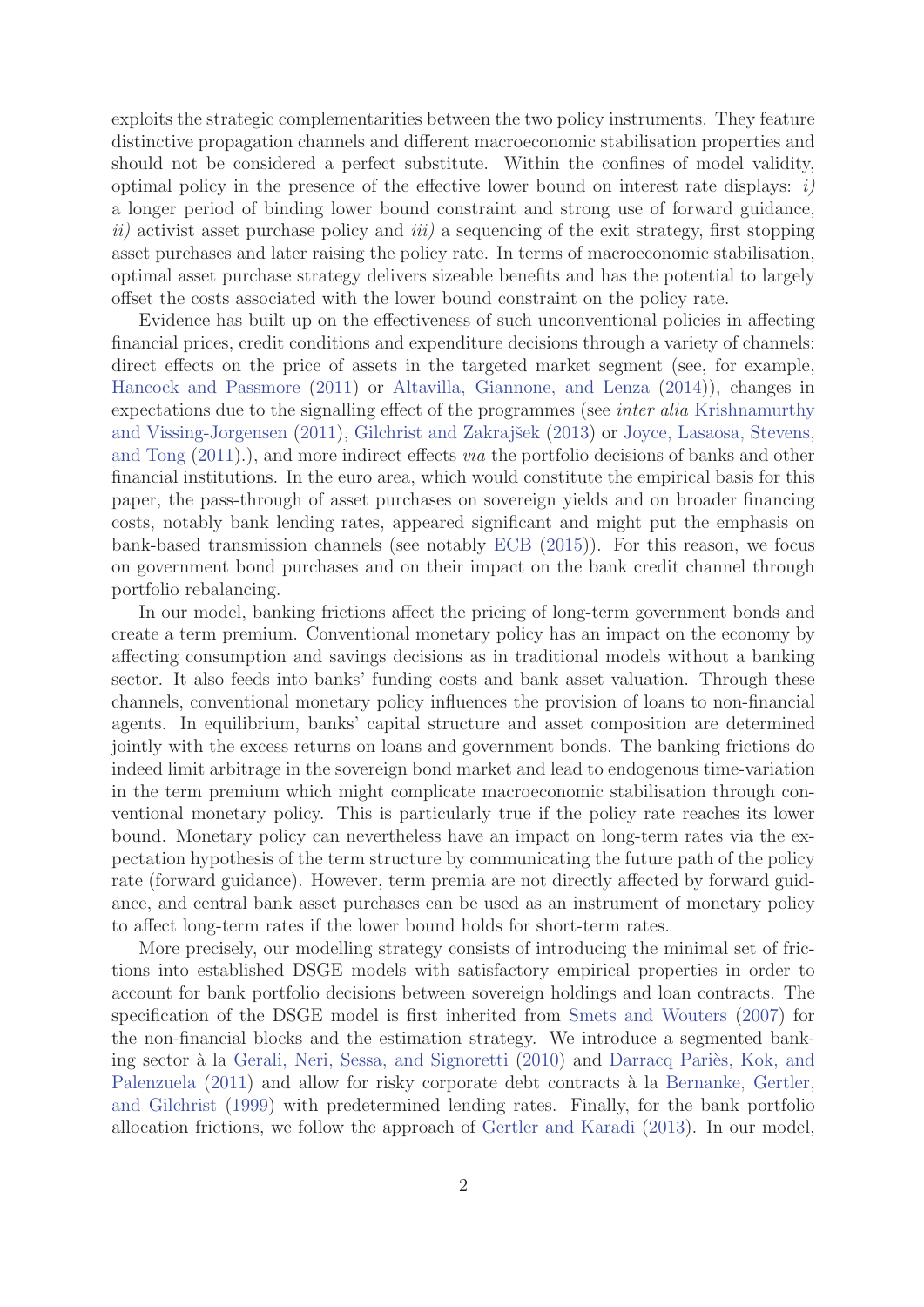central bank asset purchases are relevant in so far as agency costs constrain the asset allocation of banks between loans and bonds, and households face transaction costs when trading government bonds.

The estimation of the DSGE model enriches the analysis of this paper along two dimensions. First, it enables crisis scenarios to be designed which are more realistic than the ones contemplated in the closely related literature. We would argue that the macroeconomic multipliers evaluated for the ad hoc central bank asset purchase programme have satisfactory empirical plausibility in this respect. Second, the estimation provides a realistic set of structural business cycle shocks for the euro area. Such shock distributions are instrumental for quantifying the stabilisation gains from the optimal conduct of policy.

Our paper is linked to the normative debate on monetary policy frameworks which has been intensified by the crisis. At the beginning of this discussion, Eggertsson and Woodford (2003) dismissed the usefulness of "pure" quantitative easing policies (i.e. policies aimed at replacing short-term assets with excess reserves) at the lower bound of interest rates provided that some appropriate form of forward guidance was implemented. Later on, Cúrdia and Woodford (2011) revisited the potential benefits of targeted asset purchases, to the extent that the financial system was significantly disrupted and the unconventional policies could deliver adequate credit easing. Our model also consists of various frictions which create wedges between risk-free interest rates and ultimate borrowing rates. These wedges are determined endogenously in the general equilibrium in our model. Our paper is also close to Ellison and Tischbirek (2014) or Jones and Kulish (2013), who provide arguments for using an active asset purchase strategy as an additional instrument in normal times and when the policy rate hits the effective lower bound. We contribute to this discussion by explicitly deriving the optimal path of asset purchases jointly with the optimal path for the policy rate. To the best of our knowledge, we are the first to discuss the optimal interplay between policy measures based upon an estimated model with an elaborated banking sector which resembles some real world features.

The remainder of this paper is organised as follows. Section 2 describes the main features of the DSGE model, highlighting the key frictions which are essential to the transmission of central bank asset purchases as well as to the empirical performance of the model. Section 3 presents the estimation of the DSGE model. Section 4 starts with a comparison of a standard and a non-standard monetary policy shock and then explores the macroeconomic multipliers of central bank asset purchases when the monetary policy rate is constrained at its effective lower bound and the central bank implements an ad hoc asset purchase programme. Some sensitivity analysis regarding the implementation design of the programme is also performed. Section 5 derives the optimal policy and elaborates on the desirability of combining two instruments through the cycle and in times of crisis.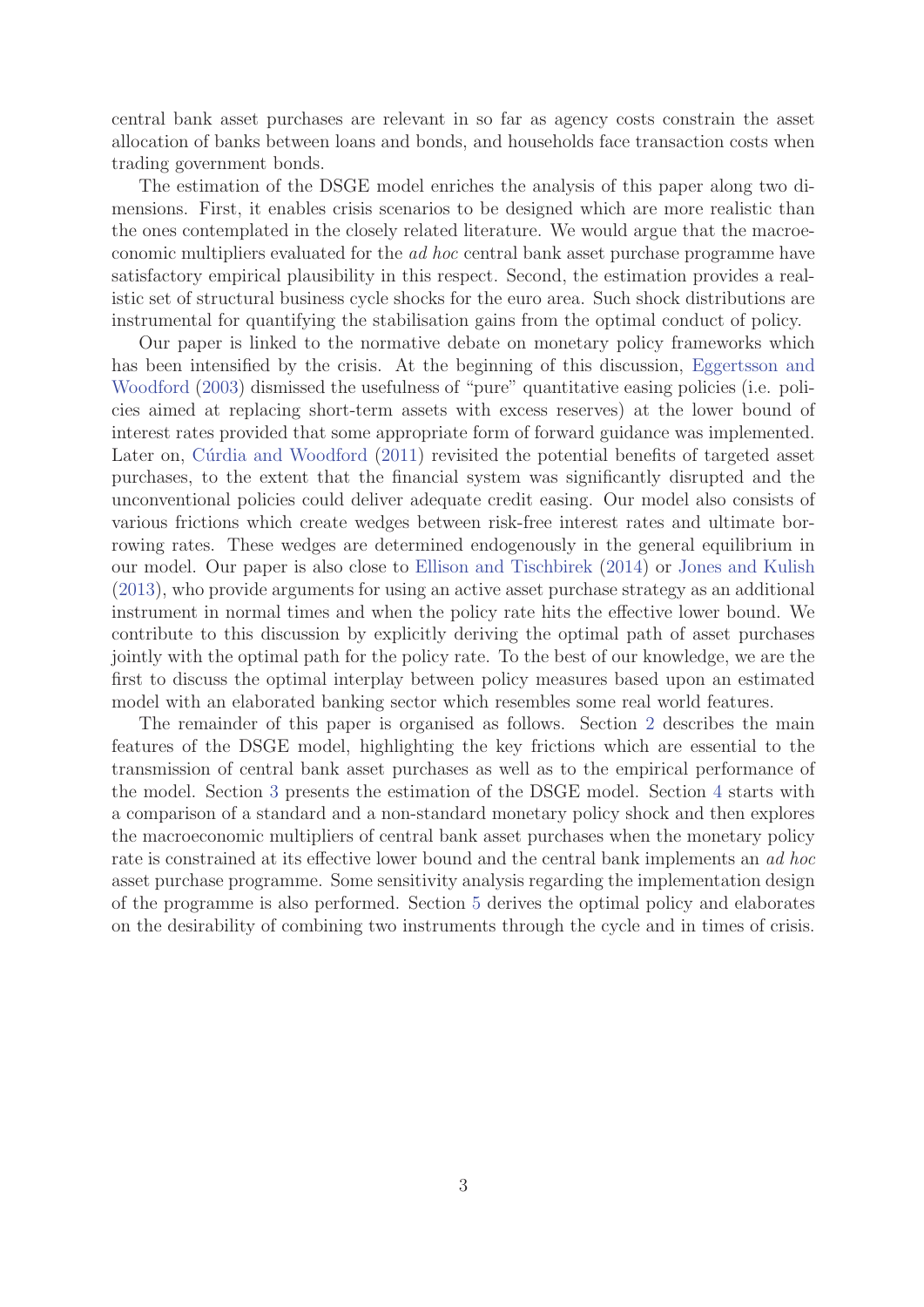# **2 The model**

The model consists of households, goods producers, capital producers, non-financial corporations (called entrepreneurs) investing in capital projects, and banks which fund the projects of non-financial corporations. Since households cannot provide their savings directly to the real sector, banks need to intermediate these funds. Both entrepreneurs and banks are exposed to endogenous borrowing constraints. Additionally, the loan market operates under imperfect competition. Hence, financial frictions and market power in the loan market create inefficiencies in borrowing conditions. The real sector is rather standard and features staggered prices and wages.

The model is based upon Smets and Wouters (2007) regarding the real sector and combines elements in the banking sector from Gertler and Karadi (2011, 2013), Gerali et al.  $(2010)$ , and Darracq Pariès et al.  $(2011)$  with elements from Christiano, Motto, and Rostagno  $(2014)$  as done similarly by Rannenberg  $(2016)$  and Kühl  $(2016)$ . The model economy evolves along a balanced-growth path driven by a positive trend,  $\gamma$ , in the technological progress of the intermediate goods production and a positive steady state inflation rate,  $\pi^*$ . In the description of the model, stock and flow variables are expressed in real and effective terms (unless stated otherwise): they are deflated by the price level and the technology-related balanced-growth path trend.

#### **2.1 Households**

The economy is populated by a continuum of heterogenous infinitely-lived households. Each household is characterised by the quality of its labour services,  $h \in [0, 1]$ . At time t, the intertemporal utility function of a generic household  $h$  is

$$
\mathcal{W}_t(h) = \mathbb{E}_t \sum_{j=0}^{\infty} \left( \beta \gamma^{1-\sigma_c} \right)^j \varepsilon_{t+j}^b \mathcal{U} \left( C_{t+j}(h) - \eta C_{t+j-1}(h) \middle/ \gamma, N_{t+j}^S(h) \right)
$$

with  $\beta$  as the time preference rate. Household h obtains utility U from consumption of an aggregate index  $C_t(h)$ , relative to an internal habit depending on its past consumption  $\eta$ , while receiving disutility from the supply of their homogenous labour  $N_t^S(h)$ . Utility also<br>incorporates a consumption professor shock  $c^b$ . The growth rate of technology is given incorporates a consumption preference shock  $\varepsilon_t^b$ . The growth rate of technology is given<br>by  $\alpha_t$  and  $\sigma_t$  is the intertemporal electroticity of substitution by  $\gamma$ , and  $\sigma_c$  is the intertemporal elastasticity of substitution.

Each household  $h$  maximises its intertemporal utility under the following budget constraint:

$$
D_{t}(h) + Q_{B,t} \left[ B_{H,t}(h) + \frac{1}{2} \chi_{H} \left( B_{H,t}(h) - \overline{B}_{H} \right)^{2} \right] + C_{t}(h)
$$
  
= 
$$
\frac{R_{D,t-1}}{\pi_{t}} D_{t-1}(h) / \gamma + \frac{R_{G,t}}{\pi_{t}} Q_{B,t-1} B_{H,t-1} / \gamma
$$
  
+ 
$$
\frac{(1 - \tau_{w,t}) W_{t}^{h} N_{t}^{S}(h) + A_{t}(h) + T_{t}(h)}{P_{t}} + \Pi_{t}(h)
$$

where  $P_t$  is an aggregate price index,  $R_{D,t}$  is the one period ahead nominal gross deposit rate,  $D_t(h)$  a deposit,  $R_{G,t}$  the return on government bonds,  $Q_{B,t}$  the price of the govern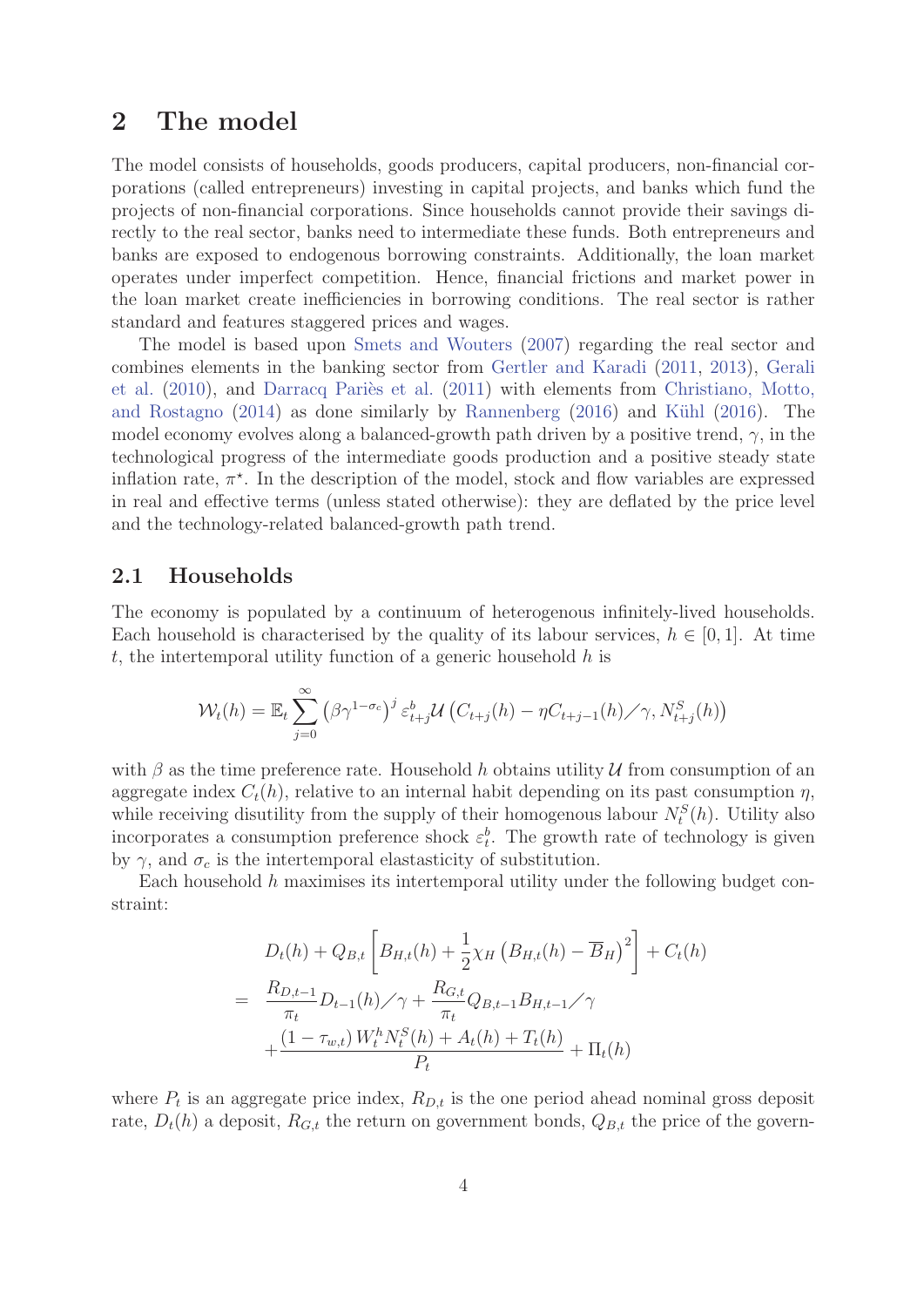ment bond, and  $B_{H,t}(h)$  the quantity of government bonds with  $\overline{B}_H$  as the corresponding steady state value.  $W_t^h$  is the nominal wage,  $T_t(h)$  are government transfers (both ex-<br>precesed in effective terms), and  $\tau$ , is a time varying labour tax.  $\Pi(h)$  corresponds to pressed in effective terms), and  $\tau_{w,t}$  is a time-varying labour tax.  $\Pi_t(h)$  corresponds to the profits net of transfers from the various productive and financial segments owned by the households.  $\chi_H$  is the households' portfolio adjustment cost. A positive value of  $\chi_H$  prevents full (frictionless) arbitrage of the returns on securities by the household sector. Finally,  $A_t(h)$  is a nominal stream of income (both in effective terms) coming from state contingent securities and equating marginal utility of consumption across households  $h \in [0, 1].$ 

In equilibrium, households' choices in terms of consumption, hours and deposit holdings are identical. The first-order condition of the household problem with respect to government bond holdings is

$$
\mathbb{E}_{t}\left[\Xi_{t,t+1}\frac{\left(R_{G,t+1}-R_{D,t}\right)}{\pi_{t+1}}\right]=\chi_{H}\left(B_{H,t}-\overline{B}_{H}\right)
$$
\n(1)

where  $\Xi_{t,t+1}$  is the period t stochastic discount factor of the households for nominal income streams at period  $t + 1$ .

The instantaneous household utility  $\mathcal U$  has the following functional form

$$
\mathcal{U}(X_1, X_2) = \frac{X_1^{1-\sigma_c}}{1-\sigma_c} \exp\left(\widetilde{L}\frac{(\sigma_c-1)}{(1+\sigma_l)}X_2^{1+\sigma_l}\right).
$$

where  $\tilde{L}$  is a positive scale parameter. The first-order conditions of the household problem with respect to consumption, labour, deposit are

$$
\Lambda_t = \mathcal{U}'_{1,t} - \beta \gamma^{-\sigma_c} \eta \mathbb{E}_t \mathcal{U}'_{1,t+1} \tag{2}
$$

$$
\Lambda_t \frac{W_t^h}{P_t} = \mathcal{U}_{2,t}' \tag{3}
$$

$$
\mathbb{E}_t \left[ \Xi_{t,t+1} \frac{R_{D,t}}{\pi_{t+1}} \right] = 1 \tag{4}
$$

where  $\Lambda_t$  is the Lagrange multiplier associated with the budget constraint and  $\Xi_{t,t+1} =$  $\beta \gamma^{-\sigma_c} \frac{\Lambda_{t+1}}{\Lambda_t}$  is the period t stochastic discount factor of the households for nominal income streams at period  $t + 1$ .

# **2.2 Labour supply and wage setting**

Intermediate goods producers make use of a labour input  $N_t^D$  produced by a segment of labour packers. These labour packers eperate in a competitive environment and associate labour packers. Those labour packers operate in a competitive environment and aggregate a continuum of differentiated labour services  $N_t(i)$ ,  $i \in [0,1]$  using a Kimball (1995) technology.

The Kimball aggregator is defined by

$$
\int_0^1 H\left(\frac{N_t(i)}{N_t^D}; \theta_w, \psi_w\right) \mathrm{d}i = 1
$$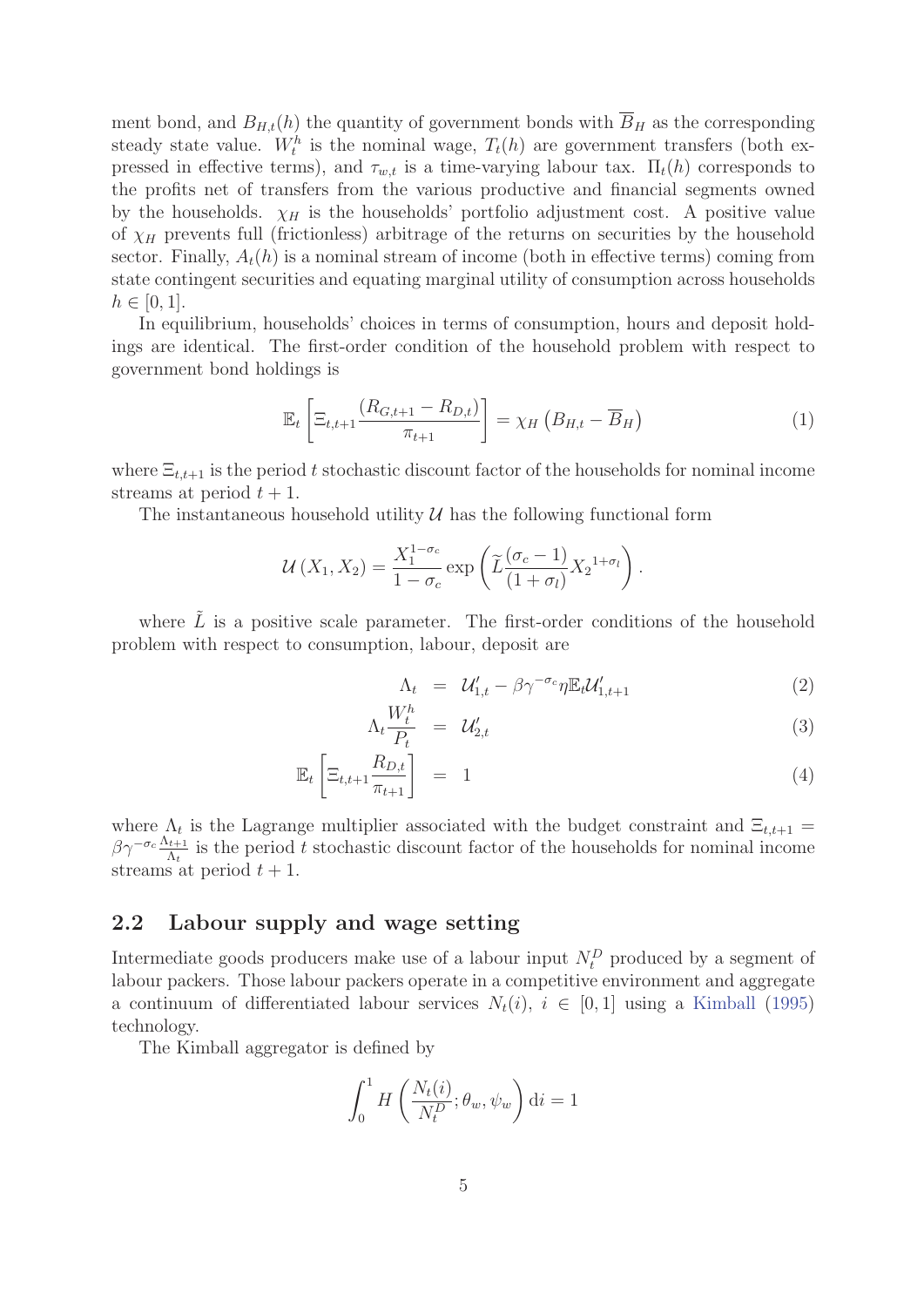where we consider the following functional form:

$$
H\left(\frac{N_t(i)}{N_t^D}\right) = \frac{\theta_w}{(\theta_w(1+\psi_w)-1)} \left[ (1+\psi_w) \frac{N_t(i)}{N_t^D} - \psi_w \right]^{\frac{\theta_w(1+\psi_w)-1}{\theta_w(1+\psi_w)}} - \left[ \frac{\theta_w}{(\theta_w(1+\psi_w)-1)} - 1 \right]
$$

This function, where the parameter  $\psi_w$  determines the curvature of the demand curve, has the advantage that it reduces to the standard Kimball aggregator under the restriction  $\psi_w = 0.$ 

The differentiated labour services are produced by a continuum of unions which transform the homogeneous household labour supply. Each union is a monopoly supplier of a differentiated labour service and sets its wage on a staggered basis, paying households the nominal wage rate  $W_t^h$ . Every period, any union faces a constant probability  $1 - \alpha_w$  of example is noningered with  $W_t^h(i)$ , which will be the same for all suppliers optimally adjusting its nominal wage, say  $W_t^*(i)$ , which will be the same for all suppliers of differentiated labour services. of differentiated labour services.

We denote thereafter  $w_t$  as the aggregate real wage, expressed in effective terms, that intermediate producers pay for the labour input provided by the labour packers and  $w_t^*$ as the effective real wage claimed by reoptimising unions.

When they cannot reoptimise, wages are indexed on past inflation and steady state inflation according to the following indexation rule:

$$
W_t(i) = \gamma \left[ \pi_{t-1} \right]^{\xi_w} \left[ \pi^{\star} \right]^{1-\xi_w} W_{t-1}(i)
$$

with  $\pi_t = \frac{P_t}{P_{t-1}}$  the gross rate of inflation.<br>Taking into account that they might

Taking into account that they might not be able to choose their nominal wage optimally in the near future,  $W_t^*(i)$  is chosen to maximise their intertemporal profit under<br>the labour demand from labour package. Unions are subject to a time varying tax rate the labour demand from labour packers. Unions are subject to a time-varying tax rate  $\tau_{w,t}$  which is affected by an i.i.d shock defined by  $1 - \tau_{w,t} = (1 - \tau_w^*) \varepsilon_t^w$ .

### **2.3 Banks**

The banking sector is owned by the households and is segmented in various parts: bankers, retail branches and loan officers. First, bankers collect household deposits and provide funds to the retail lending branches. As in Gertler and Karadi (2011, 2013), bankers can divert funds and depositors enforce on them an incentive constraint which forces the bankers to hoard a sufficient level of net worth. This creates a financing cost wedge related to bank capital frictions. Second, retail lending branches receive funding from the bankers and allocate it to the loan officers. In the retail segment, a second wedge results from banks operating under monopolistic competition and facing nominal rigidity in their interest rate setting. In the third segment of the banking sector, loan officers extend loan contracts to entrepreneurs, which implies a third financing cost wedge related to credit risk compensation.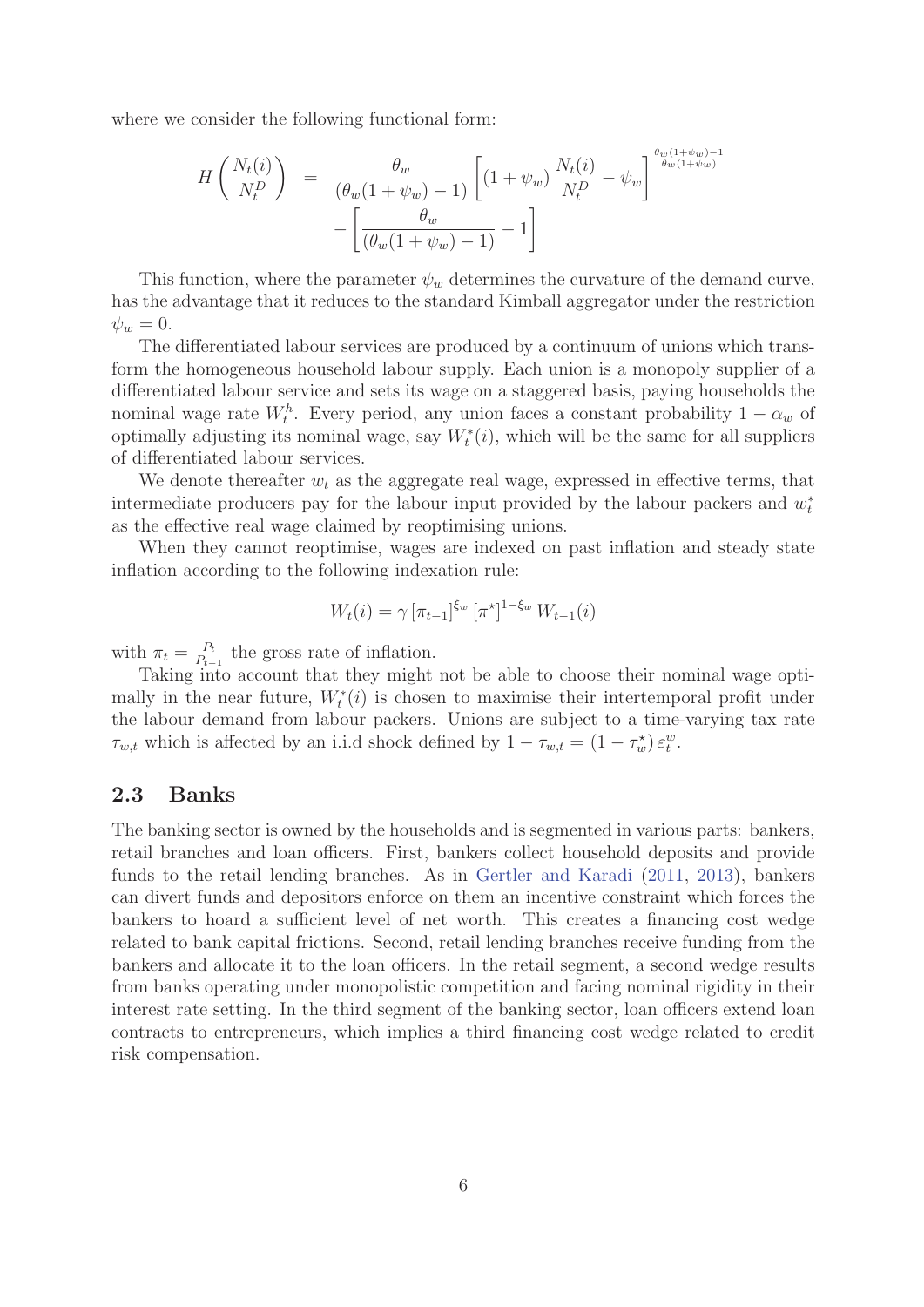#### **2.3.1 Bankers**

Every period, a fraction  $(1 - f)$  of households' members are workers, while a fraction fe are entrepreneurs and the remaining mass  $f(1-e)$  are bankers. Bankers face a probability  $\zeta_b$  of remaining bankers over the next period and a probability  $(1 - \zeta_b)$  of becoming a worker again. When a banker exits, the accumulated earnings are transferred to the respective household, while newly entering bankers receive initial funds from their household. Overall, households transfer a real amount  $\Psi_{B,t}$  to new bankers for each period t. As shown later in this section, bankers' decisions are identical, so we will focus on the decision problem for a representative banker.

Bankers operate in competitive markets providing loans to retail lending branches,  $L_{BE,t}$ , and purchasing government securities,  $B_{B,t}$ , at price  $Q_{B,t}$ . To finance their lending activity, bankers receive deposits,  $D_t$ , from households, with a gross interest rate,  $R_{D,t}$ , and accumulate net worth,  $NW_{B,t}$ . Their balance identity, in real terms, reads

$$
L_{BE,t} + Q_{B,t}B_{B,t} = D_t + NW_{B,t}.
$$
\n(5)

The accumulation of the bankers' net worth from period t to period  $t + 1$  results from the gross interest received from the loans to the retail lending bank, the gross return on government bond holdings,  $R_{G,t+1}$ , the lump-sum share of profits (and losses) coming from retail lending and loan officers' activity,  $\Pi_{B,t+1}^R$ , per unit of each banker's net worth, minus the gross interest paid on deposits:

$$
NW_{B,t+1} = \frac{R_{N,t+1}^B}{\pi_{t+1}} NW_{B,t} / \gamma.
$$

with

$$
R_{N,t+1}^{B} \equiv (R_{BLE,t} - R_{D,t}) \kappa_{B,t}^{l} + (R_{G,t+1} - R_{D,t}) \kappa_{B,t}^{g} + R_{D,t} + \Pi_{B,t+1}^{R} \tag{6}
$$

$$
\kappa_{B,t}^l \equiv \frac{L_{BE,t}}{NW_{B,t}} \text{ and } \kappa_{B,t}^g \equiv \frac{Q_{B,t}B_{B,t}}{NW_{B,t}} \tag{7}
$$

Iterating this equation backward implies

$$
NW_{B,t+1} = \widetilde{R}_{N,t+1-s,t+1}^{B} NW_{B,t+1-s} / \gamma^{s}
$$
\n(8)

where  $\widetilde{R}_{N,t+1-s,t+1}^B = \prod_{i=0}^{s}$ <br>maximise their terminal  $\bigg\{\frac{R_{N,t+1-i}^B}{2}\bigg\}$  $\pi_{t+1-i}$ } and  $\widetilde{R}_{N,t+1-s,t+1-s}^{B} = 1$ . The bankers' objective is to maximise their terminal net worth when exiting the industry, which occurs with probability  $(1 - \zeta_b)$  each period. The value function for each banker is therefore given by

$$
\mathcal{V}_{B,t} = (1 - \zeta_b) \sum_{k=0}^{\infty} (\zeta_b)^k \, \Xi_{t,t+k+1} N W_{B,t+k+1}
$$

Using (8), the value function can be written recursively as follows

$$
\mathcal{V}_{B,t} = (1 - \zeta_b) N W_{B,t} (\mathcal{X}_{B,t} - 1)
$$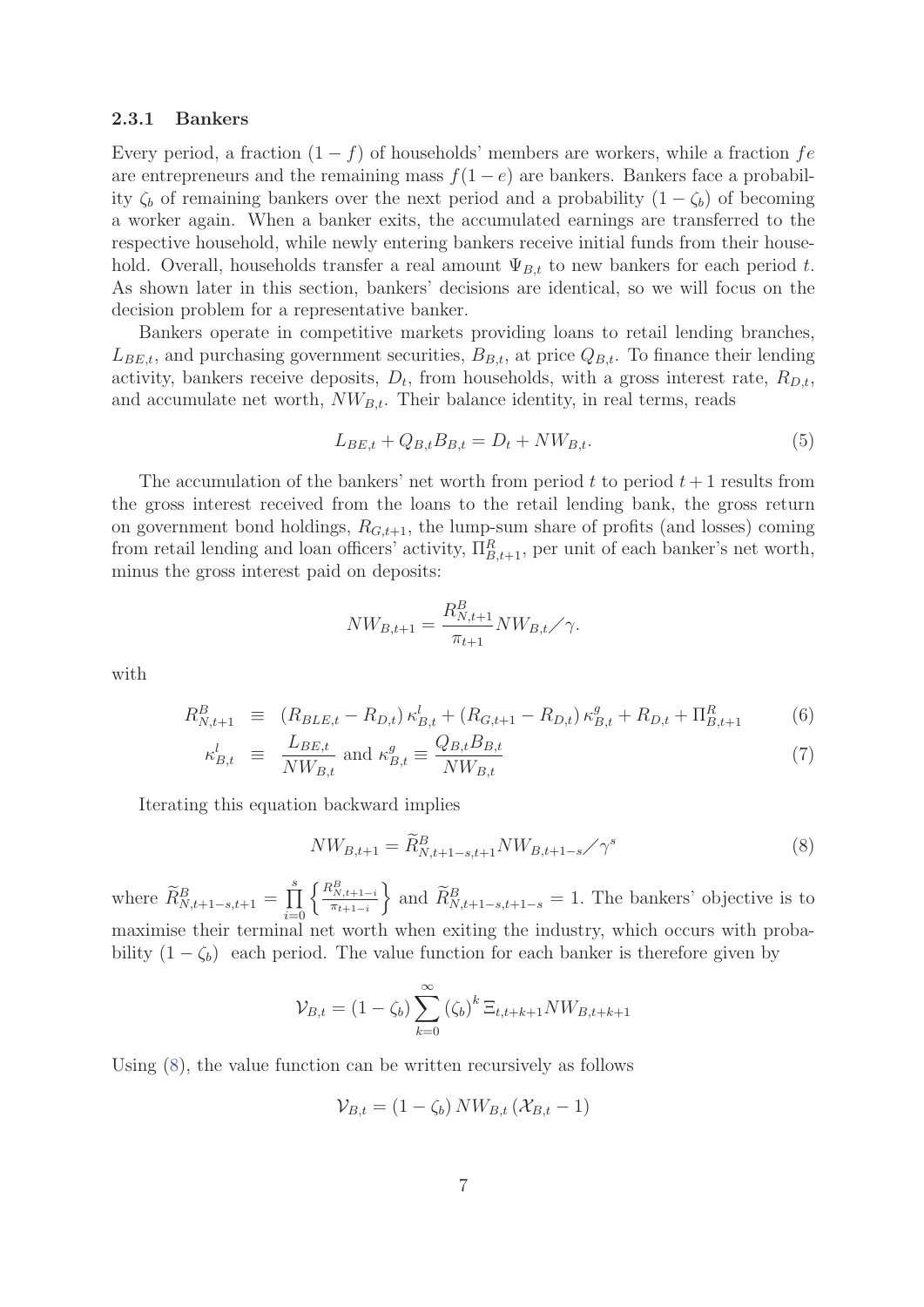with

$$
\mathcal{X}_{B,t} = 1 + \zeta_b \mathbb{E}_t \left[ \Xi_{t,t+1} \frac{R_{N,t+1}^B}{\pi_{t+1}} \mathcal{X}_{B,t+1} \right].
$$

As in Gertler and Karadi (2013), bankers can divert a fraction of their assets and transfer them without costs to the households. In this case, the depositors force the default on the intermediary and will only recover the remaining fraction of the asset. The corresponding incentive compatibility constraint is

$$
\mathcal{V}_{B,t} \geq \lambda_b \left( L_{BE,t} + \delta_b Q_{B,t} B_{B,t} \right) \geq \lambda_b \left( \kappa_{B,t}^l + \delta_b \kappa_{B,t}^g \right) N W_{B,t}.
$$
\n(9)

The diversion rate for private loans is  $\lambda_b$  and  $\lambda_b\delta_b$  for government securities. Under the parameter values considered thereafter, the constraints are assumed to always bind in the vicinity of the steady state.

Given their initial net worth, the end-of-period  $t$  contracting problem for bankers consists of maximising  $\mathcal{V}_{B,t}$  for the exposures to private sector loans  $\kappa_{B,t}^l$  and government securities  $\kappa_{B,t}^g$  subject to the incentive constraint (9):

$$
\mathcal{V}_{B,t} = \max_{\{\kappa_{B,t}^l, \kappa_{B,t}^g\}} \left\{ \zeta_b \widetilde{\mathcal{X}}_{B,t} N W_{B,t} \right\} \tag{10}
$$

where we denoted  $\widetilde{\mathcal{X}}_{B,t} \equiv (\mathcal{X}_{B,t} - 1) \frac{(1-\zeta_b)}{\zeta_b}$  and  $\widetilde{\mathcal{X}}_{B,t}$  follows

$$
\widetilde{\mathcal{X}}_{B,t} = \mathbb{E}_t \left[ \Xi_{t,t+1} \frac{R_{N,t+1}^B}{\pi_{t+1}} \left( \zeta_b \widetilde{\mathcal{X}}_{B,t+1} + (1 - \zeta_b) \right) \right]. \tag{11}
$$

Note that the stream of transfers  $\Pi_{B,t+1+s}^R$  is considered exogenous by bankers in their decision problem, which implies that  $\frac{\partial \Pi_{B,t+1+s}^R}{\partial x^L}$  $\frac{\partial \kappa_j}{\partial \kappa}$  $= 0.$ 

The first-order conditions for this problem can then be formulated as

$$
\mathbb{E}_{t}\left[\Xi_{t,t+1}\frac{\partial R_{N,t+1}^{B}}{\partial \kappa_{B,t}^{l}}\left(\zeta_{b}\widetilde{\mathcal{X}}_{B,t+1}+(1-\zeta_{b})\right)/\pi_{t+1}\right] = \mu_{t}\lambda_{b}
$$
\n(12)

$$
\mathbb{E}_{t}\left[\Xi_{t,t+1}\frac{\partial R_{N,t+1}^{B}}{\partial \kappa_{B,t}^{g}}\left(\zeta_{b}\widetilde{\mathcal{X}}_{B,t+1}+(1-\zeta_{b})\right)/\pi_{t+1}\right] = \mu_{t}\lambda_{b}\delta_{b}
$$
\n(13)

where  $\mu_t$  is the Lagrange multiplier related to the incentive constraint.

Aggregating across bankers, a fraction  $\zeta_b$  continues to operate into the next period while the rest exits from the industry. The new bankers are endowed with starting net worth, proportional to the assets of the old bankers. Accordingly, the aggregate dynamics of bankers' net worth is given by

$$
NW_{B,t} = \zeta_b \frac{R_{N,t}^B}{\pi_t} NW_{B,t-1} / \gamma + \Psi_{B,t}.
$$
\n
$$
(14)
$$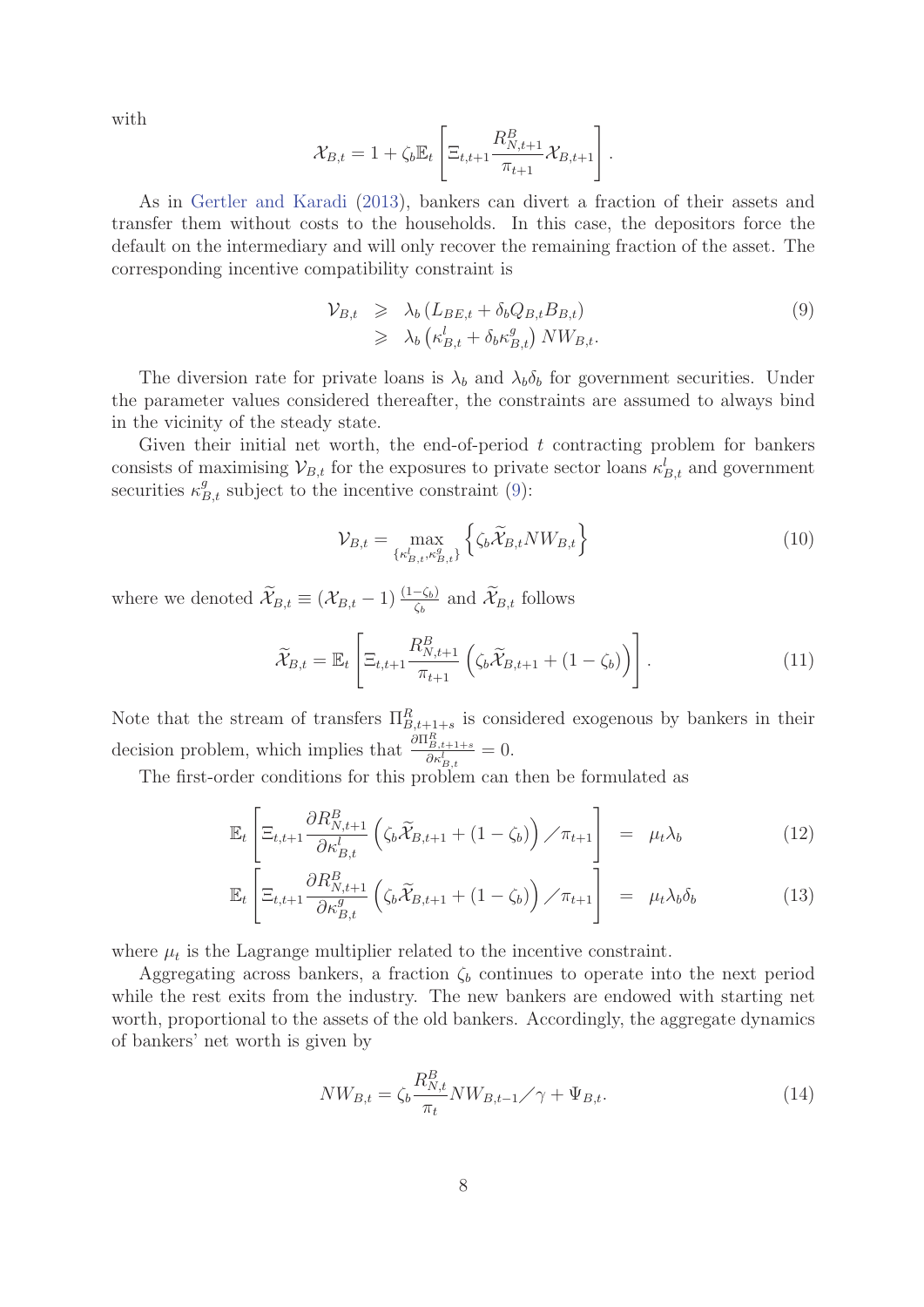#### **2.3.2 Retail lending branches and loan officers**

A continuum of retail lending branches indexed by j, provides differentiated loans to loan officers. The total financing needs of loan officers follow a CES aggregation of differentiated loans  $L_{E,t} = \left[\int_0^1 L_{E,t}(j)^{\frac{1}{\mu_i}}\right]$  $\frac{1}{\mu_E^R}$ dj<sup> $\mu_E^R$ </sup>. Differentiated loans are imperfect substitutes, with the elasticity of substitution  $\frac{\mu_E^R}{\mu_E^R - 1} > 1$ . The corresponding average return on loans is  $R_{LE} = \left[ \int_0^1 R_{LE}(j) \frac{1}{1 - \mu_E^R} \mathrm{d}j \right]$  $\int_0^{1-\mu_E^R}$ 

Retail lending branches are monopolistic competitors which levy funds from the bankers and set gross nominal interest rates on a staggered basis  $\dot{a}$  la Calvo (1983), each period facing a constant probability  $1 - \xi_E^R$  of being able to reoptimise. If a retail lending branch<br>connect resorting its interest rate the interest rate is left at its previous period level: cannot reoptimise its interest rate, the interest rate is left at its previous-period level:

$$
R_{LE,t}(j) = R_{LE,t-1}(j)
$$

The retail lending branch j chooses  $\hat{R}_{LE,t}(j)$  to maximise its intertemporal profit

$$
\mathbb{E}_t \left[ \sum_{k=0}^{\infty} \left( \beta \gamma^{-\sigma_c} \xi_E^R \right)^k \Xi_{t,t+k+1} \left( \hat{R}_{LE,t}(j) L_{E,t+k}(j) - R_{BLE,t+k}(j) L_{E,t+k}(j) \right) \right]
$$

where the demand from the loan officers is given by

$$
L_{E,t+k}(j) = \left(\frac{\hat{R}_{LE,t}(j)}{R_{LE,t}}\right)^{-\frac{\mu_E^R}{\mu_E^R - 1}} \left(\frac{R_{LE,t}}{R_{LE,t+k}}\right)^{-\frac{\mu_E^R}{\mu_E^R - 1}} L_{LE,t+k}
$$

and  $R_{BLE,t}$  is the gross funding rate on the loans from the *bankers*. In the model, the staggered setting of the lending rate acts as maturity transformation in banking activity and leads to imperfect pass-through of market interest rates to bank lending rates.

Finally, loan officers operate in perfect competition. They receive one-period loans from the retail lending branches, which cost an aggregate gross nominal interest rate  $R_{LE,t}$ , set at the beginning of period t. They extend loan contracts to entrepreneurs which pay a state-contingent return  $\widetilde{R}_{LE,t+1}$ . Loan officers have no other source of funds, so that the volume of the loans they provide to the entrepreneurs equals the volume of funding they receive. Loan officers seek to maximise their discounted intertemporal flow of income so that the first-order condition of their decision problem gives

$$
\mathbb{E}_t\left[\Xi_{t,t+1}\frac{\left(\widetilde{R}_{LE,t+1}-R_{LE,t}\right)}{\pi_{t+1}}\right]=0.\tag{15}
$$

Profits and losses made by retail branches and loan officers are transferred back to the bankers.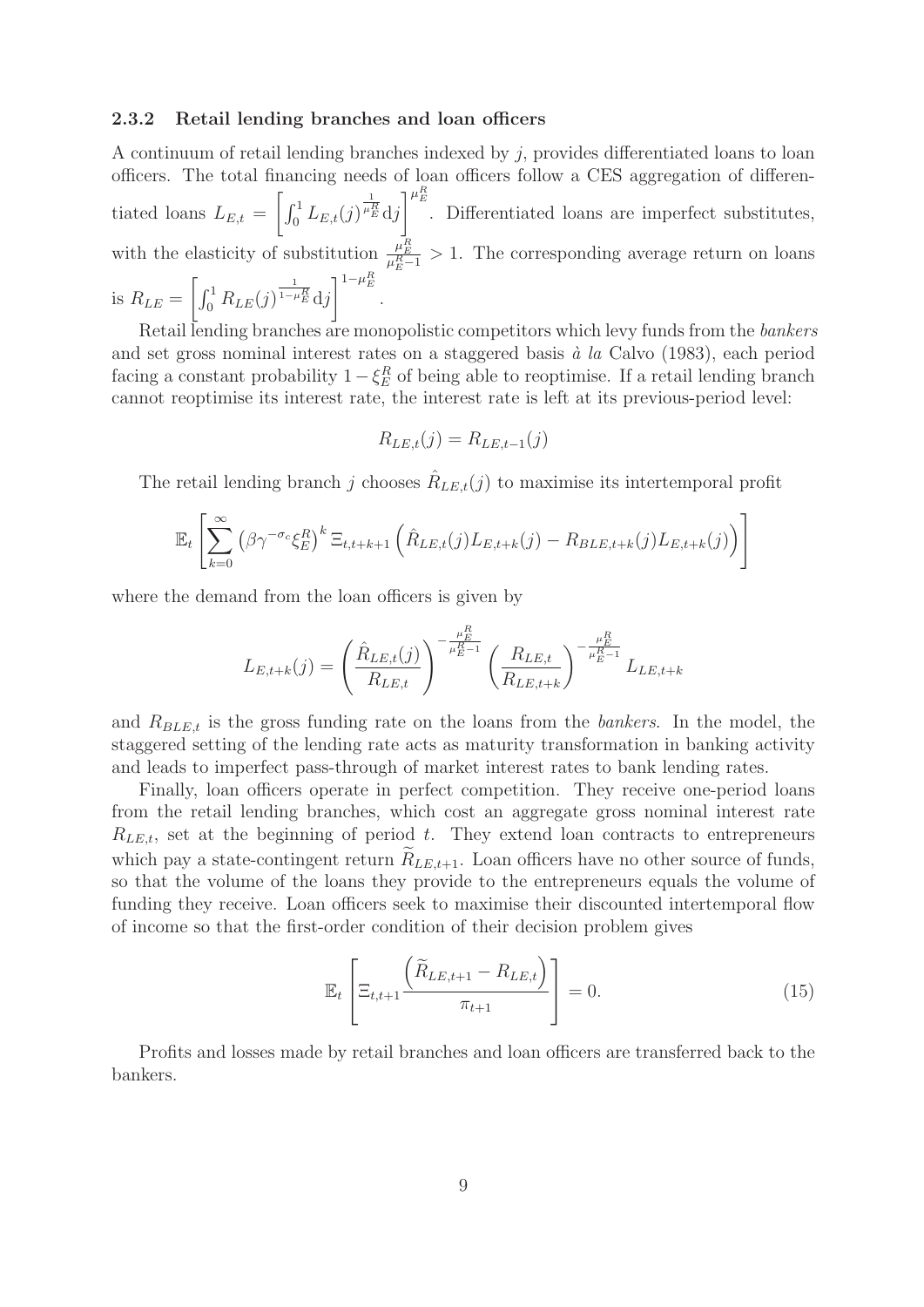#### **2.4 Entrepreneurs**

As explained before, every period, a fraction  $fe$  of the representative household's members are entrepreneurs. Like bankers, each entrepreneur faces a probability  $\zeta_e$  of remaining an entrepreneur over the next period and a probability  $(1 - \zeta_e)$  of becoming a worker again. To keep of the share of entrepreneurs constant, we assume that a similar number of workers randomly become entrepreneurs. When an entrepreneur exits, their accumulated earnings are transferred to the respective household. At the same time, newly entering entrepreneurs receive initial funds from their household. Overall, households transfer a real amount  $\Psi_{E,t}$  to the entrepreneurs for each period t. Finally, as it will become clear later, entrepreneurs' decisions on leverage and the lending rate are independent of their net worth and are therefore identical. Accordingly, we will highlight the decision problem of a representative entrepreneur.

At the end of the period t entrepreneurs buy the capital stock  $K_t$  from the capital producers at the real price  $Q_t$  (expressed in terms of consumption goods). They transform the capital stock into an effective capital stock  $u_{t+1}K_t$  by choosing the utilisation rate  $u_{t+1}$ . The adjustment of the capacity utilisation rate entails some adjustment costs per unit of capital stock  $\Gamma_u(u_{t+1})$ . The cost (or benefit)  $\Gamma_u$  is an increasing function of capacity utilisation and is zero at steady state. The functional forms used for the adjustment costs on capacity utilisation are given by  $\Gamma_u(u_t) = \frac{\overline{\overline{r}_K}}{\varphi} (\exp [\varphi (u_t - 1)] - 1)$  with  $\overline{r_K}$  as the steady-state rental rate for capital and  $\varphi$  as a scaling parameter steady-state rental rate for capital and  $\varphi$  as a scaling parameter.

The effective capital stock can then be rented out to intermediate goods producers at a nominal rental rate of  $r_{K,t+1}$ . Finally, by the end of period  $t+1$ , entrepreneurs sell back the depreciated capital stock  $(1 - \delta)K_t$  to capital producer at price  $Q_{t+1}$ . The gross nominal rate of return on capital across from period  $t$  to  $t + 1$  is therefore given by

$$
R_{KK,t+1} \equiv \pi_{t+1} \frac{r_{K,t+1}u_{t+1} - \Gamma_u \left(u_{t+1}\right) + (1 - \delta)Q_{t+1}}{Q_t}.
$$
\n(16)

where  $\pi_{t+1}$  is the inflation rate.

Each entrepreneur's return on capital is subject to a multiplicative idiosyncratic shock  $\omega_{e,t}$ . These shocks are independent and identically distributed across time and across entrepreneurs.  $\omega_{e,t}$  follows a lognormal CDF  $F_e(\omega_{e,t})$ , with mean 1 and variance  $\sigma_{e,t}$ which is assumed to be time-varying. By the law of large numbers, the average across entrepreneurs (denoted with the operator  $\hat{E}$ ) for the expected return on capital is given by  $\widetilde{E} \left[ \mathbb{E}_t \left( \omega_{e,t+1} R_{KK,t+1} \right) \right] = \mathbb{E}_t \left( \int_0^\infty \omega_{e,t+1} \mathrm{d}F_{e,t} \left( \omega \right) R_{KK,t+1} \right) = \mathbb{E}_t \left( R_{KK,t+1} \right).$ 

The entrepreneur's choice of capacity utilisation is independent of the idiosyncratic shock and implies that

$$
r_{K,t} = \Gamma'_u(u_t). \tag{17}
$$

Entrepreneurs finance their purchase of capital stock with their net worth  $NW_{E,t}$  and a one-period loan  $L_{E,t}$  (expressed in real terms, deflated by the consumer price index) from the commercial lending branches:

$$
Q_t K_t = N W_{E,t} + L_{E,t}.\tag{18}
$$

In the tradition of costly-state-verification frameworks, lenders cannot observe the realisation of the idiosyncratic shock unless they pay a monitoring cost  $\mu_e$  per unit of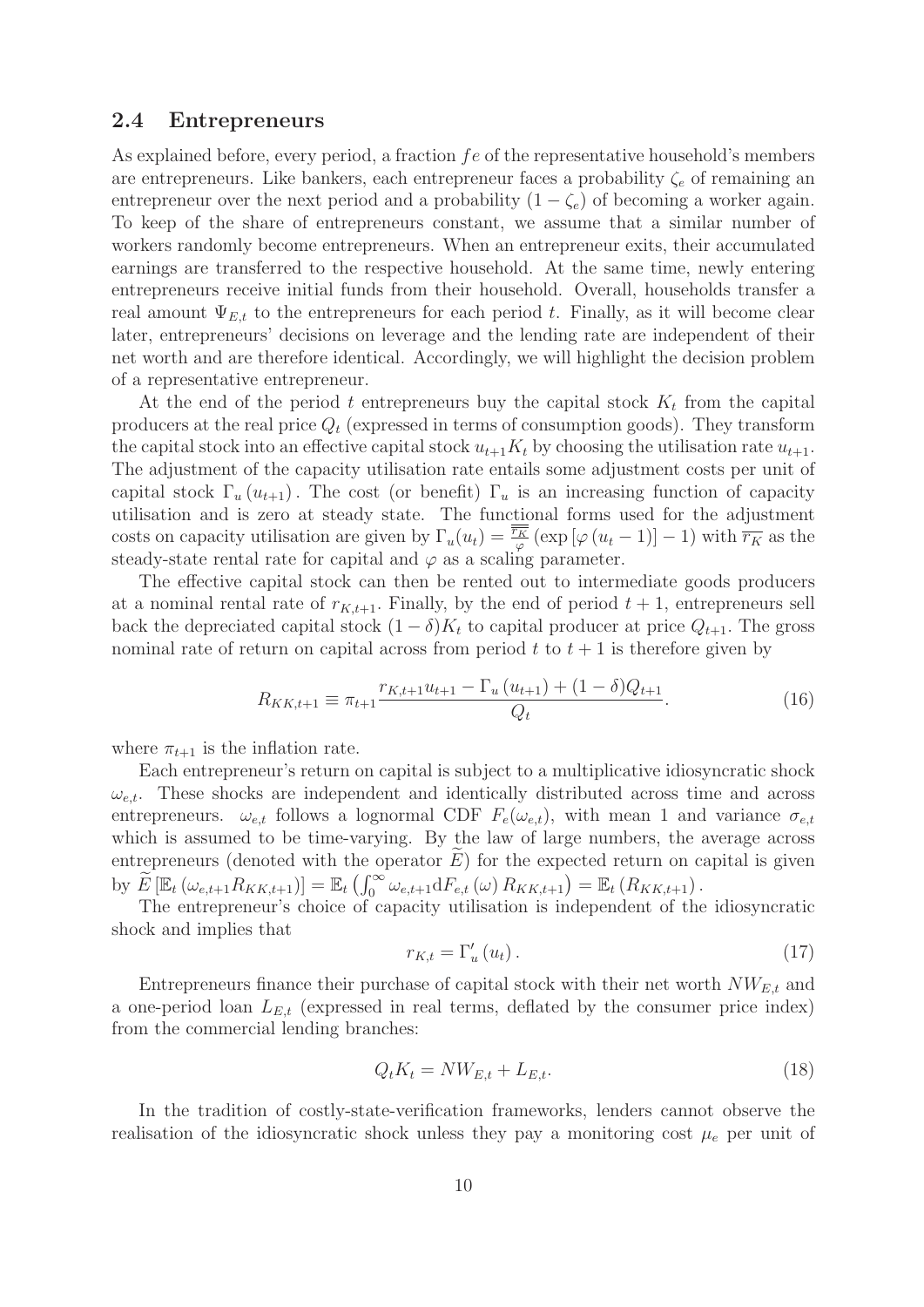assets that can be transferred to the bank in case of default. We constrain the set of lending contracts available to entrepreneurs. They can only use debt contracts in which the lending rate  $R_{LLE,t}$  is predetermined at the previous time period.

Default will occur when the entrepreneurial income that can be generated by the lender falls short of the agreed repayment of the loan. At period  $t+1$ , once aggregate shocks are realised, this will happen for draws of the idiosyncratic shock below a certain threshold  $\overline{\omega}_{e,t}$ , given by

$$
\overline{\omega}_{e,t+1}\chi_e R_{KK,t+1}\kappa_{e,t} = R_{LLE,t} \left(\kappa_{e,t} - 1\right) \tag{19}
$$

where  $R_{LLE,t}$  is the nominal lending rate determined at period t and  $\kappa_{e,t}$  is the corporate leverage defined as

$$
\kappa_{e,t} = \frac{Q_t K_t}{NW_{E,t}}\tag{20}
$$

 $\chi_e$  represents the share of the entrepreneur's assets (gross of capital return) that banks can recover in case of default. When banks take over the entrepreneur's assets, they have to pay the monitoring costs.

The ex post return to the lender on the loan contract, denoted  $\widetilde{R}_{LE,t}$ , can then be expressed as κ

$$
\widetilde{R}_{LE,t} = G_e(\overline{\omega}_{e,t}) \chi_e R_{KK,t} \frac{\kappa_{e,t-1}}{\kappa_{e,t-1} - 1} \tag{21}
$$

where

$$
G_e(\overline{\omega}) = (1 - F_e(\overline{\omega}))\overline{\omega} + (1 - \mu_e) \int_0^{\overline{\omega}} \omega dF_e(\omega).
$$

We assume that entrepreneurs are myopic and the end-of-period  $t$  contracting problem for entrepreneurs consists in maximising the next-period return on net worth for the lending rate and leverage:

$$
\max_{\{R_{LLE,t}, \kappa_{e,t}\}} \mathbb{E}_t \left[ \left(1 - \chi_e \Gamma_e(\overline{\omega}_{e,t+1})\right) R_{KK,t+1} \kappa_{e,t} \right]
$$

subject to the participation constraint of the lender (15), the equation (19) for the default threshold  $\overline{\omega}_{e,t+1}$ , and with

$$
\Gamma_e(\overline{\omega}) = (1 - F_e(\overline{\omega}))\overline{\omega} + \int_0^{\overline{\omega}} \omega dF_e(\omega).
$$

After some manipulations, the first-order conditions for the lending rate and the leverage lead to

$$
\mathbb{E}_{t}\left[\left(1-\chi_{e}\Gamma_{e}(\overline{\omega}_{e,t+1})\right)R_{KK,t+1}\kappa_{e,t}\right] = \frac{\mathbb{E}_{t}\left[\chi_{e}\Gamma'_{e}(\overline{\omega}_{e,t+1})\right]}{\mathbb{E}_{t}\left[\Xi_{t,t+1}G'_{e}(\overline{\omega}_{e,t+1})\right]}\mathbb{E}_{t}\left[\Xi_{t,t+1}\right]R_{LE,t}
$$
(22)

where

$$
\Gamma'_e(\overline{\omega}) = (1 - F_e(\overline{\omega})) \text{ and } G'_e(\overline{\omega}) = (1 - F_e(\overline{\omega})) - \mu_e \overline{\omega} dF_e(\overline{\omega}).
$$

As anticipated at the beginning of the section, the solution to the problem shows that all entrepreneurs choose the same leverage and lending rate. Moreover, the features of the contracting problem imply that the ex post return to the lender  $R_{LE,t}$  will differ from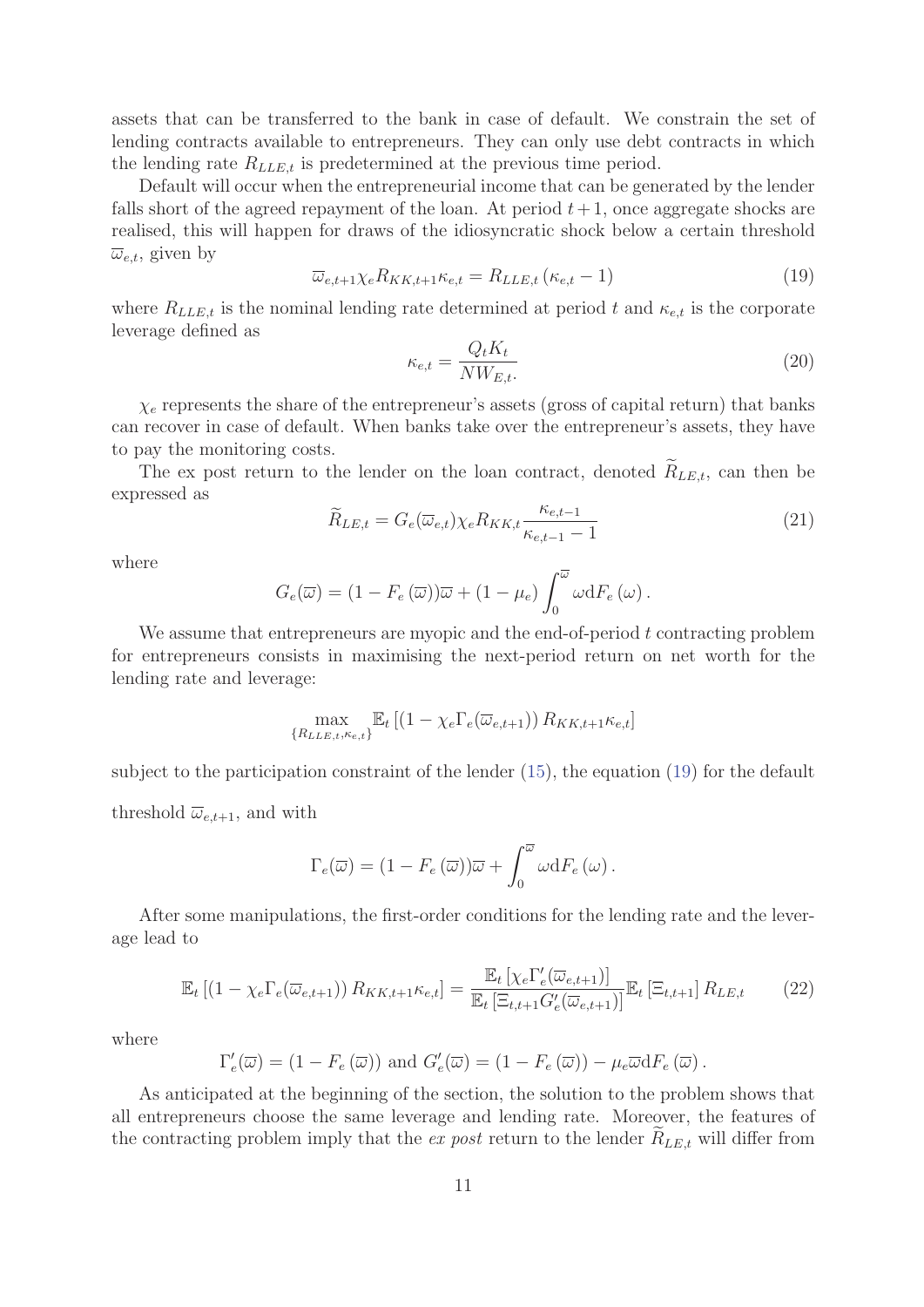the ex ante return  $R_{LE,t-1}$ . Log-linearising equation (22) and the participation constraint  $(15)$ , one can show that innovations in the *ex post* return are notably driven by innovations in  $R_{KK,t}$ .

Finally, aggregating across entrepreneurs, a fraction  $\zeta_e$  continues operating into the next period while the rest exits from the industry. The new entrepreneurs are endowed with starting net worth, proportional to the assets of the old entrepreneurs. Accordingly, the aggregate dynamics of entrepreneurs' net worth is given by

$$
NW_{E,t} = \zeta_e \left(1 - \chi_e \Gamma_e(\overline{\omega}_{e,t})\right) \frac{R_{KK,t}}{\pi_{t-1}} \kappa_{e,t-1} NW_{E,t-1} / \gamma + \Psi_{E,t}.
$$
 (23)

In the estimation, we also introduce a shock on the net worth of entrepreneurs which can be rationalised either as time-varying transfers to new entrepreneurs  $\Psi_{E,t}$ , or as a multiplicative shock on the survival probability of entrepreneurs,  $\varepsilon_t^{\zeta_e}$ .

### **2.5 Capital producers**

Using investment goods, a segment of perfectly competitive firms, owned by households, produce a stock of fixed capital. At the beginning of period  $t$ , those firms buy back the depreciated capital stocks  $(1 - \delta)K_{t-1}$  at real prices (in terms of consumption goods)  $Q_t$ . Then they augment the various stocks using distributed goods and facing adjustment costs. The augmented stocks are sold back to entrepreneurs at the end of the period at the same prices. The decision problem of capital stock producers is given by

$$
\max_{\{K_t, I_t\}} \mathbb{E}_t \sum_{k=0}^{\infty} \Xi_{t,t+k} \left\{ Q_{t+k}(K_{t+k} - (1-\delta)K_{t+k-1}/\gamma) - I_{t+k} \right\}
$$

subject to the constraints

$$
K_t = (1 - \delta)K_{t-1} / \gamma + \left[1 - S\left(\gamma \frac{I_t \varepsilon_t^I}{I_{t-1}}\right)\right] I_t
$$

S is a non-negative adjustment cost function formulated in terms of the gross rate of change in investment and  $\varepsilon_t^I$  is an efficiency shock to the technology of fixed capital<br>accumulation. The functional form adopted is  $S(x) = \phi/2$   $(x - \phi)^2$ accumulation. The functional form adopted is  $S(x) = \phi/2$   $(x - \gamma)^2$ .

#### **2.6 Final and intermediate goods producers**

Final producers are perfectly competitive firms producing an aggregate final good  $Y_t$ , expressed in effective terms, that may be used for consumption and investment. This production is obtained using a continuum of differentiated intermediate goods  $Y_t(z)$ ,  $z \in$ [0, 1] (also expressed in effective terms) with the Kimball (1995) technology. Here again, the Kimball aggregator is defined by

$$
\int_0^1 G\left(\frac{Y_t(z)}{Y_t}; \theta_p, \psi\right) dz = 1
$$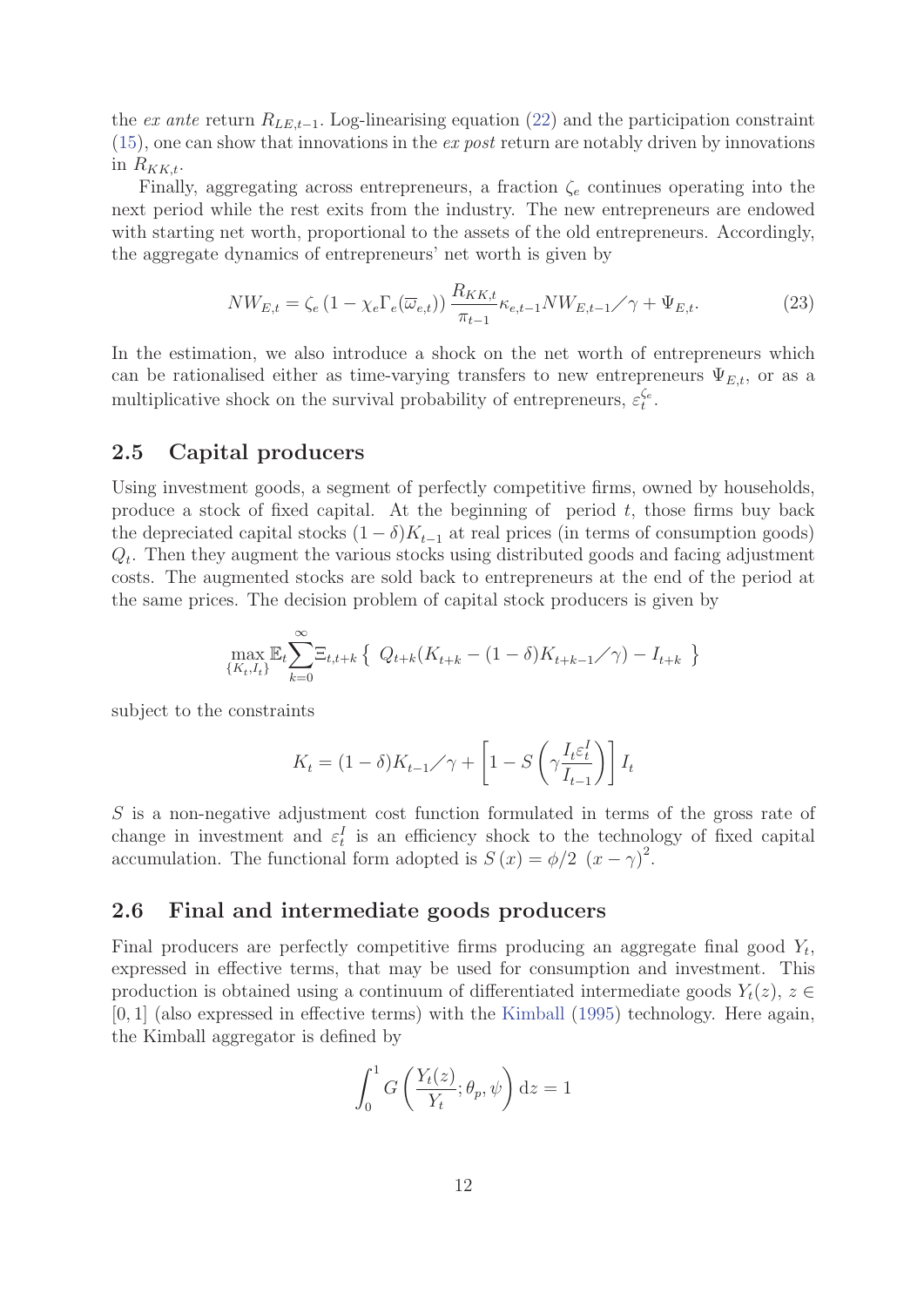with

$$
G\left(\frac{Y_t(z)}{Y_t}\right) = \frac{\theta_p}{(\theta_p(1+\psi)-1)} \left[ (1+\psi) \frac{Y_t(z)}{Y_t} - \psi \right] \frac{\frac{\theta_p(1+\psi)-1}{\theta_p(1+\psi)}}{-\left[\frac{\theta_p}{(\theta_p(1+\psi)-1)} - 1\right]}.
$$

The representative final goods producer maximises profits  $P_tY_t - \int_0^1 P_t(z)Y_t(z)dz$  subject<br>to the repetition function, taking as given the final goods price  $P_t$  and the prices of to the production function, taking as given the final goods price  $P_t$  and the prices of all intermediate goods. In the intermediate goods sector, firms  $z \in [0, 1]$  are monopolistic competitors and produce differentiated products by using a common Cobb-Douglas technology:

$$
Y_t(z) = \varepsilon_t^a \left( u_t K_{t-1}(z) \diagup \gamma \right)^\alpha \left[ N^D(z) \right]^{1-\alpha} - \Omega \tag{24}
$$

where  $\varepsilon_t^a$  is an exogenous productivity shock,  $\Omega > 0$  is a fixed cost and  $\gamma$  is the trend tech-<br>notational meanth rate. A fine which is equital  $\widetilde{K}(\alpha) = \mu K_a(\alpha)$  and lab sure  $M_a^D(\alpha)$ . nological growth rate. A firm z hires its capital,  $\widetilde{K}_t(z) = u_t K_{t-1}(z)$ , and labour,  $N_t^D(z)$ , on a competitive market by minimising its production cost. Due to our assumptions on the labour market and the rental rate of capital, the real marginal cost is identical across producers. We introduce a time-varying tax on a firm's revenue that is affected by an i.i.d shock defined by  $1 - \tau_{p,t} = (1 - \tau_p^*) \varepsilon_t^p$ . In each period, a firm z faces a constant (across time and firms) probability  $1 - \alpha_p$  of being able to reoptimise its nominal price, say  $P_t^*(z)$ . If a firm cannot reoptimise its price, the nominal price evolves according to the rule  $P_t(z) = \pi_{t-1}^{\xi_p} [\pi^*]^{(1-\xi_p)} P_{t-1}(z)$ , *ie* the nominal price is indexed on past inflation<br>and stocky state inflation. In our model, all firms that can resprinise their price at time and steady state inflation. In our model, all firms that can reoptimise their price at time t choose the same level, denoted  $p_t^*$  in real terms.

# **2.7 Government sector and monetary policy instruments**

Public expenditures  $G^*$  in steady state, expressed in effective terms, are subject to random shocks  $\varepsilon_t^g$ . The government finances public spending with labour tax, product tax and<br>lump sum transfers so that the government debt  $O$ ,  $P$ , supposed in real effective tarms lump-sum transfers, so that the government debt  $Q_{B,t}B_G$ , expressed in real effective terms, accumulates according to

$$
Q_{B,t}B_{G,t} = \frac{R_{G,t}}{\pi_t} Q_{B,t-1}B_{G,t-1} / \gamma + G^* \varepsilon_t^g - \tau_{w,t} w_t L_t - \tau_{p,t} Y_t - T_t.
$$
 (25)

In the empirical analysis, we neglect the dynamics of public debt and assume that lump-sum taxes  $T_t$  are adjusted to ensure that

$$
\forall t > 0, \quad B_{G,t} = \overline{B_G}.
$$

In order to introduce long-term sovereign debt, we assume that government securities are perpetuities which pay geometrically-decaying coupons ( $c_g$  the first period,  $(1 - \tau_g)c_g$ the second one,  $(1 - \tau_q)^2 c_q$  the third one, etc...). The nominal return on sovereign bond holding from period t to period  $t + 1$  is therefore

$$
R_{G,t+1} = \epsilon_{t+1}^{R_G} \frac{c_g + (1 - \tau_g)Q_{B,t+1}}{Q_{B,t}}.
$$
\n(26)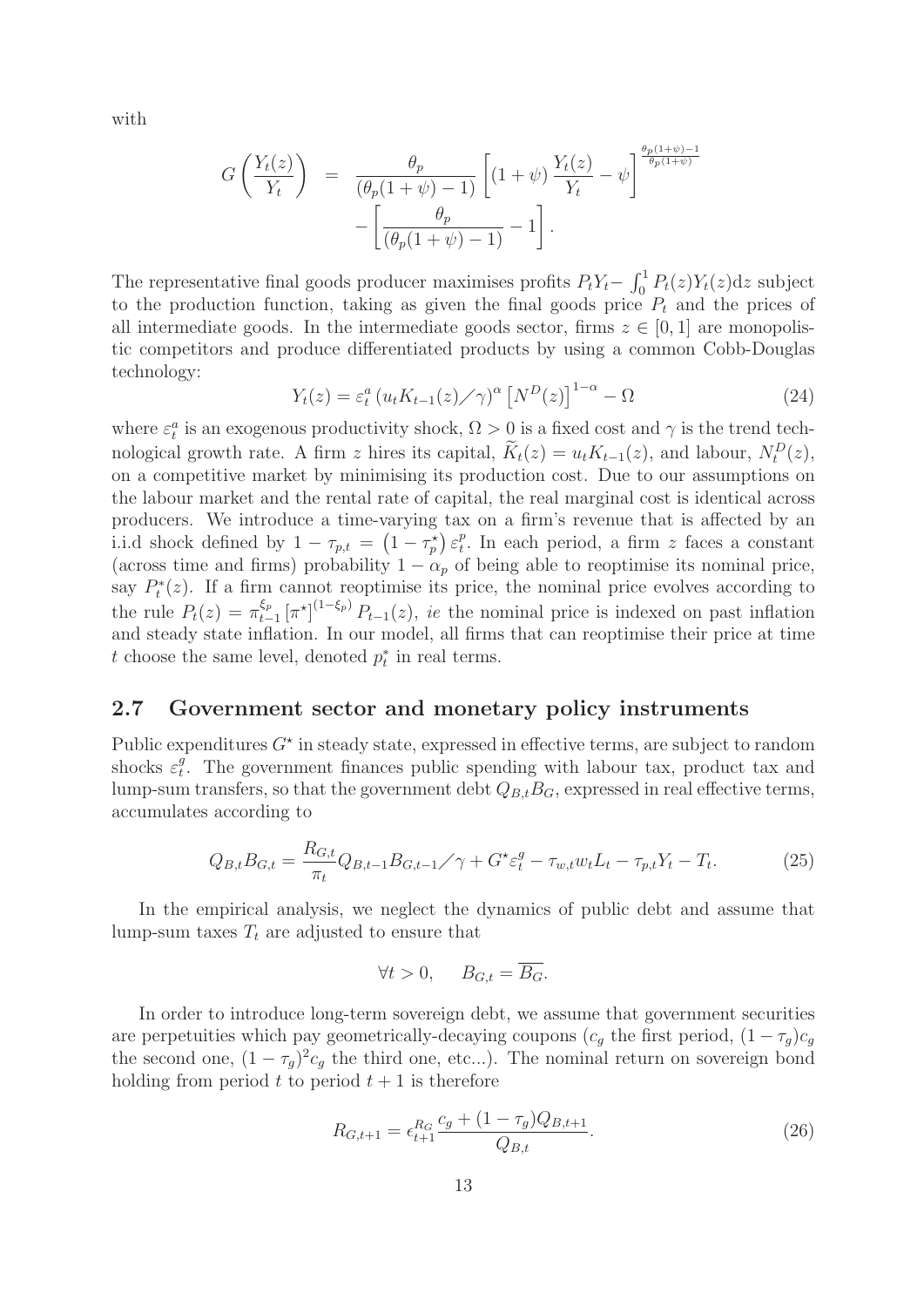For the purpose of the empirical analysis, we introduced an ad hoc government bond valuation shock,  $\epsilon_t^{R_G}$ . This "reduced-form" shock is meant to capture time-variation in the excess bond return not captured by our bank-centric formulation of the term premium. In particular, the rise in sovereign risk pricing during the euro-area financial crisis is not accounted for within the micro-foundation of the model. Note that the estimation period stops before the start of the ECB's asset purchase programme, so that the introduction of the government bond valuation shock does not partially substitute for an unconventional monetary policy shock in the estimation.

Within the government sector, the monetary authority controls the deposit interest rate  $R_{D,t}$ . Similar to Smets and Wouters (2007), the monetary authority follows an interest rate feedback rule which incorporates terms on lagged inflation, lagged output gap and its first difference. The output gap is defined as the log-difference between actual and flexible-price output. The reaction function also incorporates a non-systematic component  $\varepsilon_t^r$ .

Written in deviation from the steady state, the interest rule used in the estimation has the form:

$$
\hat{R}_{D,t} = \rho \hat{R}_{D,t-1} + (1 - \rho) \left[ r_{\pi} \hat{\pi}_{t-1} + r_y \hat{y}_{t-1} \right] + r_{\Delta y} \Delta \hat{y}_t + \log \left( \varepsilon_t^r \right) \tag{27}
$$

where a hat over a variable denotes log-deviation of that variable from its deterministic steady-state level.

Finally, we assume as in Gertler and Karadi (2013) that the monetary authority can manage a bond portfolio  $B_{CB,t}$ . The functional form, we will discuss later.

#### **2.8 Market clearing**

In the private credit market, due to nominal rigidity in the setting of interest rates by retail banking branches, the following condition holds

$$
L_{BE,t} = \Delta_{E,t}^R L_{E,t} \tag{28}
$$

where  $\Delta_{E,t}^R = \int_0^1 \left( \frac{R_{E,t}(j)}{R_{E,t}} \right)^{-\frac{\mu_E}{\mu_E^R - 1}} dj$  is the dispersion index among retail bank interest rates. Moreover, in equilibrium the lump-sum transfer to bankers per unit of net worth from retail lending and loan officer profits and losses is given by

$$
\Pi_{B,t+1}^{R} = \left(\widetilde{R}_{LE,t+1} - R_{BLE,t}\right) \kappa_{B,t}^{l}.
$$
\n(29)

We can now rewrite the recursive formulation of the bankers' value function  $\mathcal{V}_{B,t}$  from equation (11) using bankers' incentive constraint (9) and first-order conditions (12)-(13). This gives a relationship between bank leverage and intermediation spreads:

$$
\lambda_b \widetilde{\kappa}_{B,t} / \zeta_b = \mathbb{E}_t \left[ \Xi_{t,t+1} \left( \frac{R_{BLE,t} - R_{D,t}}{\pi_{t+1}} \widetilde{\kappa}_{B,t} + \frac{\widetilde{R}_{LE,t+1} - R_{BLE,t}}{\pi_{t+1}} \kappa_{B,t}^l + R_{D,t} \right) (\lambda_b \widetilde{\kappa}_{B,t+1} + (1 - \zeta_b)) \right]
$$
(30)

where we denoted  $\widetilde{\kappa}_{B,t} \equiv \kappa_{B,t}^l + \delta_b \kappa_{B,t}^g$ .<br>Finally, on the government bond map

Finally, on the government bond market, the fixed supply is distributed across holdings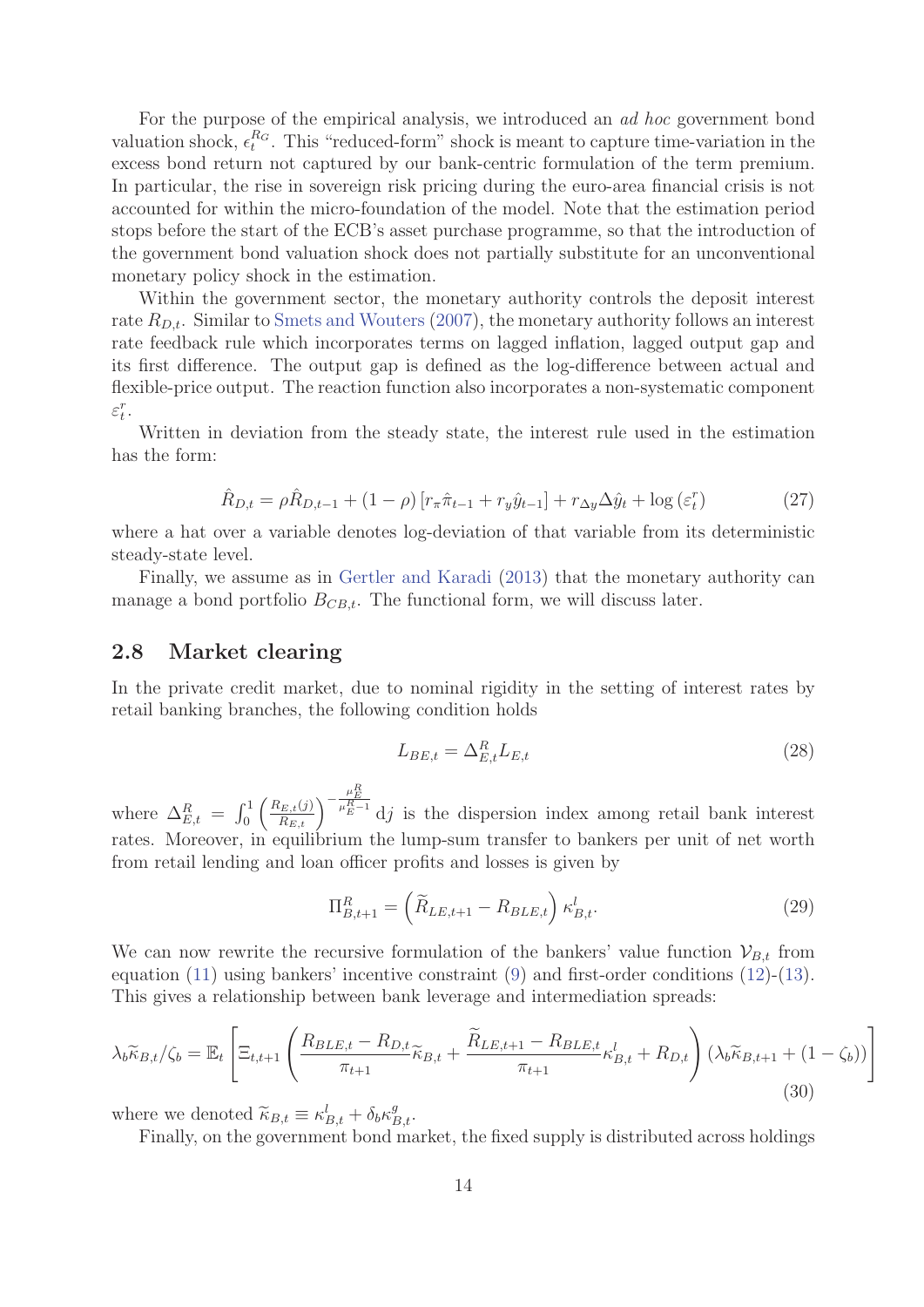by households, bankers and the central bank:

$$
B_{H,t} + B_{B,t} + B_{CB,t} = \overline{B_G}.
$$

The market clearing condition on goods market is given by:

$$
Y_{t} = C_{t} + I_{t} + G^{\star}\varepsilon_{t}^{g} + \Psi(u_{t})K_{t-1}/\gamma + \mu_{e}\int_{0}^{\overline{\omega}}\omega dF_{e}(\omega)K_{t-1}/\gamma \qquad (31)
$$

$$
\Delta_{pk,t} Y_t = \varepsilon_t^a \left( u_t K_{t-1} / \gamma \right)^\alpha \left( N_t^D \right)^{1-\alpha} - \Omega \tag{32}
$$

with  $\Delta_{pk,t}$  is a price dispersion index. Equilibrium in the labour market implies that

$$
\Delta_{wk,t} N_t^D = N_t^S \tag{33}
$$

with  $N_t^D = \int_0^1 N_t^D(z) dz$  and  $N_t^S = \int_0^1 N_t^S(h) dh$  and  $\Delta_{wk,t}$  is the wage dispersion index.

# **3 Estimation**

In this section, we present the estimation of the DSGE model which is similar to that in Smets and Wouters (2007). The model is estimated on euro-area data using Bayesian likelihood methods. We consider 10 key macroeconomic quarterly time series from 1995q1 to 2014q2: output, consumption, fixed investment, hours worked, real wages, the GDP deflator inflation rate, the three-month short-term interest rate, bank loans, bank lending spreads and the (GDP-weighted) 10-year euro-area sovereign spread. The data are not filtered before estimation, with the exception of loans which are linearly detrended. We limit the number of shocks to be equal to the number of observed variables. As in Smets and Wouters (2007), we introduce a correlation between the government spending shock and the productivity shock,  $\rho_{a,q}$ .

The exogenous shocks can be divided in three categories<sup>1</sup>:

- 1. Efficient shocks: AR(1) shocks on technology  $\epsilon_t^a$ , investment  $\epsilon_t^I$ , public expenditures  $\epsilon_t^g$  and consumption preferences  $\epsilon_t^b$ .
- 2. Inefficient shocks: ARMA(1,1) shocks on price markups  $\epsilon_t^p$ , and AR(1) on wage markups  $\epsilon_t^w$ .
- 3. Financial shocks: AR(1) shock on entrepreneurs' idiosyncratic risk  $\epsilon_t^{\sigma_e}$ , on entrepreneurs' net worth accumulation  $\epsilon_t^{\epsilon_e}$  as well as an externment hand valuation trepreneurs' net worth accumulation  $\epsilon_t^{\zeta_e}$ , as well as on government bond valuation  $\epsilon_t^{R_G}$  in equation 26.
- 4. Policy shocks: AR(1) shock on the Taylor-rule residual  $\epsilon_t^r$ .

<sup>&</sup>lt;sup>1</sup>All the AR(1) processes are written as:  $\log(\varepsilon_t^x) = \rho_x \log(\varepsilon_{t-1}^x) + \varepsilon_t^x$  where  $\epsilon_t^x \sim \mathcal{N}(0, \sigma_{\varepsilon^x})$ . ARMA(1,1) are of the form  $\log(\varepsilon_t^x) = \rho_x \log(\varepsilon_{t-1}^x) - \eta_x \varepsilon_{t-1}^x + \varepsilon_t^x$ . All shock processes  $\varepsilon_t^x$  are equal to one in the steady state.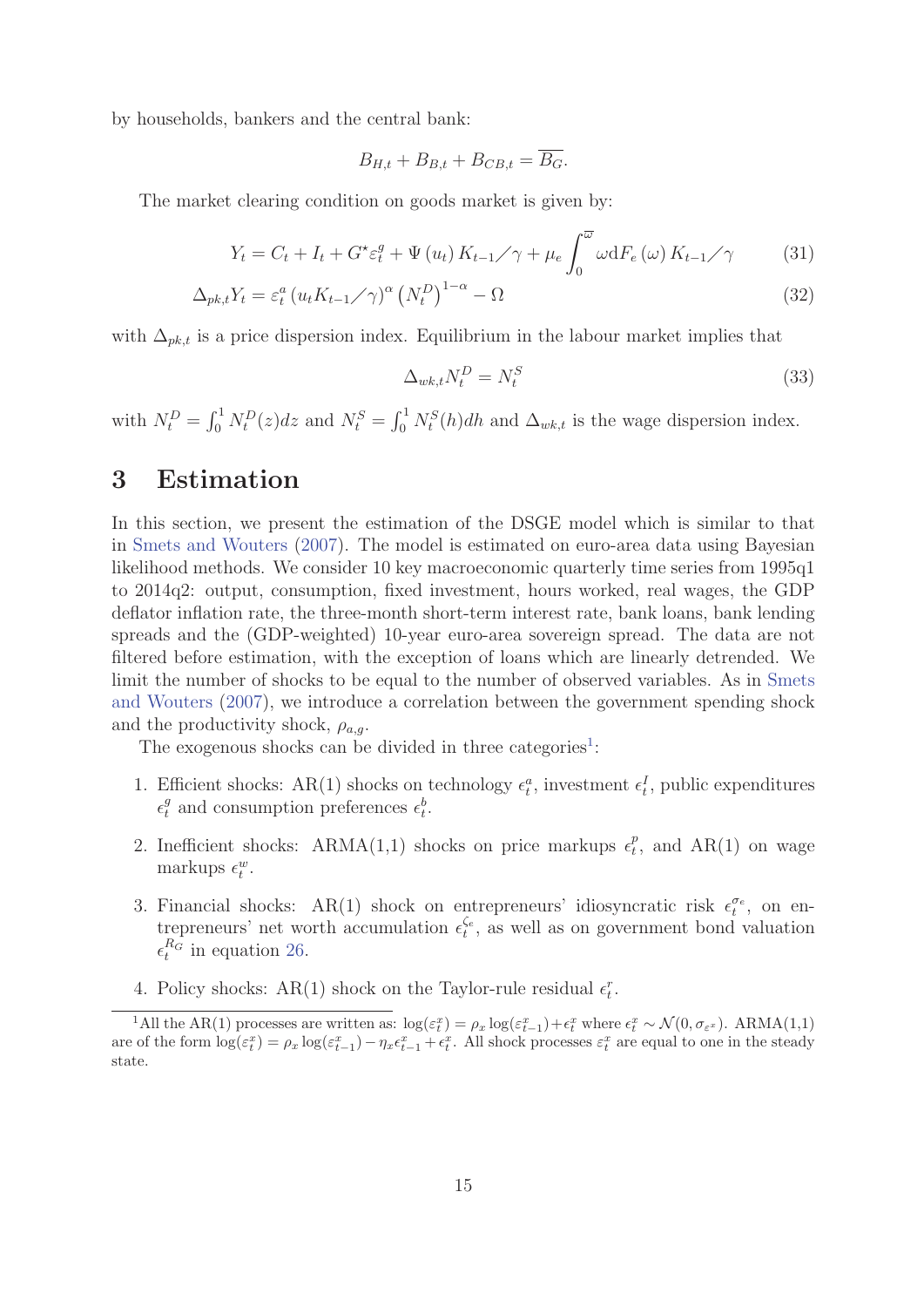# **3.1 Posterior distributions for the key portfolio rebalancing parameters**

Most parameters of the model are left free in the estimation. As most of the data used in the estimation are not filtered, some of the deep parameters, notably on the financial side, capture both steady state and cyclical properties of the model. In the Appendix, we document at length the calibration strategy and the choice of prior distributions for the financial block. Regarding the other structural parameters, the prior distributions are similar to Smets and Wouters  $(2007)$ .

The posterior distribution of estimated parameters, characterised by the mean and the 80% density intervals, are reported in Tables 1 and 2. We focus here on the key parameters which drive the transmission of central bank asset purchases: the bankers' relative diversion rate on government bonds,  $\delta_b$ , households' portfolio frictions,  $\chi_H$ , and the rigidity parameter on retail lending rates,  $\xi_E^R$ . All these parameters are relatively well-<br>identified in the estimations as the pesterior distributions are sizeably parameter compared identified in the estimations as the posterior distributions are sizeably narrower compared with the prior distributions.

As explained in Gertler and Karadi (2013),  $\delta_b$  and  $\chi_H$  are crucial parameters for the transmission of central bank asset purchases. When  $\delta_b$  goes to 0, bank portfolio constraints on holdings of sovereign bonds weaken, and the macroeconomic impact of asset purchases vanishes. The authors considered the value of  $\delta_b = 0.5$  to match the fact that the level of sovereign spreads in the data is half the intermediation spreads measured with mortgage and corporate bonds. In our model,  $\delta_b$  creates a link between sovereign spreads and the bankers' loan rate which corresponds to the quarterly return on the bank loan book, net of expected losses and net of the monopolistic margin. Therefore, higher values of  $\delta_b$  than in Gertler and Karadi (2013) can still be consistent with the sample mean of the sovereign spread and lending rate spread introduced in the estimation, as the latter includes credit risk compensation and a retail margin. Moreover the diversion rate of sovereign holdings introduced in the bankers' incentive compatibility constraint (9) is  $\lambda_b \delta_b$ and with calibrated  $\lambda_b$  at around 0.3,  $\delta_b$  could in principle take values significantly higher than 1. Those considerations explain the choice of a relatively loose prior distribution for  $\delta_b$  which does not strongly constrain the inference towards low levels.

Turning to  $\chi_H$ , Gertler and Karadi (2013) set it to 1 in order to broadly match empirical evidence on the impact of the second modification of quantitative easing in the US (QE2) on output and sovereign spreads. But  $\chi_H$  also affects the distribution of sales of sovereign securities between households and banks in the context of central bank asset purchases. And for values higher than 0.1, the macroeconomic propagation of central bank asset purchases becomes relatively insensitive to  $\chi_H$ : in particular, households would sell almost no bonds to the central bank, which is at odds with empirical evidence from the US or the UK.<sup>2</sup> Consequently, the support of the prior distribution covers low values for this parameter.

The posterior distribution of the adjustment cost on household portfolio decisions  $\chi_H$  is low (with mean values below the one of the prior distribution, at less than 0.01). Finally, the bankers' diversion rate for sovereign bond holdings  $\delta_b$  features a mean posterior distribution around 2. The calibration values of Gertler and Karadi (2013) for  $\chi_H$  and  $\delta_b$ 

<sup>2</sup>see for example Carpenter, Demiralp, Ihrig, and Klee (2013) in the case of the Federal Reserve and Joyce, Liu, and Tonks (2013) regarding the Bank of England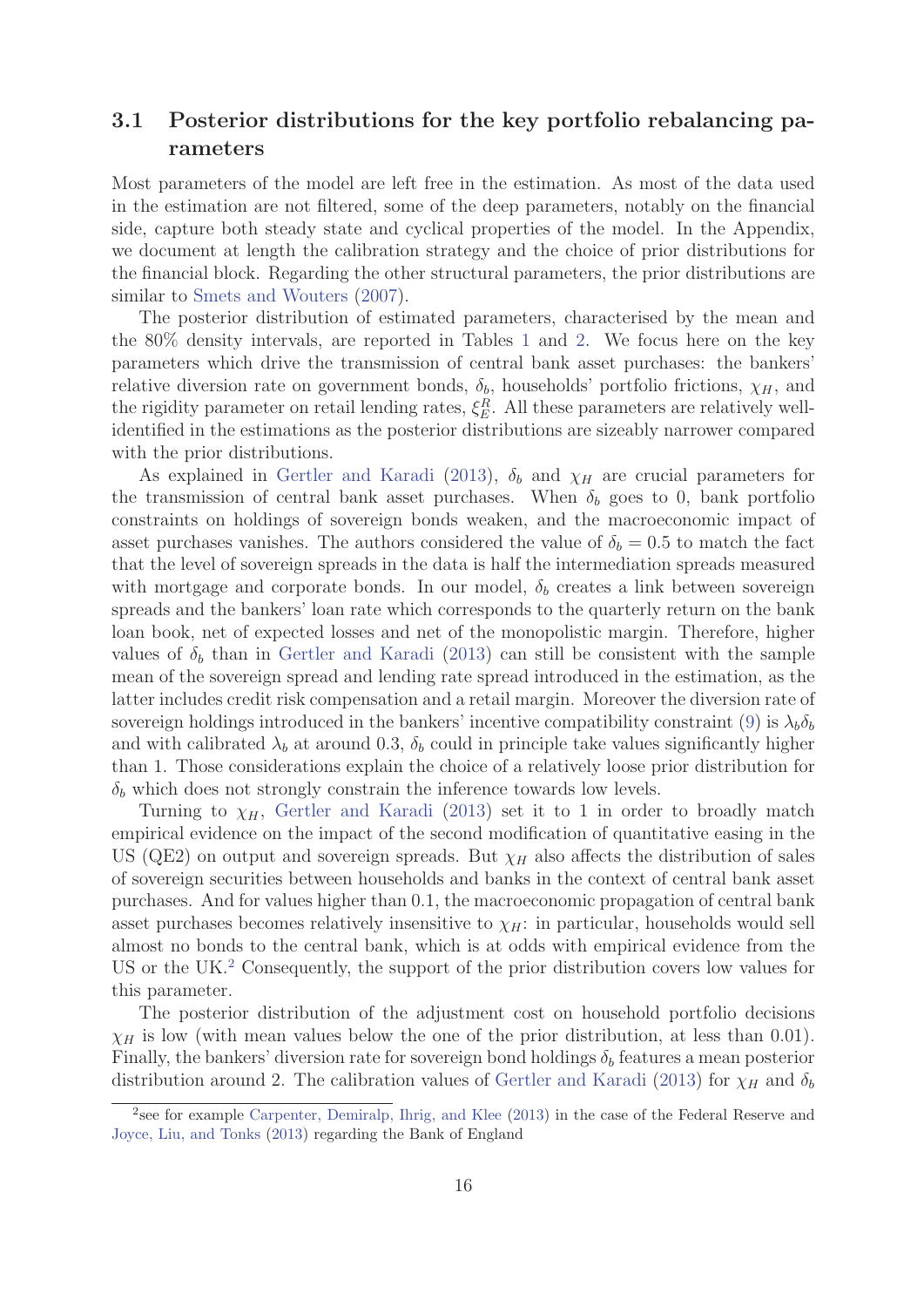| Parameters         |                                   | A priori beliefs |                |          | A posteriori beliefs |       |                 |                 |
|--------------------|-----------------------------------|------------------|----------------|----------|----------------------|-------|-----------------|-----------------|
|                    |                                   | Dist.            | Mean           | Std.     | Mode                 | Mean  | $\mathcal{I}_1$ | $\mathcal{I}_2$ |
| $\sigma_c$         | Intertemp. elasticity of subst.   | gamma            | 1.5            | 0.2      | 1.732                | 1.741 | 1.453           | 2.025           |
| $\eta$             | Habit formation                   | norm             | 0.7            | 0.1      | 0.739                | 0.742 | 0.673           | 0.813           |
| $\sigma_l$         | Labour disutility                 | gamma            | $\sqrt{2}$     | 0.75     | 0.903                | 1.203 | 0.445           | 1.923           |
| $\phi$             | Investment adj. cost              | norm             | $\overline{4}$ | 1.5      | 4.670                | 4.968 | 3.598           | 6.357           |
| $\varphi$          | Cap. utilisation adj. cost        | beta             | 0.5            | 0.15     | 0.375                | 0.372 | 0.229           | 0.510           |
| $\alpha_p$         | Calvo lottery, price setting      | beta             | 0.5            | 0.1      | 0.741                | 0.737 | 0.639           | 0.838           |
| $\xi_p$            | Indexation, price setting         | beta             | 0.5            | 0.15     | 0.159                | 0.192 | 0.057           | 0.317           |
| $\alpha_w$         | Calvo lottery, wage setting       | beta             | 0.5            | 0.1      | $\,0.533\,$          | 0.567 | 0.427           | 0.693           |
| $\xi_w$            | Indexation, wage setting          | beta             | 0.5            | 0.15     | 0.346                | 0.362 | 0.174           | 0.533           |
| $\xi_E^R$          | Calvo lottery, lending rate       | beta             | 0.5            | 0.2      | 0.320                | 0.323 | 0.264           | 0.381           |
| $r_{\mu}$          | Lending rate margin               | gamma            | 0.15           | 0.05     | 0.143                | 0.170 | 0.083           | 0.258           |
| $\delta_b$         | Diversion rate for sov. bonds     | gamma            | $\mathbf{1}$   | 0.5      | 2.101                | 2.142 | 1.540           | 2.736           |
| $\chi_H$           | Portfolio adj. cost               | gamma            | 0.1            | 0.05     | 0.007                | 0.009 | 0.002           | 0.017           |
| $\zeta_b$          | Bank survival probability         | beta             | 0.95           | $0.02\,$ | 0.942                | 0.946 | 0.930           | 0.961           |
| $R_{KK}/R-1$       | External finance premium          | gamma            | $0.5\,$        | 0.1      | 0.545                | 0.554 | 0.386           | 0.715           |
| $\mu_e$            | Monitoring costs                  | gamma            | 0.1            | 0.025    | 0.027                | 0.033 | 0.019           | $0.047\,$       |
| $\chi_e$           | Recovery rate                     | beta             | 0.5            | 0.025    | 0.477                | 0.482 | 0.445           | 0.517           |
| $\alpha$           | Capital share                     | norm             | 0.3            | 0.05     | 0.266                | 0.258 | 0.217           | 0.299           |
| $\mu_p$            | Price markup                      | norm             | 1.25           | 0.12     | 1.437                | 1.473 | 1.307           | 1.631           |
| $r_{\beta}$        | Time-preference rate              | gamma            | 0.25           | 0.1      | 0.093                | 0.109 | 0.045           | 0.171           |
|                    | Trend productivity                | gamma            | 0.3            | 0.1      | 0.177                | 0.177 | 0.138           | 0.217           |
| $\frac{\gamma}{L}$ | Employment shift                  | norm             | $\theta$       | 5        | 0.762                | 0.778 | $-1.939$        | 3.663           |
| $\overline{\pi}$   | SS inflation rate                 | gamma            | 0.5            | 0.05     | 0.530                | 0.528 | 0.449           | 0.605           |
| $\rho$             | Interest rate smoothing           | beta             | 0.75           | $0.15\,$ | 0.890                | 0.894 | 0.868           | $\,0.919\,$     |
| $r_{\pi}$          | Taylor rule coef. on inflation    | norm             | $1.5\,$        | 0.25     | 1.608                | 1.674 | 1.367           | 1.964           |
| $r_{\Delta \pi}$   | Taylor rule coef. on d(inflation) | norm             | 0.12           | 0.05     | 0.089                | 0.097 | 0.065           | 0.129           |
| $r_{\Delta Y}$     | Taylor rule coef. on d(output)    | gamma            | $\rm 0.3$      | 0.1      | 0.076                | 0.083 | 0.043           | 0.120           |

#### Table 1: PARAMETER ESTIMATES 1

 $[\mathcal{I}_1, \mathcal{I}_2]$  is the shortest interval covering eighty percent of the posterior distribution.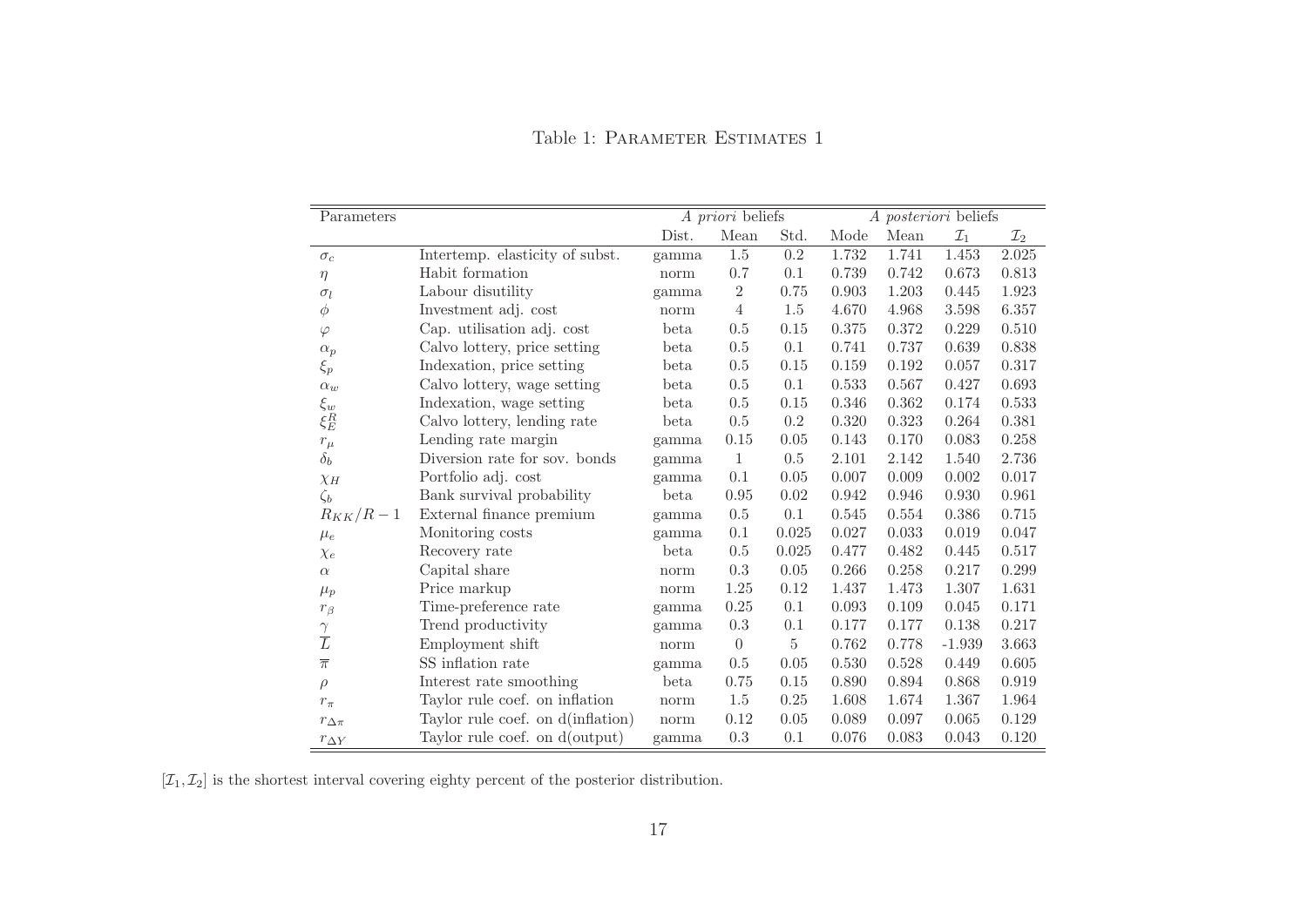| Parameters                                                                                                   |                            | A priori beliefs |                |           | A posteriori beliefs |       |                 |                 |
|--------------------------------------------------------------------------------------------------------------|----------------------------|------------------|----------------|-----------|----------------------|-------|-----------------|-----------------|
|                                                                                                              |                            | Dist.            | Mean           | Std.      | Mode                 | Mean  | $\mathcal{I}_1$ | $\mathcal{I}_2$ |
| $\lambda_e$                                                                                                  | Employment adj. cost       | beta             | $0.5\,$        | $\rm 0.3$ | 0.841                | 0.835 | 0.799           | 0.870           |
| $\rho_{a,g}$                                                                                                 | Corr(Tech., Gov. Spend.)   | unif             | 4.5            | 3.2       | 1.155                | 1.139 | 0.482           | 1.769           |
| $\rho_a$                                                                                                     | $AR(1)$ Technology         | beta             | 0.5            | 0.3       | 0.907                | 0.901 | 0.861           | 0.943           |
| $\rho_b$                                                                                                     | $AR(1)$ Preference         | beta             | 0.5            | 0.3       | 0.072                | 0.141 | 0.004           | 0.266           |
| $\rho_g$                                                                                                     | $AR(1)$ Gov. spending      | beta             | 0.5            | 0.3       | 0.995                | 0.994 | 0.987           | 1.000           |
| $\rho_I$                                                                                                     | $AR(1)$ Inv. technology    | beta             | 0.5            | 0.2       | 0.559                | 0.593 | 0.454           | 0.729           |
| $\rho_p$                                                                                                     | $AR(1)$ Price markup       | beta             | 0.5            | $0.2\,$   | 0.892                | 0.825 | 0.670           | 0.995           |
| $\eta_p$                                                                                                     | $MA(1)$ Price markup       | beta             | 0.5            | 0.2       | 0.769                | 0.665 | 0.428           | 0.888           |
| $\rho_w$                                                                                                     | $AR(1)$ Wage markup        | beta             | 0.5            | 0.2       | 0.928                | 0.916 | 0.875           | 0.964           |
| $\rho_{\sigma_e}$                                                                                            | $AR(1)$ Entrepr. risk      | beta             | 0.9            | 0.1       | 0.712                | 0.674 | 0.563           | 0.782           |
| $\rho_{\zeta_b}$                                                                                             | $AR(1)$ Bankers' net worth | beta             | 0.5            | 0.2       | 0.500                | 0.422 | 0.124           | 0.716           |
| $\rho_{R_b}$                                                                                                 | $AR(1)$ Bond valuation     | beta             | 0.5            | 0.3       | 0.991                | 0.982 | 0.965           | 0.999           |
| Standard deviation                                                                                           |                            |                  |                |           |                      |       |                 |                 |
|                                                                                                              | Technology                 | unif             | $\overline{5}$ | 2.9       | 0.672                | 0.693 | 0.457           | 0.918           |
|                                                                                                              | Preference                 | unif             | 5              | 2.9       | 1.719                | 1.890 | 1.314           | 2.471           |
|                                                                                                              | Gov. spending              | unif             | $\overline{5}$ | 2.9       | 1.670                | 1.740 | 1.498           | 1.984           |
|                                                                                                              | Inv. technology            | unif             | 10             | 5.8       | 4.485                | 4.794 | 3.405           | 6.147           |
| $\epsilon^{a}_{t} \epsilon^{b}_{t} \epsilon^{g}_{t} \epsilon^{f}_{t} \epsilon^{p}_{t} \epsilon^{w}_{t}$      | Price markup               | unif             | 0.25           | 0.1       | 0.146                | 0.148 | 0.109           | 0.187           |
|                                                                                                              | Price markup               | unif             | 0.25           | 0.1       | 0.078                | 0.080 | 0.054           | 0.106           |
|                                                                                                              | Wage markup                | unif             | $0.25\,$       | 0.1       | 0.098                | 0.103 | 0.085           | 0.119           |
|                                                                                                              | Entrepreneurs' risk        | unif             | $\bf 5$        | 2.9       | 0.285                | 0.351 | 0.194           | 0.505           |
|                                                                                                              | Bankers' net worth         | unif             | $\overline{5}$ | 2.9       | 0.872                | 1.181 | 0.344           | 2.056           |
| $\begin{array}{l} \epsilon^r_t \\ \epsilon^{\sigma_e}_t \\ \epsilon^{\zeta_b}_t \\ \epsilon^R_t \end{array}$ | Gov. bond valuation        | unif             | $\bf 5$        | $2.9\,$   | $0.008\,$            | 0.011 | 0.007           | 0.014           |
| $P_{\lambda}(\mathcal{Y})$                                                                                   |                            | $-48.716$        |                |           |                      |       |                 |                 |

Table 2: PARAMETER ESTIMATES 2

 $[\mathcal{I}_1, \mathcal{I}_2]$  is the shortest interval covering eighty percent of the posterior distribution.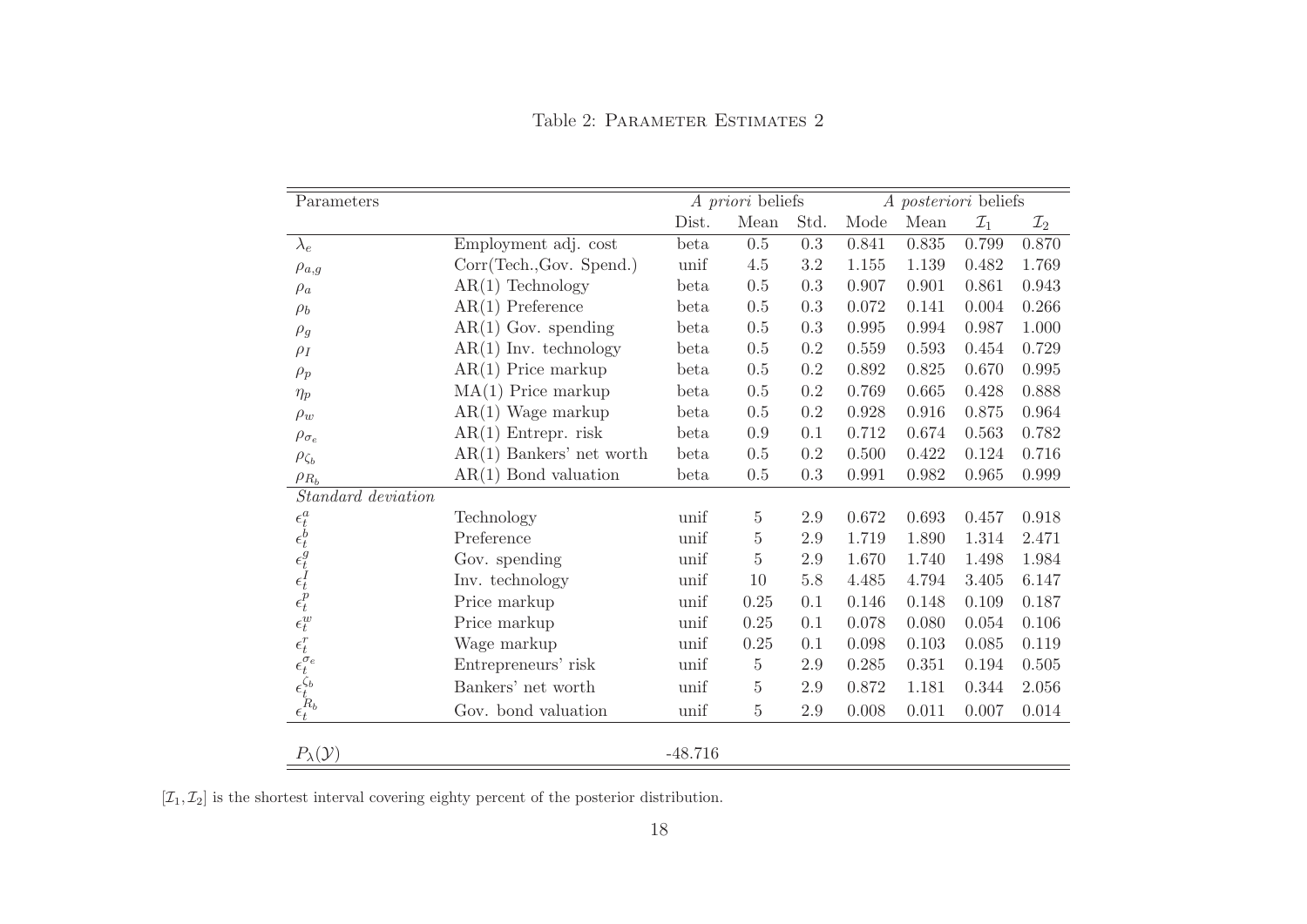are far from our posterior mean estimates, and are not even covered by the 80% shortest density interval.

Finally, we introduced to the DSGE a staggered lending rate setting in the retail banking segment, not present in Gertler and Karadi (2013), which significantly affects the pass-through of bankers' required return on loans to the marginal lending rate for entrepreneurs, and therefore the effectiveness of the portfolio rebalancing channel. To control the size of asset purchase output multipliers, lower values of  $\delta_b$  which would increase the multiplier, everything else being equal, can be compensated for by a higher level of  $\xi_E^R$ . The posterior mode for  $\xi_E^R$  is around 0.3, which is consistent with a relatively<br>feat leading rate past through of corporate leaps. Obviously, there are differences across fast lending rate past-through of corporate loans. Obviously, there are differences across retail bank products in terms of the speed and degree with which banks pass through changes in policy rates due to the maturity of the interest rate fixation in the loan contract, the degree of market power of the bank or other indexation scheme on the interest paid during the lifetime of the loan. Darracq-Pariès, Moccero, Krylova, and Marchini (2014), for example, summarise existing time-series evidence showing a more sluggish pass-though of monetary policy rate to mortgages than to corporate lending rates.

# **4 Asset purchases under** *ad hoc* **programmes**

In this section, we try to shed some light on the general effects of central bank government bond purchase programmes in the presence of the lower bond constraint on the policy rate. However, before we discuss asset purchase programmes by considering the effective lower bound, we compare a standard monetary policy shock with asset purchases and construct realistic crisis scenarios with endogenous periods of binding lower bound constraint on the policy rate. This occasionally binding constraint incorporates some non-linearity into the model and makes the macroeconomic multipliers of central asset purchases sensitive to the underlying crisis scenario. Thereafter, we focus on specific modalities of the ad hoc programme. Altogether, our results show that central bank asset purchases are more powerful  $i$ ) in an environment in which the policy rate has reached its effective lower bound,  $ii)$  the longer the duration of the lower bound period,  $iii)$  when, at the lower bound, the programme is fully communicated and anticipated, and  $iv$ ) when it is complemented by forward guidance extending the lift-off date for the policy rate beyond agents' expectations.

#### **4.1 Interest rate cuts versus asset purchases**

Standard monetary policy accommodation on the one hand, and central bank asset purchases on the other, lead to different credit channels and bank balance sheet conditions. Two sets of impulse-response functions (IRFs) are contrasted in this section regarding their transmission to the broad macroeconomic landscape, together with banks' profitability and capital position. In the first one, the central bank unexpectedly cuts its key interest rates while in the second one, the central bank announces an asset purchase programme. We implement it in the DSGE model like Gertler and Karadi (2013):

$$
B_{CB,t} = \epsilon_t^{QE} \overline{B_G} \tag{34}
$$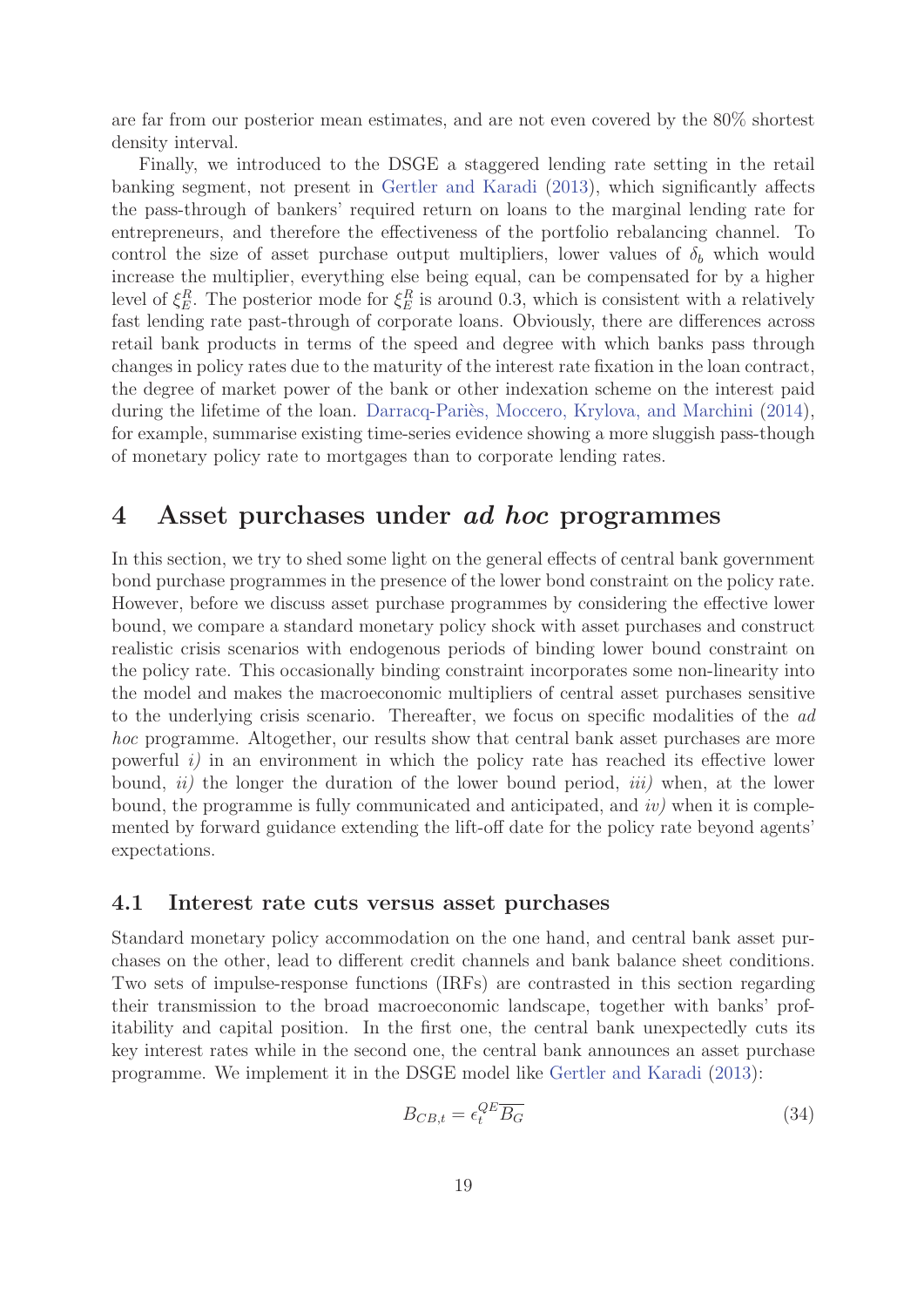where the asset purchase shock  $\epsilon_t^{QE}$ , expressed as a percentage of the fixed government<br>bond supply  $\overline{P}$  follows an AB(2) presents bond supply  $\overline{B_G}$ , follows an AR(2) process,

$$
\log(\epsilon_t^{QE}) = \rho_1^{QE} \log(\epsilon_{t-1}^{QE}) + \rho_2^{QE} \log(\epsilon_{t-2}^{QE}) + \nu_t^{QE}, \tag{35}
$$

 $\nu_t^{QE}$  corresponds to unexpected innovations in the purchase strategy of the central bank. For a programme which is announced and completely communicated to the agents  $\nu_t^{QE}$  is non-zero in one period and has the interpretation that the programme is activated. This can be seen as a rough approximation of the first features of the ECB's asset purchase programme (APP). The next section will investigate in greater detail the design of one-off asset purchase programmes and propose more accurate ways of implementing it within the DSGE model. Nonetheless, for the sake of comparability with the relevant literature, we also present the simulations associated with the AR(2) process.

In normal times, policy rate cuts are favourable for bank profitability both through higher net interest income as well as general equilibrium effects. Figure 1 presents the IRFs for a one-standard-deviation negative shock on the Taylor rule residual (see blue dotted lines). Temporarily lower short-term interest rates shift and steepen the term structure and directly support the profitability of maturity transformation activities of the banking system. In the model, lending rates respond sluggishly to money market rates due to nominal rigidities in the lending rate setting. Besides, the decline in shortterm interest rates leads to a higher price of sovereign bonds, which provides some mild holding gains for the banks. Finally, improving economic conditions and increasing asset prices are beneficial to firms' creditworthiness, with receding delinquency rates. Such favourable developments in credit quality allow banks to scale down their credit risk compensation when setting lending rates. Turning to the macroeconomic multipliers of the monetary policy impulse, output increases by 0.3% at its peak, while the rise in the quarterly inflation rate reaches 0.05%. Standard monetary policy interventions entail powerful transmission channels beyond the banking system: on the real side through the intertemporal substitution of spending decisions, and on the financial side, through the discount factor of asset pricing decisions. Therefore, the credit multiplier is relatively low, with real loans increasing by  $0.25\%$  while corporate lending rates moderate by more than the policy rate, as the pass-through is almost full over two years in the model and credit risk compensation is lower.

By contrast, the APP entails a strong portfolio rebalancing channel, incentivising banks to ease credit conditions, foregoing profit margins on loans and originating more credit exposures. Figure 1 presents the IRFs of a central bank asset purchase progamme mimicking the ECB's January 2015 APP (see black lines and grey shaded areas). The modelled frictions in bank capital structure decisions embed a constrained portfolio allocation between securities and loans. In this context, the central bank asset purchases do have an impact on government bond yields and compress the excess return on this asset class. The term spread is compressed by around 60 bps (in annual terms). Lower government bond yields encourage banks to shed sovereign bonds and increase loan exposures. Over the course of the programme, bank sales of government bonds account for roughly one-third of the central bank asset purchases. Banks therefore benefit from sizeable holding gains on their securities portfolio. This rebalancing mechanism leads in equilibrium to a narrower "required" excess return on loan books by intermediaries. The pass-through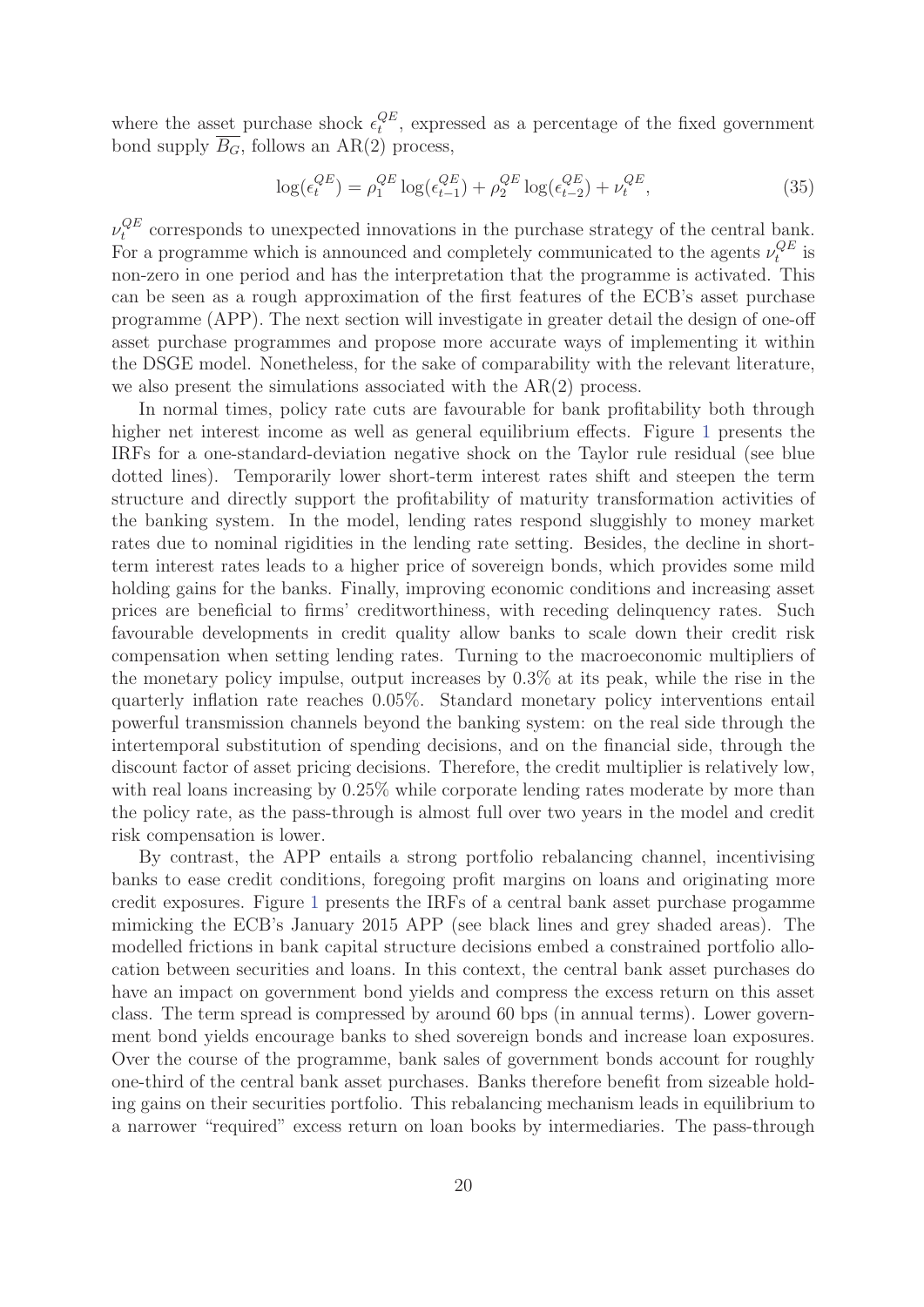

Figure 1: Impulse response functions associated with a shock to  $\epsilon_t^{QE}$  (black lines for the mode and grey shaded areas for the 90% shortest density interval) and to a shock to  $\epsilon_t^r$ (blue dashed lines with circles for the mode and blue dashed lines for the 90% shortest density interval).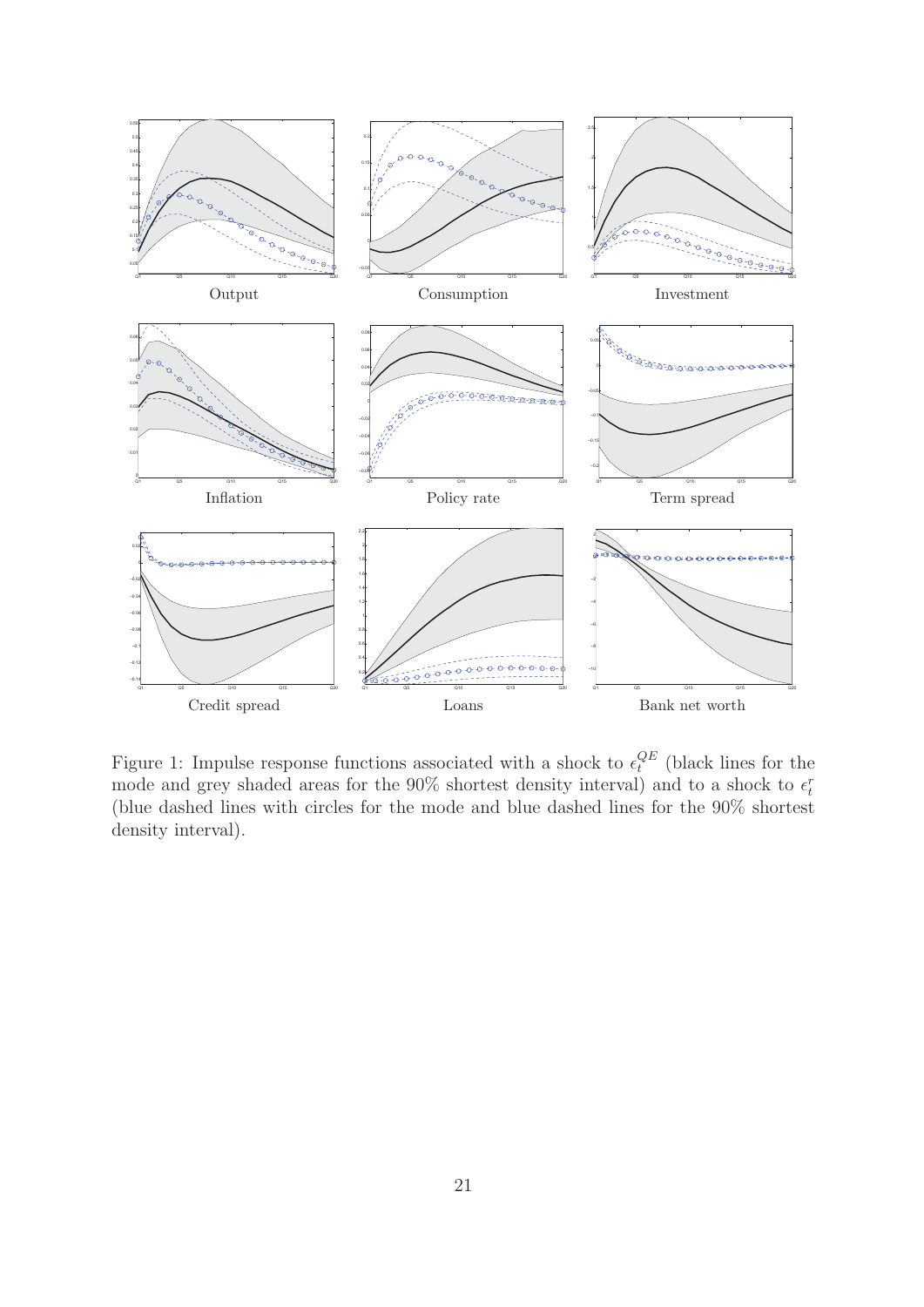of sovereign spreads to the required return on loans by the retail lender is around 0.8. Credit expansion through lower borrowing costs is a key propagation mechanism of the central asset purchases in the model, compared with standard monetary policy easing. Net interest income therefore declines over the first two years of the simulation, which depresses banks' net worth in the medium run.<sup>3</sup> As with the standard monetary policy shock, credit quality improves alongside economic activity and asset prices, which contributes to bank profitability. Overall, the easing in financial conditions spurs investment and output, generating inflationary pressures and countercyclical monetary policy adjustment. The output multiplier peaks at 0.35%, and the quarterly inflation rate increases by up to 0.04 pp. Compared with the standard monetary policy shock, the APP transmission features relatively less inflation and more output: indeed, the APP mainly propagates by compressing the overall external finance premium in the economy and thereby entails a stronger cost channel than the standard monetary policy shock. In the simulation, we allowed the monetary policy rate to respond in line with the estimated Taylor rule. The increase in the policy rate partially mitigates the expansionary effects of the central bank asset purchases.

By comparing the transmission of interest rate cuts and asset purchases, we have illustrated the potential strategic complementarities between the two policy instruments. They feature distinctive propagation channels, different macroeconomic stabilisation properties and should not be considered perfect substitutes. Against this background, the rest of the paper aims at exploring the optimal combination of standard and non-standard monetary policy measures. We first start with the specific configuration where the monetary policy rate is constrained at its effective lower bound and the central bank implements a specific asset purchase programme (see Section 4). This exercise enables us to evaluate the macroeconomic multipliers of central bank asset purchases and to perform some sensitivity analysis regarding the implementation design of the programme. In a second stage, we adopt a broader and more normative perspective, looking at the desirability of combining both instruments through the cycle (see Section 5). All in all, we first evaluate the efficiency of programmes similar to the ones introduced by central banks during the crisis before we investigate the optimal policy setting.

#### **4.2 Effective lower bound for the interest rate**

In order to evaluate government bond purchases at the effective lower bound for the policy rate, we lean on the parallel literature focusing on fiscal multipliers at the lower bound as we consider central bank asset purchases as an exogenous process (Christiano, Eichenbaum, and Rebelo, 2011b; Woodford, 2011b). The effective lower bound for the interest rate is implemented as follows:

$$
\hat{R}_{D,t} = \max\left(\underline{R}, \hat{R}_{D,t}^*\right) \n\hat{R}_{D,t}^* = \rho \hat{R}_{D,t-1}^* + (1 - \rho) \left[r_\pi \hat{\pi}_{t-1} + r_y \hat{y}_{t-1}\right] + r_{\Delta y} \Delta \hat{y}_t
$$
\n(36)

 $3$ See Kühl (2016) for a discussion of government bond purchases on the financial health of non-financial firms and banks. Kühl  $(2016)$  shows that the most important transmission channel runs through affecting the borrowing conditions of non-financial firms.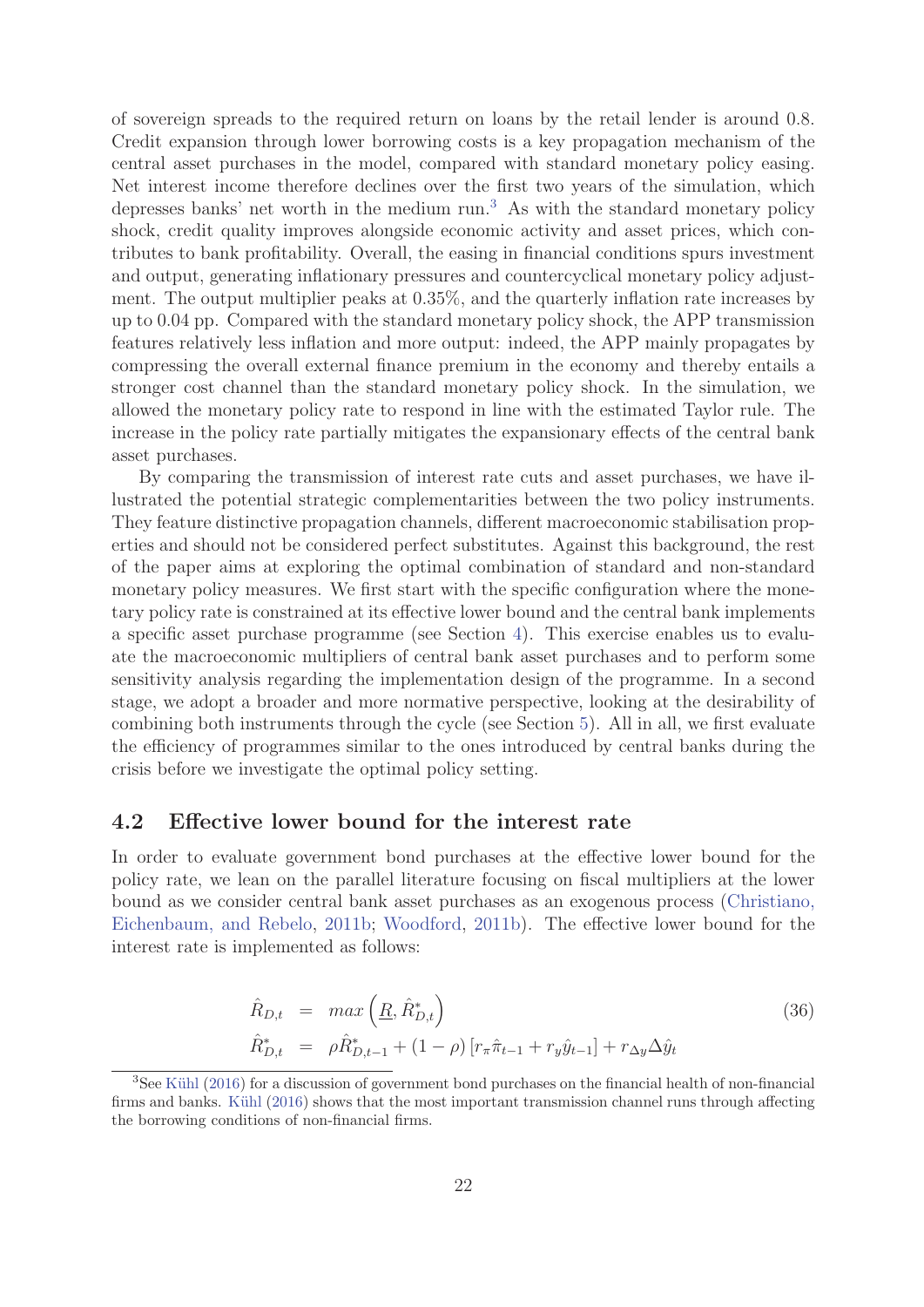where  $\underline{R}$  is the effective lower bound (see Christiano, Eichenbaum, and Trabandt (2015) for a similar approach). This specification enables us to endogenously determine the length of time for which the lower bound constraint is binding.

When central banks first introduced asset purchase programmes as an additional policy tool, they primarily focused on giving guidance on the path of purchases instead of providing a specific contingency as is usually done when setting the policy rate. Although asset purchase programmes have also been contingent on specific targets, our approach resembles those programmes which have been introduced by some central banks. The Federal Reserve, for instance, announced a purchase path with equally distributed purchases across the months. From this communicated path, it was possible to derive the expected central bank balance sheet. The Eurosystem chose a similar approach when announcing the expanded asset purchase programme in January 2015. Regarding the underlying path for the stock of government bonds held by the central bank, we assume that there is a build-up period until the point is reached when purchases stop, which coincides with the maximum stock of bonds held by the central bank. Following this period in time, the stock is unwound at a specific speed which may be determined by the maturity profile of the market portfolio.

### **4.3 Constructing realistic lower bound scenario(s)**

Asset purchase programmes were usually introduced as an additional policy tool when the short-term interest rate had reached its effective lower bound and thus the scope for further easing the monetary stance through standard measures had been exhausted. To analyse such a policy configuration, we simulate an endogenous lower bound scenario. This requires the selection of shocks which can severely depress economic conditions so that the policy rate reaches its lower bound. Specifying the central bank interest rate policy as in Equation (36) implies that the length of the lower bound period becomes endogenous: as shocks vanish over time, the economy recovers and the policy rate returns to its steady state value. In most of the literature, the lower bound scenario is generated by a single shock - a discount factor shock as done by Eggertsson and Woodford (2003), for example. Since our model has satisfactory data consistency, it allows for well-founded shocks located in the financial sphere which are combined on the basis of real observations.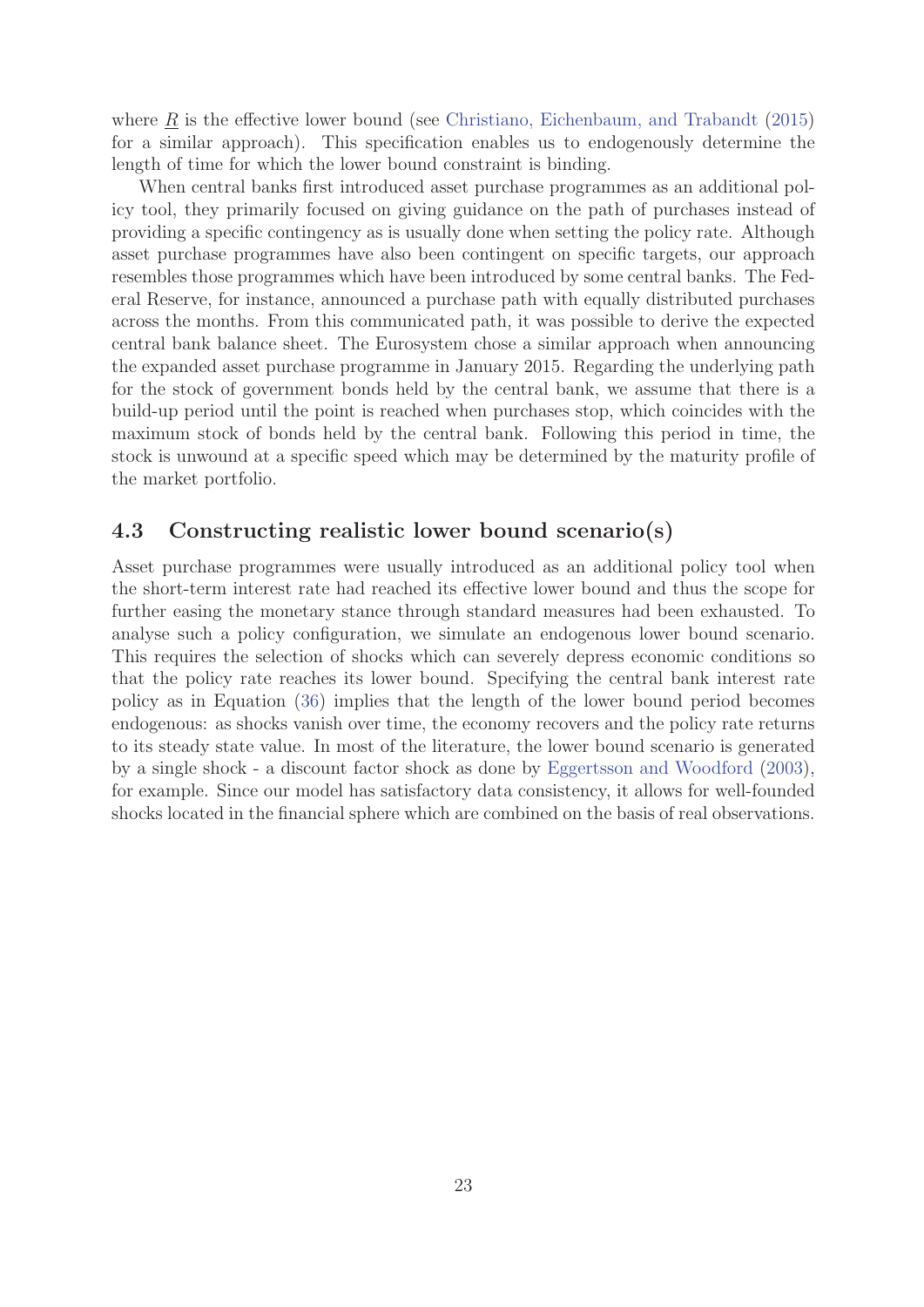**Panel (a): short series of economic shocks**



Figure 2: The zero lower bound scenarios

A more realistic design of the lower bond scenarios is achieved through the lens of the estimated model for the euro area, first constructing shocks which reproduce the salient features of the euro-area crisis, and then injecting those shocks into the model with an occasionally binding constraint on the short-term interest rate. This approach is similar to Christiano et al. (2015), for instance. However, we do not rely on shocks generated outside the model. Instead, we prolong historical data with official forecasts as available by end-2014,<sup>4</sup> and we use the estimated first-order approximation of the model to filter the structural shocks consistent with our set of observable variables, in the absence of the lower bound constraint on the short-term interest rate. We consider all shocks except the monetary policy shock (i.e. the Taylor rule residual) for the scenarios. More importantly, we are interested in showing the sensitivity of macroeconomic multipliers to the underlying lower bound scenarios and the degree of plausibility of the shock selection. Regarding the modelling of the ELB we make use of anticipated shocks and basically follow Laseen and Svensson (2011). In this respect, we allow for an endogenous period in which the effective zero lower is binding, similar to Holden (2016).

Along those lines, we define three different scenarios which differ in terms of the sample used for generating the shocks and the dates for reaching the effective lower bound. For entering the lower bound, we treat two periods (Panel (a) in Figure 2) and follow an approach similar to Christiano et al. (2015), who define a threshold interpreted as the

<sup>&</sup>lt;sup>4</sup>This means before the decision of the ECB public securities purchase programme has been made.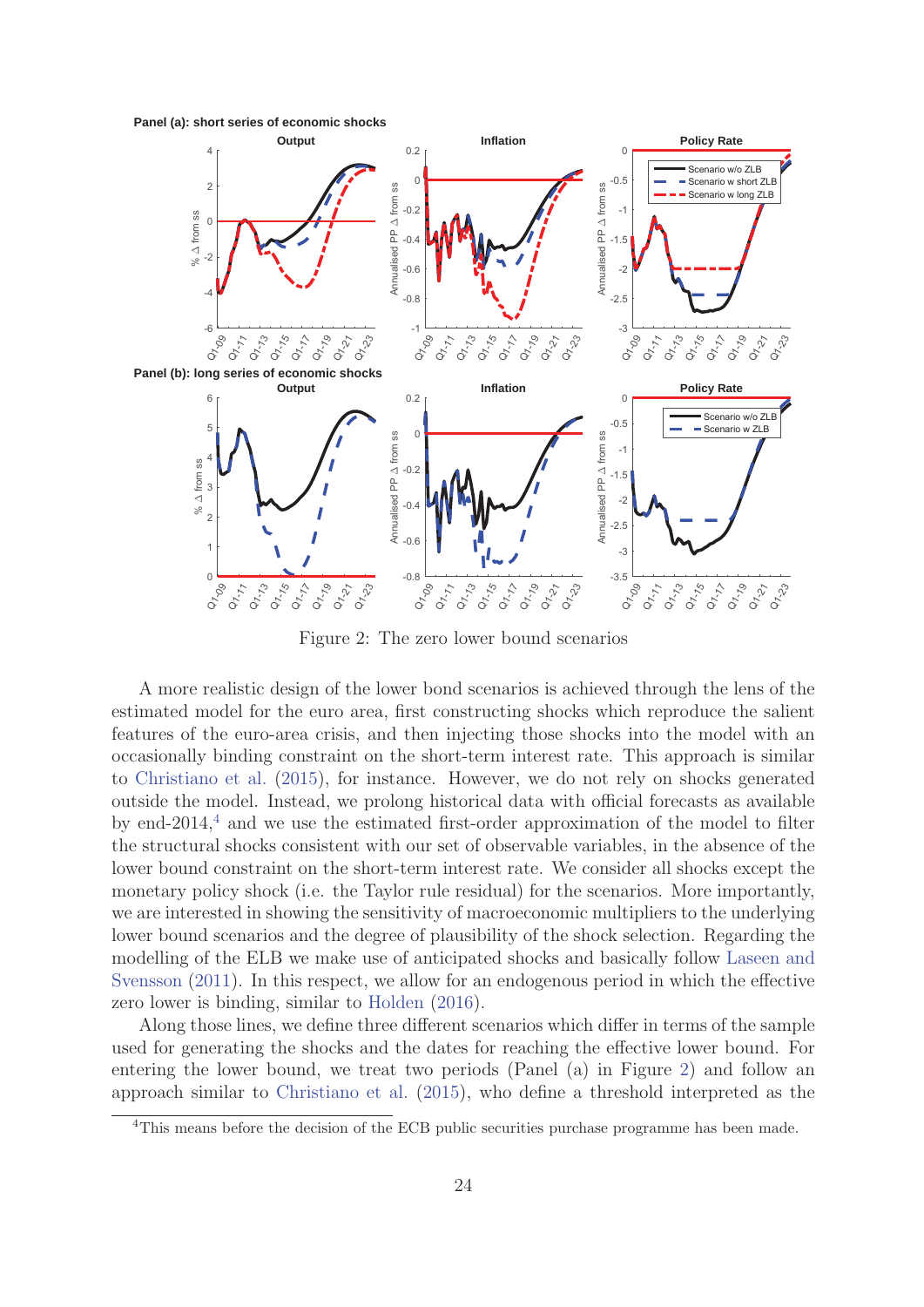zero lower bound. The first one is when the rate for the deposit facility in the euro area reached a level of zero. Although it has been reduced even further, we take this as the first period. The second period starts with the statement by ECB President Mario Draghi that "[...] the key ECB interest rates have reached their lower bound".<sup>5</sup> Given the official projections, the first period is five years long, which we refer to as the long lower bound period. The second period is shorter and comprises roughly three years. In both cases the underlying shocks are the same. We simulate the economy by starting at the end of 2007. To provide further robustness for the results, we also make use of all shocks starting at the beginning of our sample (Panel (b) in Figure 2). Here, we only look at the long lower bound period. By targeting specific dates for hitting the lower bound, we can implicitly control the duration for which the constraint on the policy rate is binding. Both the entry to and exit from the lower bound are endogenous in this exercise and driven by our estimated shocks. The three scenarios are then used for evaluating asset purchases which simultaneously brings large elements of realism and pragmatism to our approach.

# **4.4 Asset purchases multipliers at the lower bound on nominal interest rates**

We now intend to examine in greater detail the distinct features of central bank asset purchases at the lower bound on interest rates, using our estimated DSGE model for the euro area as well as the lower scenarios of the previous section. The benchmark programme in the forthcoming analysis is meant to reproduce the ECB's APP announced in January 2015. Government bonds are purchased gradually over the course of one year. The bond portfolio then shrinks over time as securities are held to maturity.

Conversely to the AR(2) process specification of Gertler and Karadi (2013) examined in Section 4.1, the law of motion for the purchases can be expressed as an  $AR(1)$  process with news being used to more precisely match the time profile of the programme: announcements about future purchases can be interpreted as news about future innovations. The formal description, which is close to Kühl  $(2016)$ , is

$$
\log(\epsilon_t^{QE}) = \rho_1^{QE} \log(\epsilon_{t-1}^{QE}) + \sum_{i=0}^T \nu_{t-i}^{QE,i},\tag{37}
$$

where the last term on the right-hand side reflects the announcement of the future increase in the stock of government bonds held by the central bank. For  $i = 0$  the purchases come as a surprise and for  $i > 0$  the agents know at time t the future increase in the stock. Since the entire law of motion is known to the agents, agents can also build expectations about the future path of the stock, and the parameter  $\rho_1^{QE}$  controls the maturity profile of the central bank's portfolio.

The simulation of the central bank asset purchase programme is presented as the difference between the lower bound scenario including asset purchases on the one hand, and the lower bound scenario without asset purchases on the other hand. Figure 3 we show the responses of the selected macroeconomic variables under the three different lower bound scenarios: in each case, the profile of asset purchases generated by equation (37) is exactly the same. The black lines correspond to the case from Panel (b) in Figure 2, i.e. a

<sup>5</sup>Introductory statement to the press conference, 22 January 2015.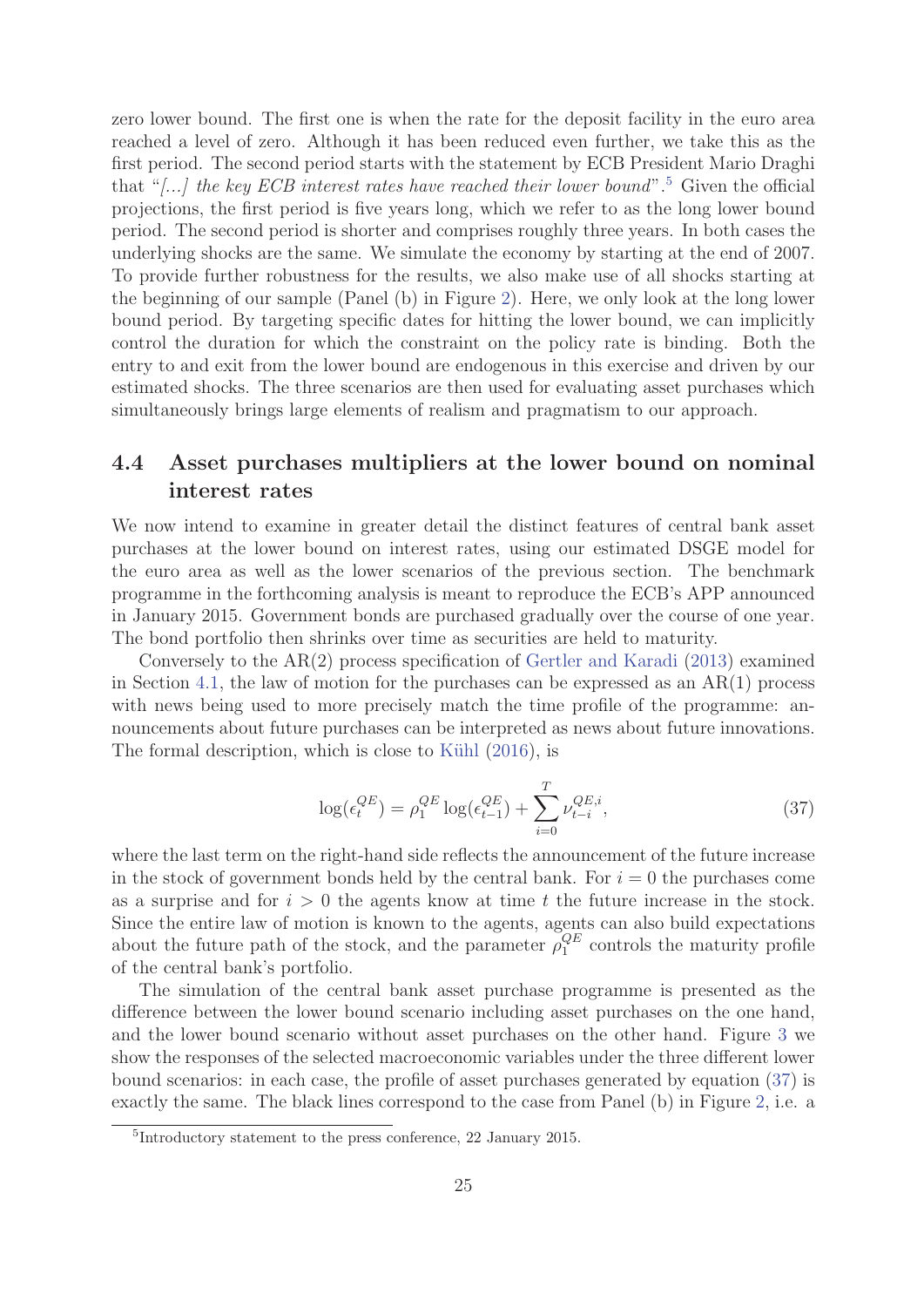

Figure 3: Comparison of the benchmark programme at the ZLB for different scenarios

long lower bound period generated by the full series of structural shocks. The dashed blue lines (dashed red lines) illustrate the case where we start the counterfactual simulation after the financial crisis and reflect a long (short) lower bound period. Furthermore, the dotted purple lines represent the case without the lower bound constraints and are broadly similar to the IRFs of Section 4.1.<sup>6</sup>

Qualitatively, the responses are broadly similar across the various lower bound scenarios but display some notable quantitative differences. As is known from the literature on government expenditures, the lower bound environment leads to higher output multipliers (Christiano et al., 2011a; Woodford, 2011b). This property extends to central bank asset purchases, and has also been documented by Gertler and Karadi (2011, 2013) or Chen, C?rdia, and Ferrero (2012). The intuition behind these results is that government bond purchases positively affect output and eventually boost inflation. Since the policy rate is constrained at its lower bound, the countercyclical effects from policy rate increases are missing. Thus, the deterioration of banks' funding costs, through an increase in the policy rate, is absent, which stimulates bank equity and the origination of loans as a consequence. Indeed, the lending rate spread compression is almost 3 times smaller when the policy rate is unconstrained, declining by 20 bps (in annual terms), compared to 50 bps in the other scenarios. The increase in loans is also muted and is twice as weak as in the lower bound simulations. In addition, countercyclical monetary policy reins in the rise of inflation expectations and limit the decline in real interest rates, curtailing the overall output multipliers threefold in comparison with the other scenarios.

<sup>&</sup>lt;sup>6</sup>The only difference coming from the stochastic process for the central bank asset purchases.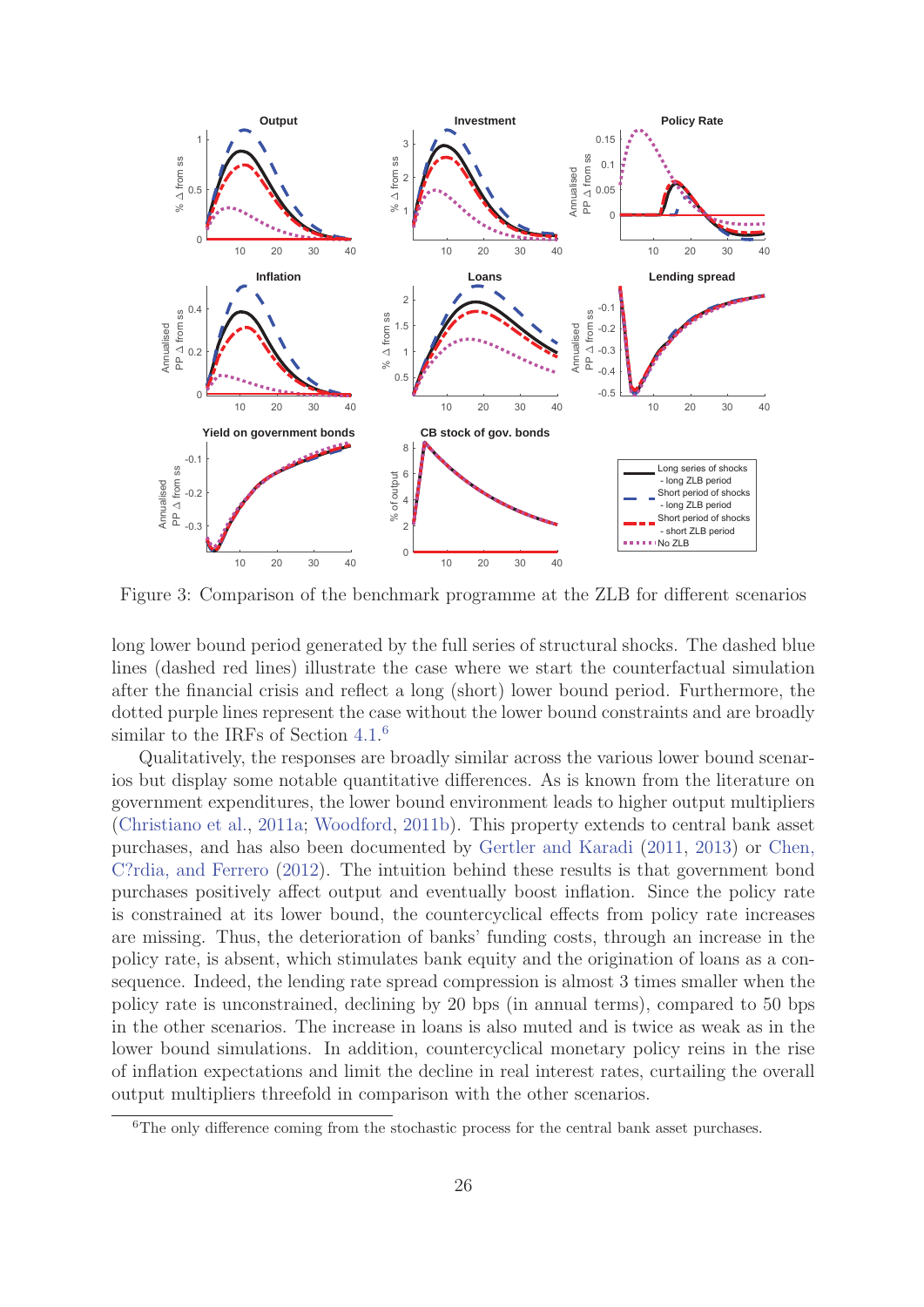Across the various lower bound configurations, the quantitative differences in the macroeconomic multipliers seem to be partly related to the duration of the lower bound period. For the scenario in which the shocks are induced not before 2007 and the policy rate remains at its lower bound for longer, government bond purchases have the strongest macroeconomic effects, stimulating output by more than 1% at its peak and annual inflation by around 0.5 pp. At the same time, the responses also differ between the two other scenarios, despite a similar duration of the binding lower bound constraint. Hence, we have illustrated some relevant dimensions of non-linearity: the macroeconomic multipliers of government bond purchases depend on the length of the lower bound period and, more generally, on the underlying crisis shock typology.

#### **4.5 Communication strategy and anticipation effects**

We now examine the sensitivity of our previous results with respect to asymmetric information between the central bank and private agents. For this purpose, we consider the same actual path of purchases but assume different announcement strategies. The various simulations are conducted in a lower bound environment as it is the relevant policy configuration for evaluating asset purchases. The underlying lower bound scenario corresponds to the long binding period of Panel (a) in Figure 2.



Figure 4: Different information sets regarding ad hoc APP and the zero lower bound long ZLB period

Figure 4 presents all results. The benchmark case (bold black lines) assumes that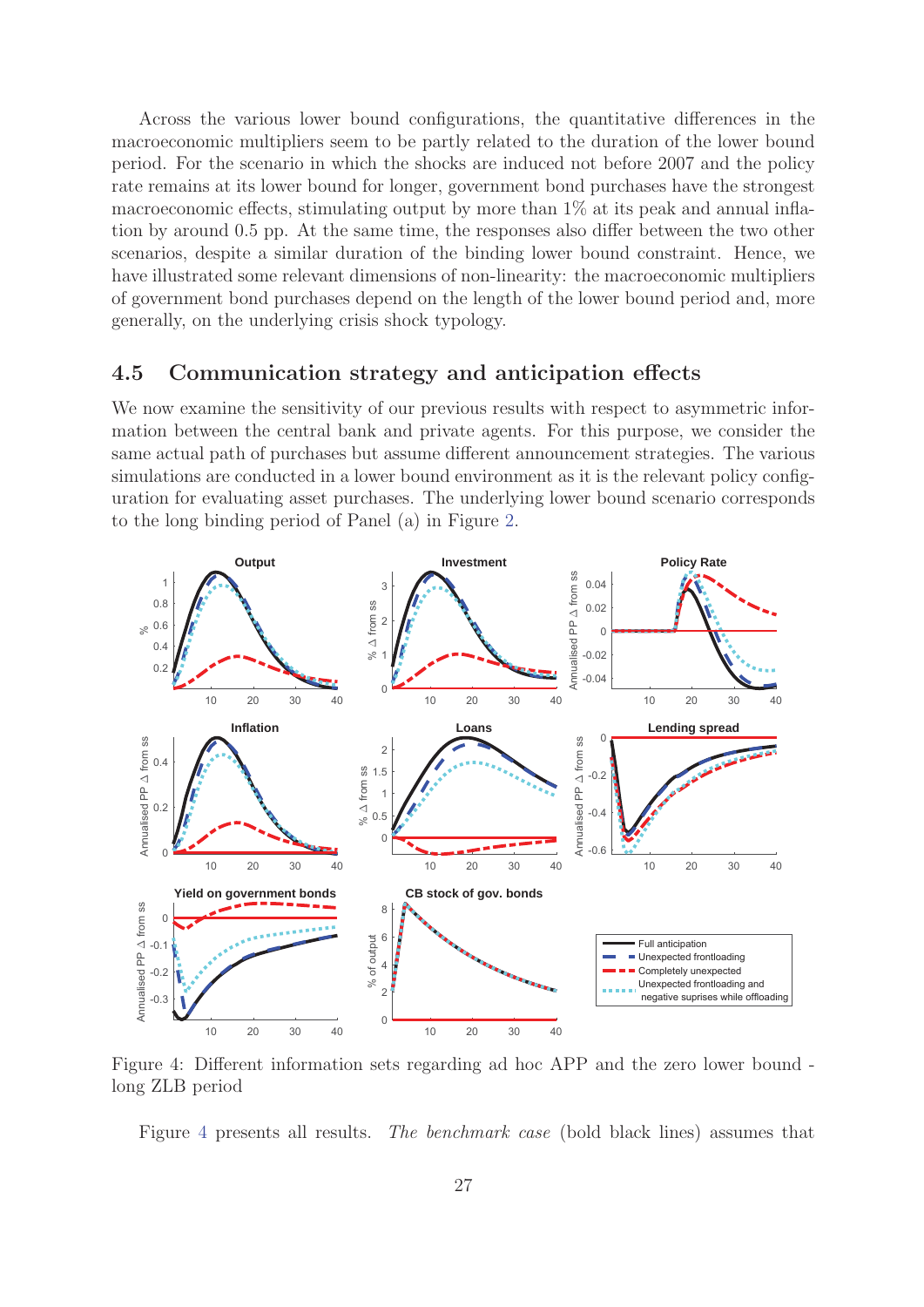agents are fully aware of all the features of the programme and it is the same as the dashed blue lines of Figure 3: the announcement comes as a surprise but the purchase path and the unwinding path are known in their entirety. This comes closest to the ECB's APP of January 2015, as market participants anticipated that purchased assets would be held to maturity. In the second case, the unwinding path is known to the agents but the purchases come as a surprise every period (blue dashed lines). In the third case, the entire programme comes as a surprise: both the purchases and the unwinding path are unknown and come as a surprise period by period (red dashed lines). The fourth case is similar to the second one, with the difference that agents expect unwinding to take place at a slower pace while the actual unwinding is faster (cyan dotted lines). This means that they are faced with positive surprises during the front loading and with negative surprises during the unwinding period. In the last case, we combine positive surprises during both the purchase path and the unwinding path (line with stars in magenta).<sup>7</sup> We confine our analysis to the case in which there is a steady surprise (positive or negative), which means that agents cannot learn the actual features of the programme. A more explicit learning formulation would be worth investigating, but that would be beyond the scope of this paper.

Our results show that the correct anticipation of the programme results in the largest macroeconomic responses in the short run (bold black lines). This is especially true for the bond market: only in this case do sovereign yields decline sharply upon announcement of the programme and long before the actual purchases are actually implemented. By contrast, the smallest effects occur when all the features of the programme come as a surprise (red dashed lines). This scenario is an extreme case because agents see the purchases, but they do not know that the purchases will continue in the next period. Nevertheless, this scenario allows us to demonstrate the importance, on the one hand, of the knowledge about the offloading path. On the other hand, the responses can be interpreted as the flow effects of the programme, since agents do not take future stock holdings into account. The closest to the fully announced programme are the ones where agents are "positively" surprised only (see dashed blue lines and lines with stars in magenta). Here, output rises with a short delay. The difference can be traced back to the anticipation effect of the programme. As the programmes include some elements of surprise, the bond market adjusts along with purchases so that portfolio rebalancing takes place with some delay. Smaller surprises during frontloading dampen the output expansion (see cyan dotted lines). This is also true during the unexpectedly faster unwinding of the portfolio.

Overall, the transmission of government bond purchases to the real economy does change when different information sets are assumed, although, based on a visual inspection of the responses in Figure 4, some configurations yield results which are very close to each other.

In order to measure and compare results across specifications, we develop more quantitative indicators of output multipliers. However, we focus on numerical multipliers and do not provide the analytical expression for the multipliers as done by Woodford (2011b), for example. Given the rich structure of our model, an analytical solution would be difficult to obtain and interpret. The output multiplier is therefore defined as the cumulated gains in output relative to the cumulated stock, i.e. the balance sheet profile of the central

<sup>&</sup>lt;sup>7</sup>A formal description how we implement these programmes technically is provided in the appendix C.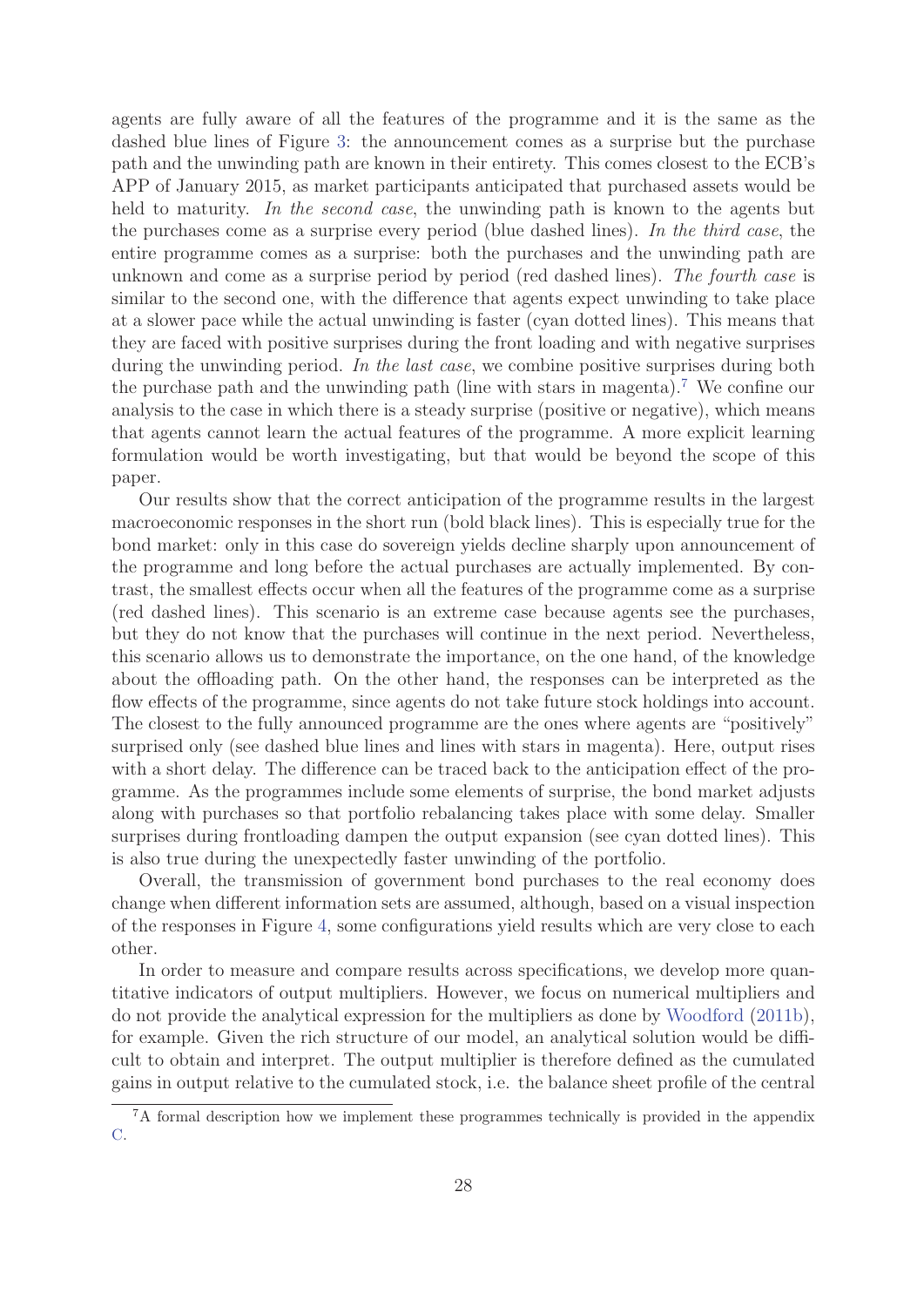bank. This present-value multiplier (PVMP) weights the future with the time preference rate. This concept leans on Mountford and Uhlig (2009) for the fiscal multiplier and reflects the idea that output gains today are more valuable for the agents than output gains tomorrow. We compute two multipliers over horizons of one year and ten years.

$$
PVMP = \frac{\sum_{i=1}^{T} \beta^{i-1} \Delta Y_{t+i}}{\sum_{i=1}^{T} \beta^{i-1} CBSlock_{t+i}}
$$
(38)

The multipliers for the various information sets are presented in Panel (a) of Table 3, based on different underlying lower bound scenarios (i.e. with either a short or long duration of binding lower bound constraint). The results confirm our previous findings: full anticipation of the programme yields the strongest short- and medium-run improvements in output. This holds qualitatively for both lower bound scenarios, though the effects are stronger for the longer lower bound duration. Conversely, the fully unexpected programme provides the smallest output multiplier over both horizons. Agents cannot build expectations about future purchases and the evolution of the stock. Accordingly, it seems that "stock effects" are key to the effectiveness of the asset purchase programme. Turning to the other information sets, the short-run effects of unexpected frontloading are obviously identical because the programmes differ mainly in terms of the offloading part. As expected, the output gains from the programme with positive surprises are larger than in the "unexpected frontloading" case (without surprises in the offloading strategy), but they are quantitatively very close to each other.

|                                                                          |             | Short ZLB period |             | Long ZLB period |
|--------------------------------------------------------------------------|-------------|------------------|-------------|-----------------|
|                                                                          | over 1 year | over 10 years    | over 1 year | over 10 years   |
| Panel A: Purchases over one year with different information sets         |             |                  |             |                 |
| Full anticipation (benchmark model)                                      | 0.0604      | 0.0798           | 0.0784      | 0.1235          |
| Unexpected frontloading                                                  | 0.0303      | 0.0746           | 0.0401      | 0.1179          |
| Completely unexpected                                                    | 0.0029      | 0.027            | 0.0037      | 0.0397          |
| Unexpected front loading and<br>negative surprises while of-<br>floading | 0.0207      | 0.0439           | 0.0282      | 0.074           |
| Unexpected front loading and<br>positive surprises while of-<br>floading | 0.0304      | 0.0766           | 0.04        | 0.1201          |
| Panel B: Purchases over time                                             |             |                  |             |                 |
| Purchases over one year                                                  | 0.0604      | 0.0798           | 0.0784      | 0.1235          |
| Purchases over two years                                                 | 0.0986      | 0.0796           | 0.132       | 0.1252          |
| Purchases over 1 year with 1<br>year reinvestment                        | 0.065       | 0.0794           | 0.085       | 0.1226          |
| One-off                                                                  | 0.0319      | 0.0785           | 0.0409      | 0.1213          |

Table 3: Output multipliers from government bond purchases for different programmes calculated over ten years - endogenous lower bound period

Note: The present value multiplier weights the periods with the discount rate.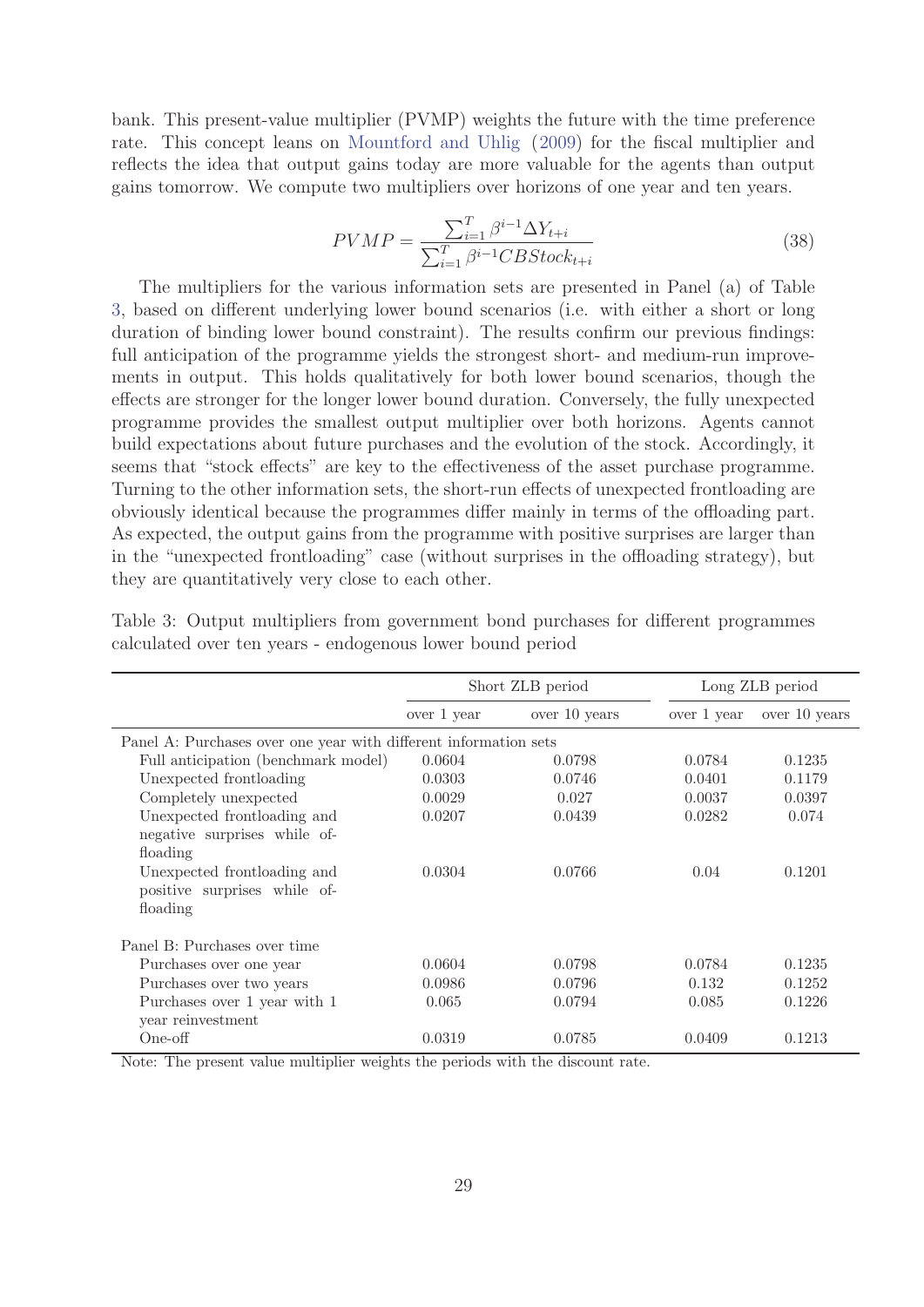#### **4.6 Time profile of asset purchases and reinvestment strategy**

While the preceding sensitivity analysis has always assumed the same time profile for the asset purchase programme, we now place more emphasis on the path of the central bank's balance sheet, discussing first the anticipated frontloading of purchases and turning afterwards to the offloading strategy.

In the benchmark programme, the purchases are announced and distributed across the first year (recall that the purchases in the first quarter come as a surprise). In Figure 5 we contrast the benchmark programme (black solid lines) with three other programmes. The first one implements quarterly asset purchases equally distributed over two years (blue dashed lines), with the same maximum stock effect as in the benchmark programme (the purchases are therefore smaller in every quarter). Second, we allow for a reinvestment policy which is combined with the initial path of the benchmark model (red dashed lines). Reinvestment means that the maximum stock of government bonds is kept constant over one year before unwinding starts. The reinvestment programme follows the same purchase path as the benchmark model, and has the same unwinding path as the twoyear programme. Third, we show one-off purchases with a similar stock effect (cyan dotted lines), noting that the current analysis abstracts from any implementation constraints for the purchase programme that might become binding in this case (like issue or issuer limits, for example).



Figure 5: Different distribution of ad hoc APP over time and the zero lower bound - long ZLB period

Among all the cases, the reinvestment programme shows the largest peak effects on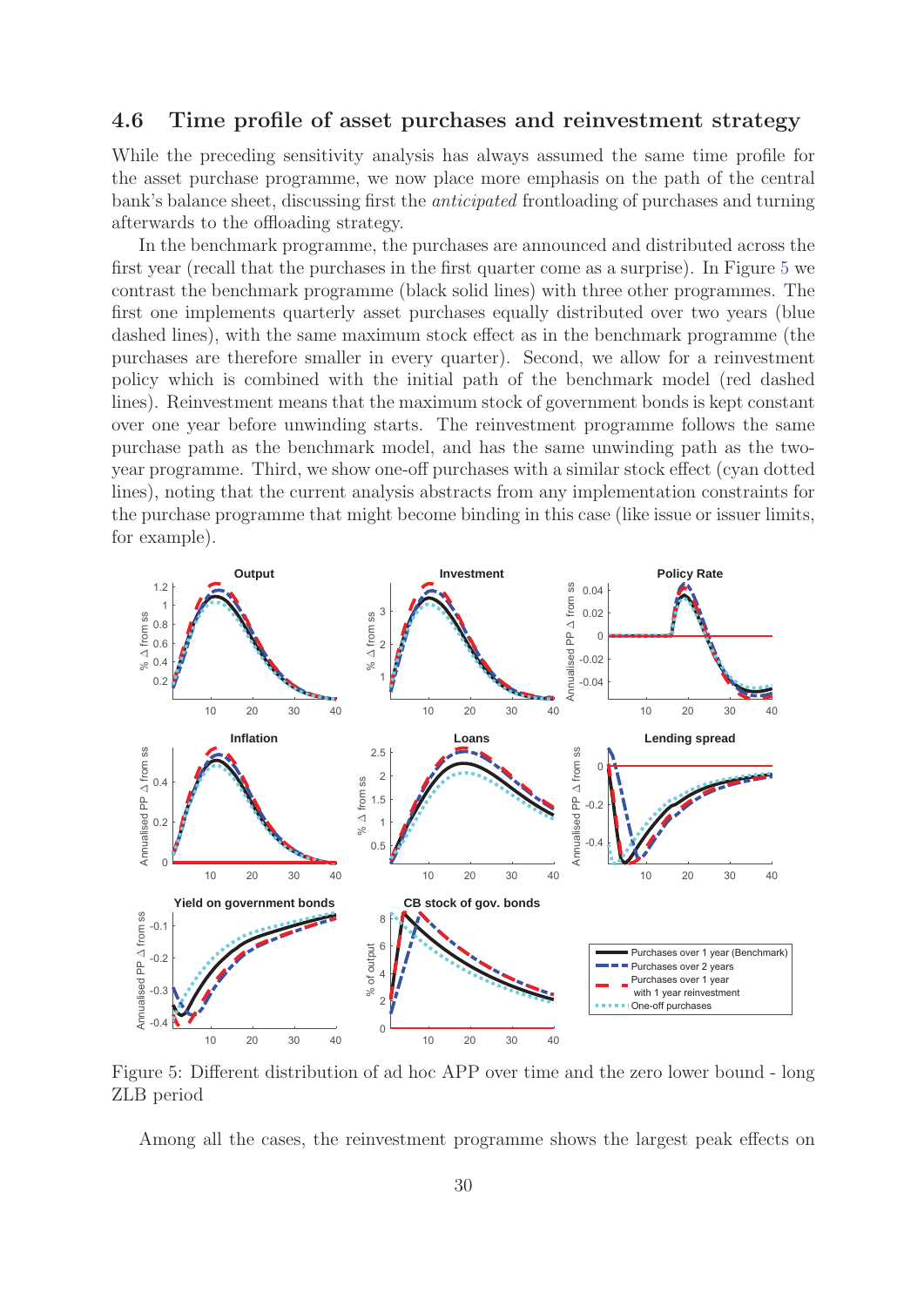output and inflation, followed by the two-year programme. The one-off purchase programme, however, has a lower average impact on the main variables. The ranking of the different programmes according to their macroeconomic effects might simply be related to a larger or smaller average increase in the central bank's balance sheet.

In order to control for differences across programmes in the average increase in the balance sheet, we look again at the present value output multipliers. They are presented in Panel (b) of Table 3 for the different frontloading paths. Different anticipated purchase paths do little to alter the (relative) effectiveness of government bond purchases on output in the medium run. The output multipliers over a horizon of ten years are widely the same for the benchmark (one-year) programme, the two-year programme, and the "one year with reinvestment" programme. However, the quantitative effects differ more evidently in the short run. Among these three programmes, the two-year programme generates the largest short-term response on output per average unit of purchase. Obviously, anticipation effects about the time profile of the programme affects the output multipliers particularly in the short run. This argument can also be seen by comparing the announced programmes with the one-off programme. In this case, the short-run multipliers fall well below those of the announced programmes, although the long-run effects are broadly similar. This allows us to conclude that the average size of central banks' balance sheets in fully anticipated asset purchase programmes is important for generating output (and inflation) gains. In this respect, for the same peak effect on the central bank balance sheet, a reinvestment policy can provide meaningful macroeconomic amplification. At the same time, output multipliers per unit of purchase are not very sensitive to the time profile of the programmes, even at the lower bound.



Figure 6: Output multipliers of one-off asset purchases

We now turn to the discussion of the offloading strategy. Figure 6 shows the presentvalue multipliers on output (y-axis) as a function of the offloading pace of one-off purchases (i.e. the half-life of the portfolio on the unwinding path, which is a function of  $\rho_1^{QE}$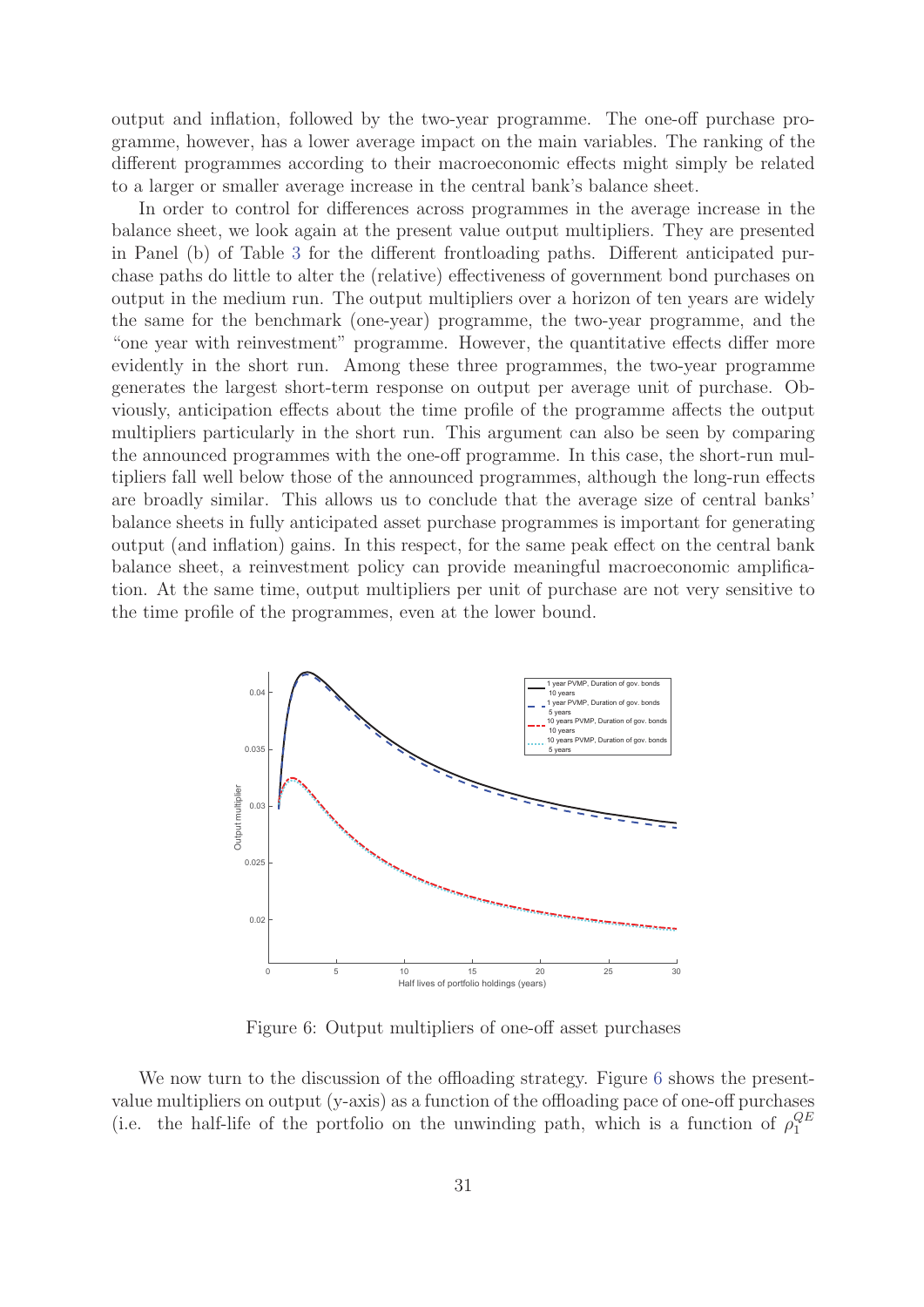from equation  $(37)$ .<sup>8</sup> The figure clearly points to non-monotonicity in the relationship. Starting from very short periods of holdings, the output multiplier increases quickly. After reaching a maximum at around a 4-year half-life, the output multiplier falls. For very long periods of holdings, there seems to be a stabilisation in terms of output multipliers. The results are mostly insensitive to the duration of the long-term government bonds in our economy, at least from 5 to 10 years. This result indicates that there is an optimal offloading path in terms of effectiveness per unit of purchases which does not correspond to the duration of the underlying bond. In other words, hold-to-maturity central bank portfolios may not be a dominant unwinding strategy.

Altogether, considering that the "unit" efficiency of a programme is related to the cumulative holdings over its lifetime, this section suggests that holding the assets to maturity might be more efficient for the central bank than earlier offloading strategies which would precisely reduce the cumulative holding. Unwinding the bond portfolio faster would seem to weaken the impact of the programme on asset prices and its passthrough to the broader economy. By contrast, for the same cumulative holding, a very persistent programme would imply much smaller asset purchases in the initial phases of the programme, when the funding constraints are tighter and the lower bound on interest rates is binding, thereby reducing the macroeconomic multipliers.

### **4.7 Forward guidance on the interest rate**

We have studied government bond purchases in a lower bound environment which has been created endogenously. Part of the results obtained are related to the length of the period in which the lower bound is binding, i.e. is expected to hold. Expectations about the duration of the lower bound are related to the structure of the underlying shocks, their impact on the economy, and the policy conduct at the lower bound formulated in Equation (36).

Policymakers can nonetheless influence the economy at the lower bound by using forward guidance on the policy rate: they can commit to keep the policy rate unchanged beyond the lift-off date expected by agents on the basis of the state of the economy and the historical conduct of monetary policy. To investigate the effects of forward guidance on the outcomes of government bond purchases, we depart from the endogenous zero lower bound scenario and assume that the policy rate is being fixed for a given period of time. To disentangle the effects of forward guidance for the interest rate, we consider the benchmark programme from the previous sections and vary the period for which the interest rate is kept fixed. Regarding the modelling of forward guidance, we again lean on Laseen and Svensson (2011).

The responses of the economy for 2 quarters, 4 quarters, and 6 quarters of forward guidance are presented in Figure 7 in deviation from the transmission of the asset purchase programme under the estimated Taylor rule, i.e. we compare the effects under forward guidance with those without forward guidance. The relative perspective allows us to only highlight the effects coming from forward guidance. The corresponding output multipliers are given in Table 4. Government bond purchases become significantly more effective - in terms of resources used - by extending the period of constant interest rates: the

<sup>&</sup>lt;sup>8</sup>The half-life of the underlying AR process in years is computed as  $half-life = \frac{\log 0.5}{4 * \log \rho_1^{QE}}$ .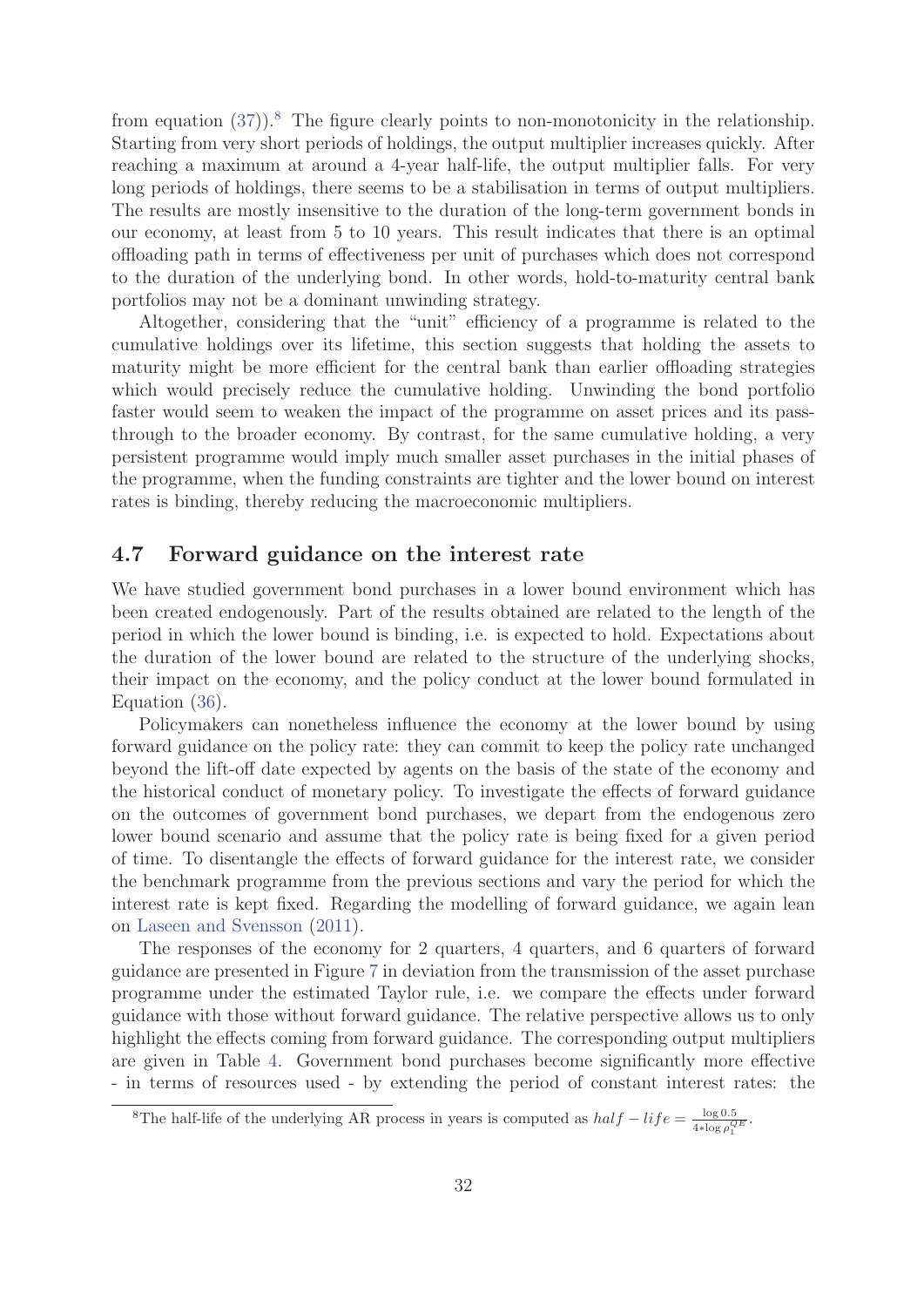longer the period of forward guidance, the more effective the asset purchase programme. Forward guidance turns out to have exceptionally strong macroeconomic amplification effects on asset purchases. This result is also related to the "forward guidance puzzle" in the DSGE model as explained in Carlstrom, Fuerst, and Paustian (2015), for example. The effectiveness of government bond purchases is much stronger.



Figure 7: Effects of forward guidance on the interest rate

By comparing Table 4 with Table 3, it turns out that combining government bond purchases with forward guidance on the policy rate beyond a few quarters increases their effectiveness by more than the endogenous lower bound environment. It is worth dwelling on the reasons behind this result. The underlying crisis shocks used to create the endogenous lower bound environment imply first that the standard monetary policy rule is constrained: all agents perceive that the policy rate cannot go down any further and will eventually rise again in line with the Taylor rule as soon as the economic conditions improve tangibly. The binding lower bound constraint can actually be interpreted as "tightening" forward guidance, keeping rates higher than they should. In this context, the asset purchase programme interacts with the underlying shock dynamics at the lower bound and is amplified because they remove some of the "tightening" forward guidance. Only this mitigation of the "tightening" forward guidance should be compared with the previous simulations. Instead, the "easing" forward guidance implemented in this section impacts solely on the asset purchase programme by keeping the interest rate fixed and supporting its effects.

Table 4: Present value output multipliers from government purchases for different periods of forward guidance on interest rates

|                              |                  | 1 quarter 2 quarters 3 quarters 4 quarters 6 quarters 8 quarters |                  |                  |                  |                  |
|------------------------------|------------------|------------------------------------------------------------------|------------------|------------------|------------------|------------------|
| Over 1 year<br>Over 10 years | 0.0489<br>0.0339 | 0.0608<br>0.0403                                                 | 0.0774<br>0.0496 | 0.1008<br>0.0628 | 0.1851<br>0.1121 | 0.4261<br>0.2569 |
| $-1$ $-1$ $-1$               |                  | .                                                                | $\cdots$         | $\cdots$         |                  |                  |

Note: The present value multiplier weights the periods with the discount rate.

From this point of view, one reading of the results is that the central bank can increase the effectiveness of its asset purchase programme in an endogenous lower bound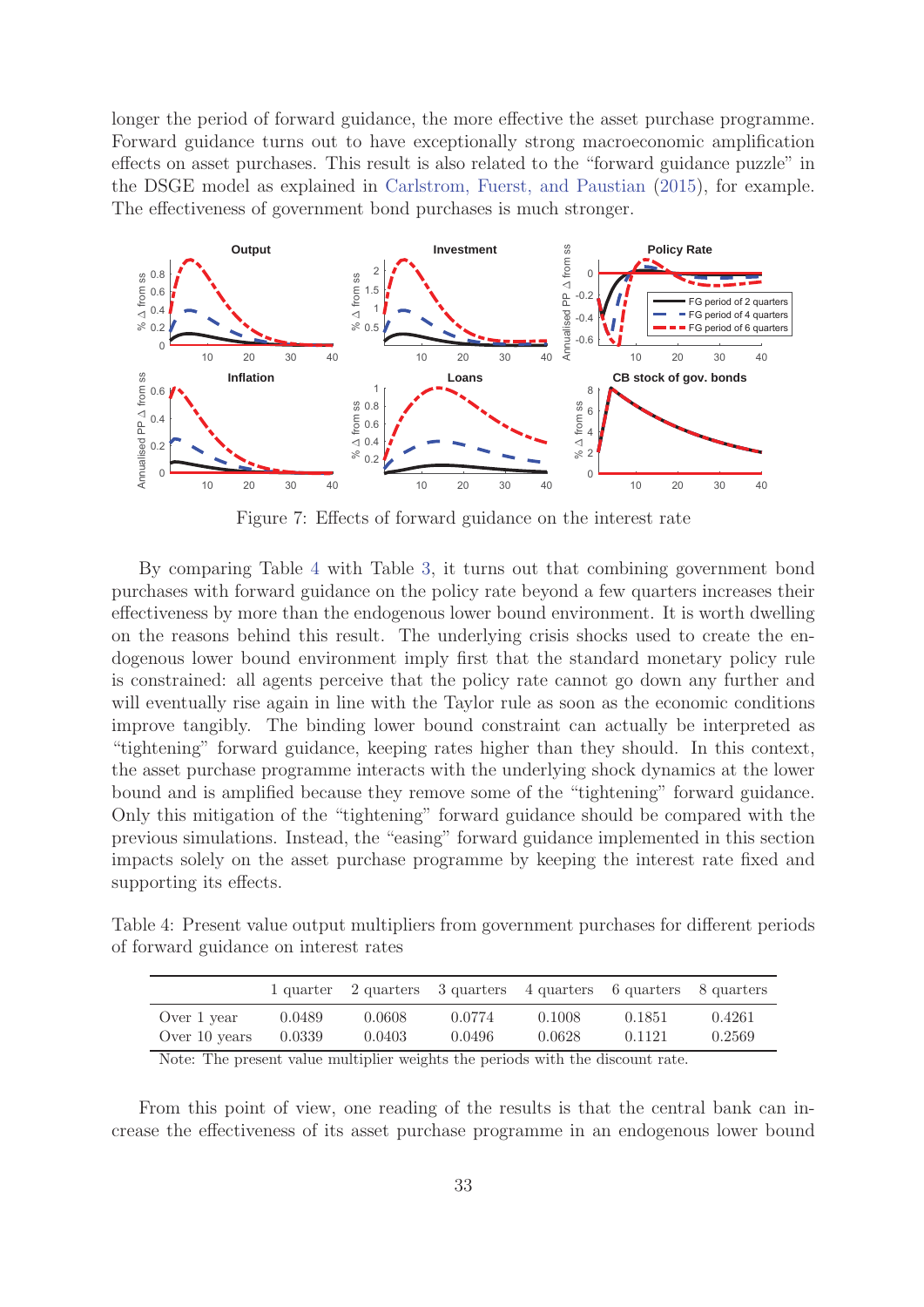environment by combining it with forward guidance on the policy rate. Although coming from a different perspective, this argument resembles the exposition of Woodford (2012) on the strategic complementarities between "quantitative easing" and forward guidance.

# **5 Asset purchases under optimal policy**

After discussing the general properties of ad hoc asset purchase programmes, we intend to formulate an optimal path for the stock of government bonds held by the central bank. Similar to the approach followed for standard monetary policy (Woodford (2011a)), we assume that policymakers seek to minimise an intertemporal loss function

$$
\min E_0 \left\{ \sum_{t=0}^{\infty} \beta^t Loss_t \right\} \tag{39}
$$

subject to the non-negativity constraint

$$
R_t \ge \underline{R} \tag{40}
$$

with  $\underline{R}$  as the effective lower bound on the interest rate and subject to all first-order conditions. We assume that the central bank has the enforcement technology to commit to the optimal policy conduct from a "timeless perspective".<sup>9</sup> More specifically, the objective function takes the form:

$$
Loss_t = \lambda_{\pi} (\pi_t)^2 + \lambda_Y (\hat{Y}_t - \hat{\bar{Y}}_t)^2 + \lambda_R (\hat{R}_t)^2 + \lambda_{B^{CB}} (\hat{B}_{CB,t})^2, \tag{41}
$$

where  $\lambda_{\pi}$  is the weight on inflation volatility and  $\lambda_{Y}$  that on the output gap<sup>10</sup> volatility. We also introduced a penalty for each instrument:  $\lambda_R$  on interest rate volatility and  $\lambda_{BCB}$  on the variability in government debt held by the central bank.<sup>11</sup> There are various theoretical and operational priorals for constraining the fluctuations of the standard and theoretical and operational rationales for constraining the fluctuations of the standard and non-standard monetary policy instruments which we will not detail here. We only take for granted that operational monetary policy conduct faces implementation constraints in adjusting its bond portfolio or changing its key interest rates to a very large extent from one period to the next.

In this section, we consider the benchmark optimal policy conduct to be the case where both the short-term rate and the stock of government bonds held by the central bank are set optimally. To evaluate the stabilisation capacity of debt policy, we also consider the case in which only the short-term rate is set optimally. Later in the section, configurations in which the lower bound environment is relevant are contrasted with the unconstrained allocation. We start by reviewing the optimal asset purchase strategy in a specific crisis scenario that brings the economy to the lower bound. This first configuration

<sup>&</sup>lt;sup>9</sup>The loss function approach, by contrast to the welfare-based optimal policy, enables to examine different menu of central bank preferences and approximates in some cases the Ramsey allocation.

<sup>&</sup>lt;sup>10</sup>The output gap is defined as the percentage deviation of output from its flexible price and wage equivalent

<sup>&</sup>lt;sup>11</sup>Our approach can be seen as a hybrid because we do not explicitly derive the coefficients for  $\lambda_Y$ ,  $\lambda_R$ , and  $\lambda_{BCB}$  under optimality. Rather, we derive welfare measures for a grid of possible values reflecting policy makers' possible preferences.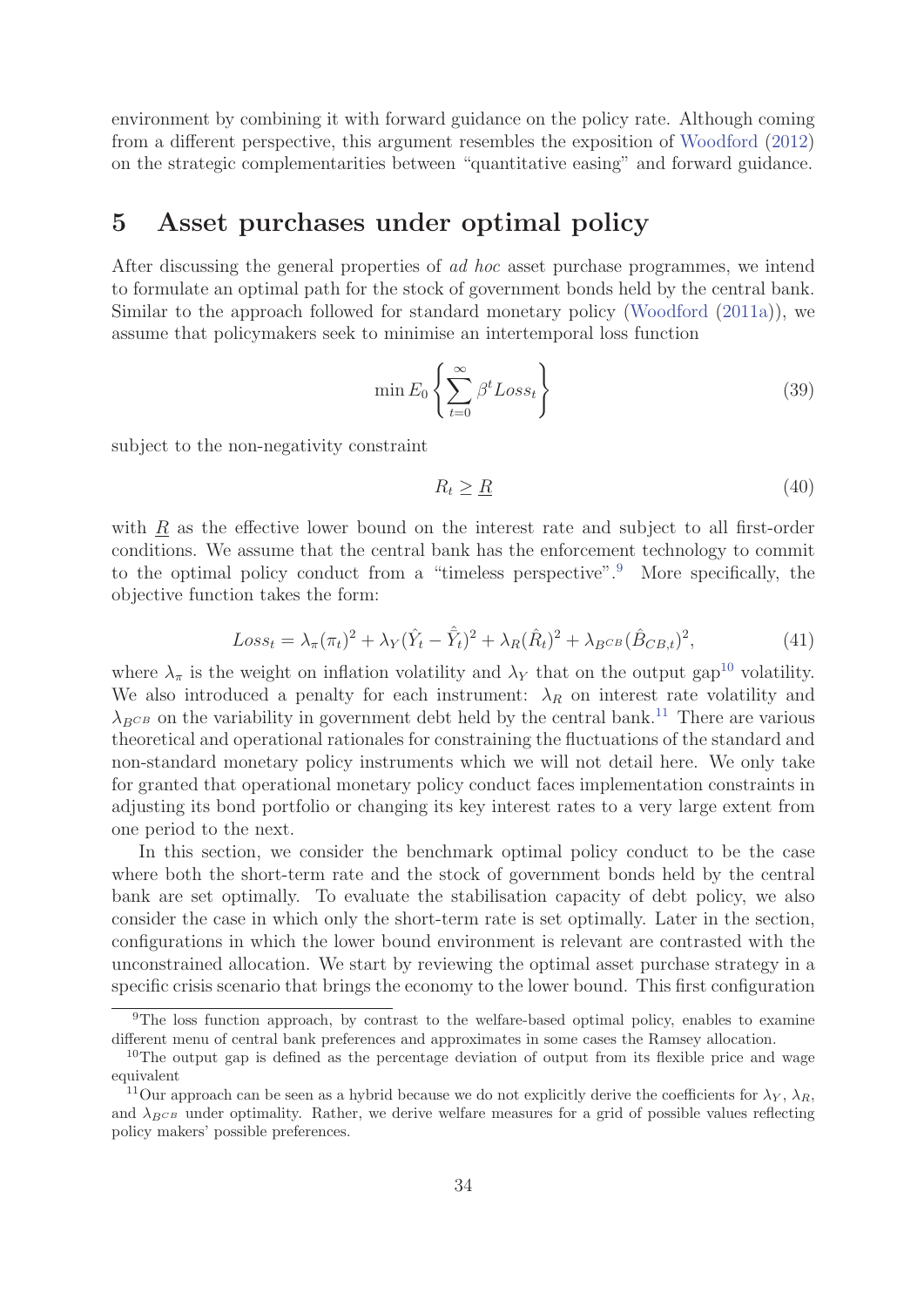links to the policy evaluation of the previous section and constitutes a relevant preamble to the analysis of optimal instrument combination through the business cycle. Indeed, we investigate the optimal allocation in the absence of lower bound constraint across a range of policymaker preferences before repeating the exercises when the constraint becomes occasionally binding.

Within the confines of the model validity, interest rate policy and asset purchases feature strong strategic complementarities for both normal and crisis times. When constrained by the lower bound on the policy rate, optimal policy displays:  $i$ ) a longer lower bound period and stronger "use of forward guidance" than in the estimated Taylor rule,  $ii)$  activist asset purchase policy, and  $iii)$  a clear sequencing of the exit strategy, first stopping (and unwinding) the asset purchases and significantly later raising the policy rate. In terms of macroeconomic performance, optimal asset purchase strategies have the potential to fully offset the costs of lower bound constraint on the policy rate.

# **5.1 Optimal asset purchase strategy at the lower bound of interest rate**

In order to generate a lower bound environment, and as opposed to Section 4, we rely on an underlying scenario which brings the policy rate immediately to its lower bound but in qualitative terms resembles the crisis scenarios of Figure 2. A combination of adverse financial shocks (risk shock and bank-specific shock) and adverse demand-side shocks (investment-specific shock and government expenditures shock) contract the economy. The reason why we depart from the previous crisis scenarios is that, in our characterisation of optimal policy conduct, the central bank does not switch to asset purchases as soon as the policy rate hits its lower bound. Instead, in the optimal allocation, there is always active bond portfolio management, and the probability of reaching the lower bound is strongly mitigated. Since we first want to study the optimal asset purchase strategy at the lower bound, we design a scenario in which the lower bound binds immediately and compare various approaches to conducting policy in this environment. To derive the optimal policy in a lower bound environment, we introduce a non-negativity constraint on interest rates in the intertemporal maximisation programme of the policymaker. In computational terms, we again follow the approach of Holden (2016) to deal with the occasionally binding slackness condition on the interest rate constraint.

Regarding the weights of the loss function in equation (41), we normalise the penalty on inflation,  $\lambda_{\pi}$  to 1 and set the penalty for both the output gap,  $\lambda_{Y}$ , and interest rate volatility,  $\lambda_R$ , to 0.03. Those parameters are chosen such that, in the absence of the lower bound and APP, the volatility of inflation and interest rates under optimal policy is broadly the same as in the Taylor rule allocation. The penalty on the variance of central bank bond portfolio,  $\lambda_{BCB}$ , is set so that in the crisis scenario, the build-up of assets purchased culminates at around 8% of GDP (similar to the initial calibration of the ECB's APP). With the corresponding value for  $\lambda_{B^{CB}}$ , the costs of such asset purchase volatility in terms of the unconditional loss function turns out to be of a similar magnitude to the costs associated with interest rate volatility (using the estimated structural shocks and in the absence of the lower bound constraint).

Note that here, we neglect the inefficiency costs associated with asset purchases, as assumed by Gertler and Karadi (2011, 2013) in a very stylised manner. In principle, the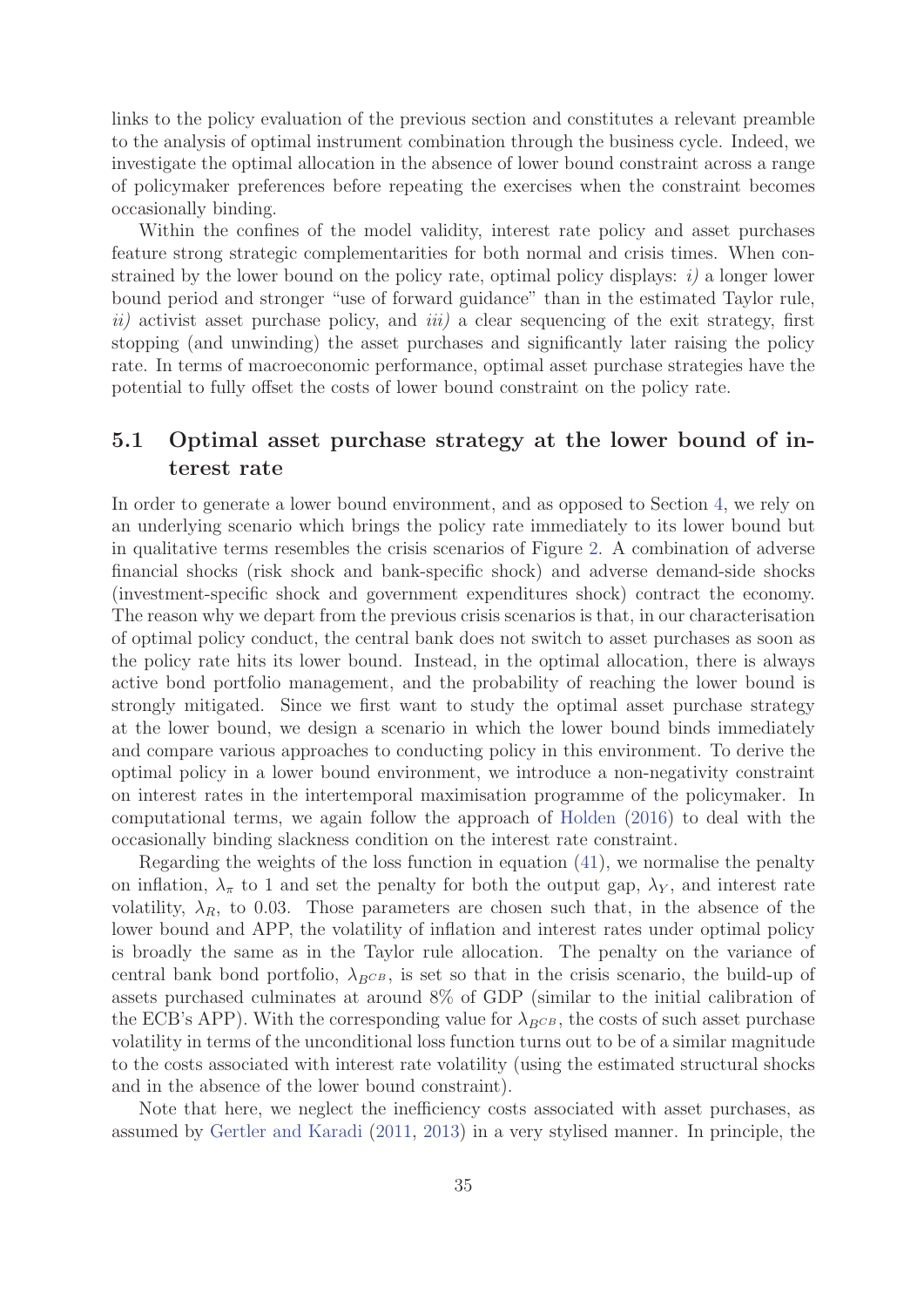inefficiency costs would affect the effectiveness of asset purchases, but crucially, we lack micro-foundations for it. Since our aim was to show the general properties of optimal asset purchase strategy, we do not present a sensitivity analysis of our results on inefficiency costs  $\dot{a}$  la Gertler and Karadi (2011, 2013). Instead, the penalty introduced in the policymaker's objective indirectly controls for possible side-effects of excessive reliance on this type of instrument.

In Figure 8 we present the responses of selected variables to the crisis shocks under three different types of monetary policy:  $i$ ) optimal instrument combination (black solid lines),  $ii)$  optimal interest rate policy only (blue dashed lines), and  $iii)$  the estimated Taylor rule without asset purchases (dashed red lines with dots). The last case is introduced to show how the economy behaves in the absence of optimal policy conduct based upon our estimation.



Figure 8: Optimal monetary policy at the effective lower bound on the interest rate

Indeed, under optimal policy conduct, the effects of the crisis scenario on output and inflation are drastically milder than under the estimated Taylor rule. In this latter case, the lower bound constraint is left much earlier. Optimal policy would actually keep interest rates at the lower bound for almost twice as long. This illustrates the inefficiency of a policy rule described by equation (36) at the lower bound. The result is well-known in the literature on optimal monetary policy at the lower bound. In specific modelling frameworks, optimal monetary policy in the absence of the lower bound constraint could take the form of an interest rate feedback rule, to which the estimated Taylor rule used in this paper would not be drastically different (see Giannoni and Woodford (2003a,b)).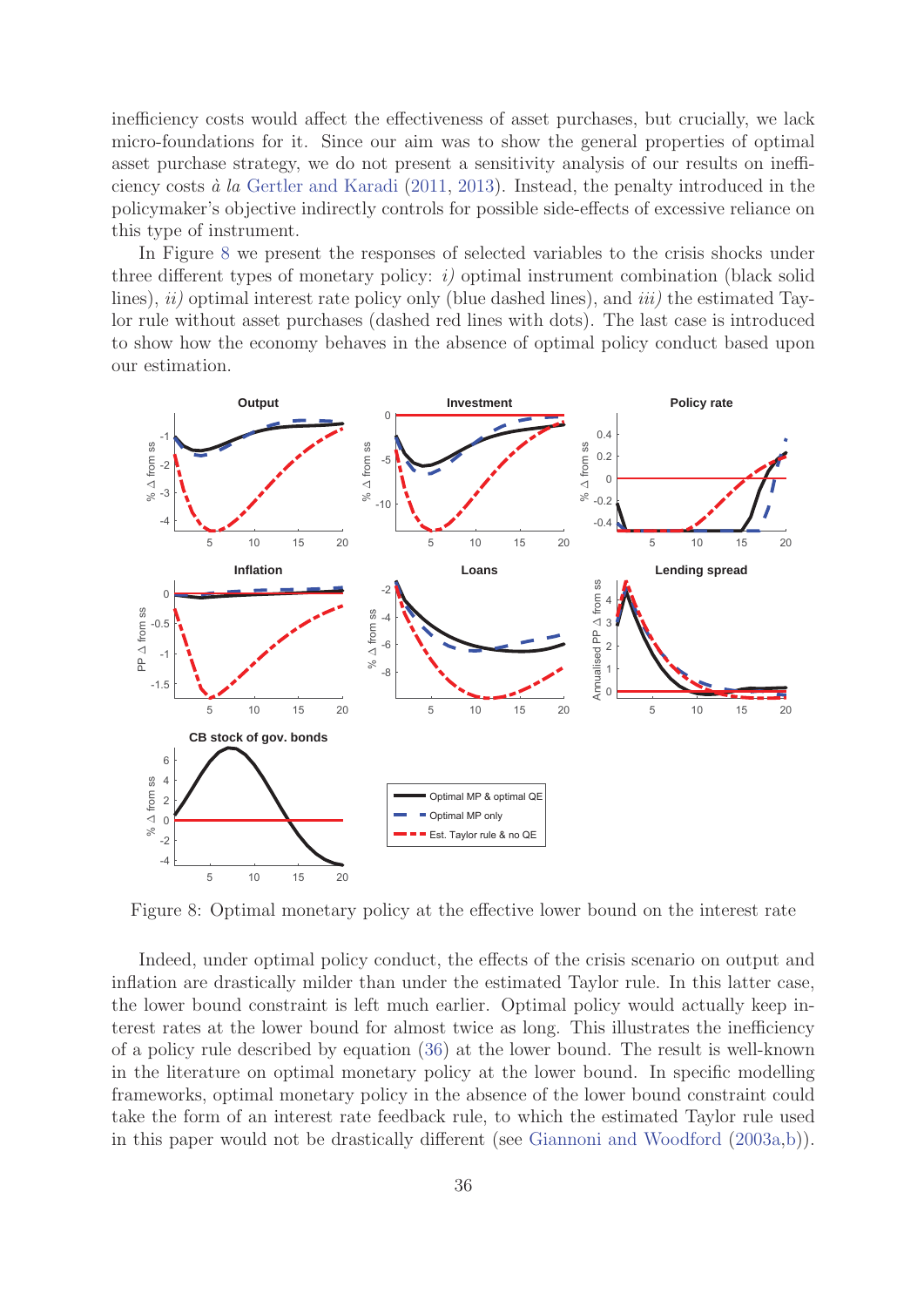However, once the lower bound constraint is introduced, the optimal management of expectations through a feedback rule on the "shadow" interest rate,  $\hat{R}_{D,t}^*$ , as in equation (26), would not be the same as in the unconstrained association is assumed in equation (36), would not be the same as in the unconstrained case (which is assumed in equation (36)): the larger the constraint imposed by the lower bound in responding to the crisis scenario, the longer the optimal lower bound period and the higher the inflation expectations that the policymaker needs to feed. This intuition about optimal policy conduct at the lower bound is well-framed in the seminal work of Eggertsson and Woodford (2003) and can be interpreted, in a loose sense, as requiring an intensive use of forward guidance.

Comparing the two optimal policy settings, macroeconomic allocation is improved when the central bank also sets its government bonds purchases optimally. The optimal instrument combination dominates even if we introduced a penalty on the volatility of the central bank balance sheet. As opposed to Woodford (2012), the propagation mechanism of asset purchases in our model works through bank portfolio rebalancing and the easing of credit conditions, but it does not entail a specific "signalling channel" through which it could directly support forward guidance on the policy rate. Therefore, whereas the optimal asset purchase strategy appears consistent with a significant degree of forward guidance, it also yields an earlier lift-off date from the lower bound compared to optimal interest policy only.

Figure 9 zooms into the optimal policy allocations. In this figure we reproduce the same cases as in Figure 8 (black lines for the optimal interest rate policy only, and the blue dashed lines labelled *case 1* for the optimal instrument combination). Besides, we add another optimal instrument combination in which the penalty on central bank balance sheet volatility is reduced compared to the benchmark case (see dashed red lines with dots labelled *case 2*). The more activist asset purchase strategy leads to further stabilisation gains and implies an earlier lift-off date for the policy rate, compared to both other cases. This shows that using forward guidance in conjunction with having a more intensive role for debt policy can be a powerful policy mix to stabilise the economy. As a result, the economy would exit the lower bound environment earlier. We can also relate this result to the findings from Section 4.7 on forward guidance on the policy rate. The stabilisation gains from the optimal asset purchase strategy are tangible relative to the optimal interest rate policy. However, these gains appear smaller than the improvements upon the estimated Taylor rule allocation, achieved through the optimal interest rate policy, or in other words, through forward guidance  $\dot{a}$  la Eggertsson and Woodford (2003).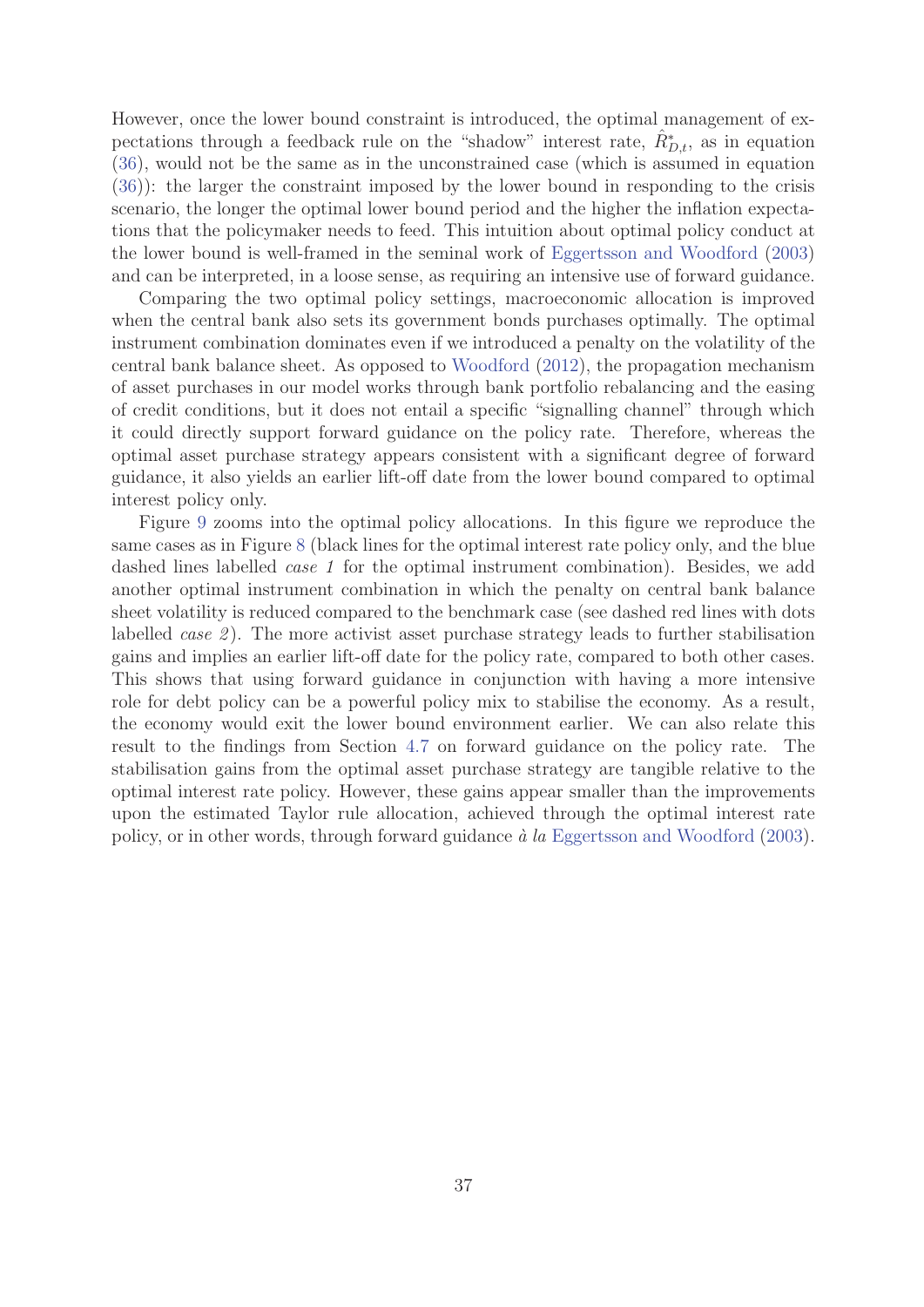

Figure 9: Optimal monetary policy at the effective lower bound on the interest rate and the intensity of government bond purchases

Finally, Figure 9 also illustrates the optimal sequencing of instruments at the lower bound. With the specific calibration of the policymaker loss function, the central bank bond portfolio builds up over 8 quarters before the unwinding of positions starts. The time profile of the programme is not affected much by the more or less activist stance regarding asset purchases. The policy rate is kept at the lower bound for more than 14 quarters, and in any case far beyond the end of the asset purchases. In this precise scenario, the lift-off date is relatively close to the point in time when the bond portfolio returns to its initial size.

# **5.2 Optimal combination of instruments through the business cycle**

Up to now, we have analysed the properties of optimal conventional and unconventional policy in a crisis situation yielding a lower bound environment. In this section, we want to elaborate more on the macroeconomic stabilisation achievable from the class of optimal monetary policy conduct described previously. As a first step, we discard the lower bound constraint on the policy rate and exploit the business cycle regularities captured by the estimated DSGE model. Instead of investigating the optimal response to a specific crisis situation, we activate all structural disturbances in our model and use the estimated shock processes to derive policy efficiency curves. To construct those efficiency curves, we run a grid of weights on inflation in the policymaker loss function, and for every combination of weights, we plot the theoretical second moments for inflation on the y-axis and the model-consistent output gap on the x-axis.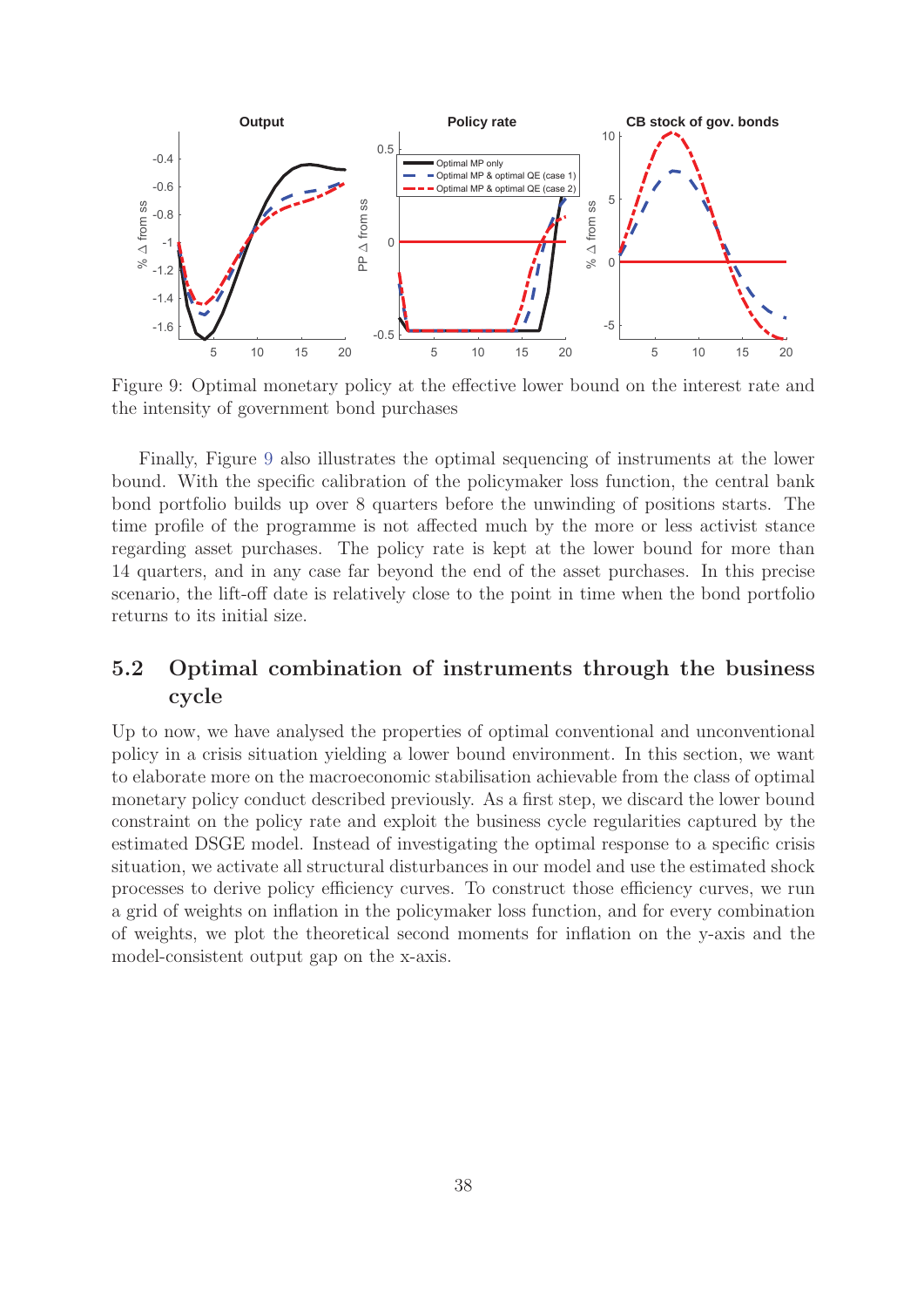

Figure 10: Efficiency frontiers for different penalties on the volatility of asset purchases

In order to quantify the stabilisation benefits provided by the optimal asset purchase strategy (in the absence of the lower bound constraint), we present four cases in Figure 10: i) optimal interest rate policy (solid black line), ii) optimal instrument combination with moderate asset purchases (dashed blue lines with dots), as in case 1 in Figure 9, iii) optimal instrument combination with intensive asset purchases (dotted red lines), as in case 2 in Figure 9, iv) optimal instrument combination with more intensive asset purchases (dashed cyan line), for which we further reduced the penalty on government debt in the loss function to obtain case 3 in Figure 9. As can be seen, increasing the activism of the central bank asset purchase strategy shifts the efficiency curves to the south-west quadrant. Combining policy instruments enables the monetary authority to contain the volatility of both inflation and the output gap beyond what can possibly be achieved with interest rate policy only. This result is related to the fact that financial frictions in the banking sector create a wedge between long-term and short-term interest rates. Asset purchases are able to influence this wedge directly, which is also tied to banks' lending decisions.

Moreover, the overall efficiency curve gets steeper when both instruments are combined. This implies that the policy tradeoff between output and inflation stabilisation weakens. With activist asset purchase strategies (case 3), the sacrifice ratio of going from an extremely "dovish" policymaker to an extremely "hawkish" one represents less than 1 pp of output gap standard deviation. The comparable number in the absence of asset purchases (black line) would reach almost 3.5 pp of output gap standard deviation.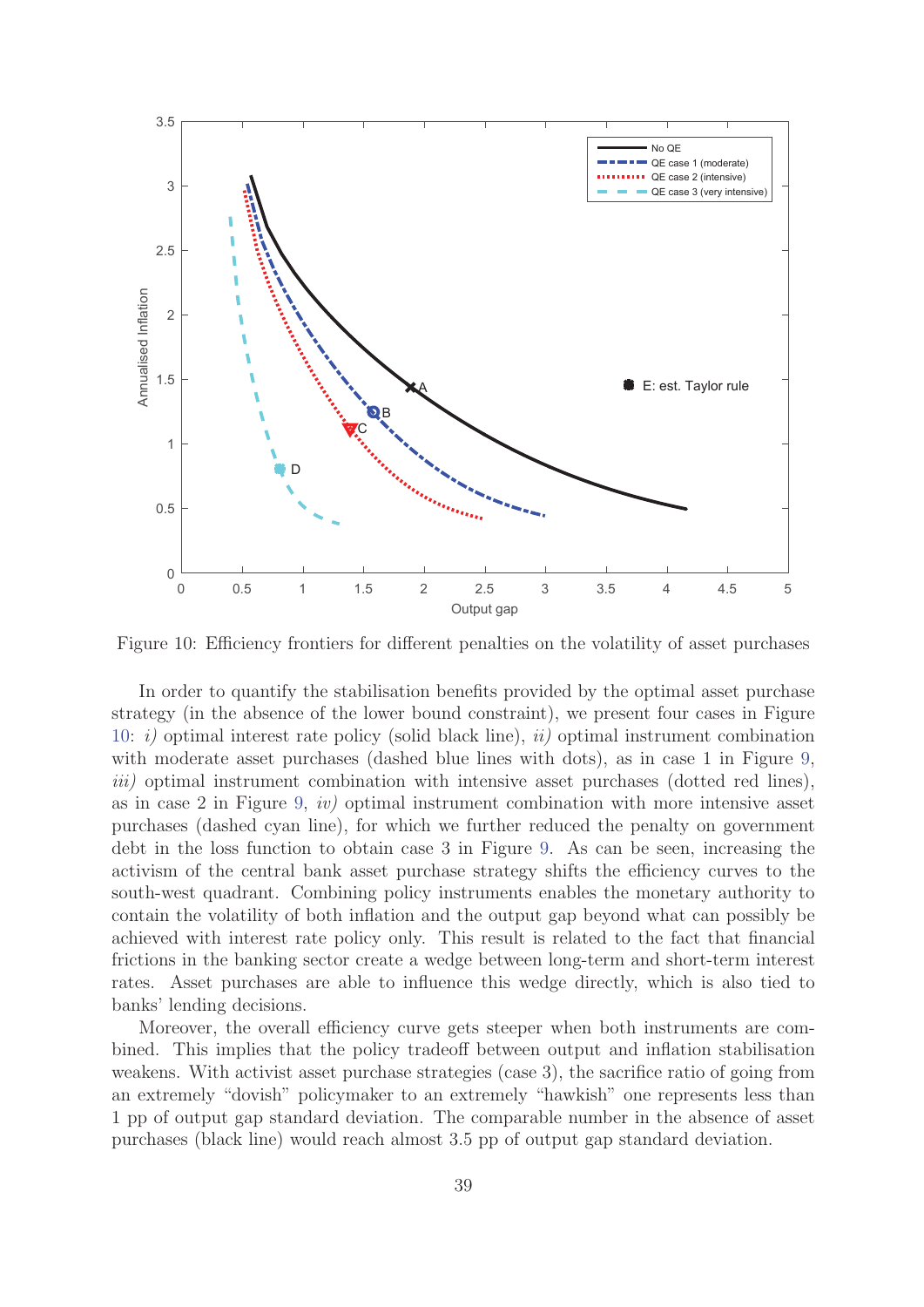In order to see the benefits of combining policy instruments, we pick a point on the efficiency curve in the absence of asset purchases (point **A**) which yields the same inflation (and interest rate) volatility as under the estimated Taylor rule (point **E**). This precise point refers to the same weights in the loss function as the ones used for Figure 9. Now, allowing for asset purchases with the same penalty for central bank balance sheet volatility as in case 1 of Figure 9 brings the allocation to point **B**. It turns out that for the policy preferences at point **A**, the stabilisation gains of asset purchases are relatively even on both inflation and the output gap. The same is true for going from point **B** to point **C**, or from **C** to **D**, as the penalty on central bank balance sheet volatility is reduced and asset purchase strategies are more activist. Therefore, while the overall efficiency curves shift inwards but steepen with increasingly activist asset purchases, the stabilisation improvements for intermediate policy preferences appear to be more homothetic in the inflation/output gap space.

#### **5.3 Sensitivity to portfolio rebalancing frictions**

Since our model has a rich banking sector, and given that the effectiveness of government bond purchases depends on the frictions within the banking segments, we now review how these frictions might actually affect the stabilisation performance of optimal asset purchase strategies. The central variable which controls the pricing of government bonds and portfolio rebalancing in the banking sector is  $\delta^{BG}$ . Hence, we repeat the previous exercise and show efficiency frontiers for different values of  $\delta^{BG}$ . The results are presented in Figure 11. The solid black line corresponds to the estimated value of the diversion parameter (at around 2). It can be contrasted with two other cases, in which the diversion parameter is lower (dashed blue line with dots) and larger (dotted red line).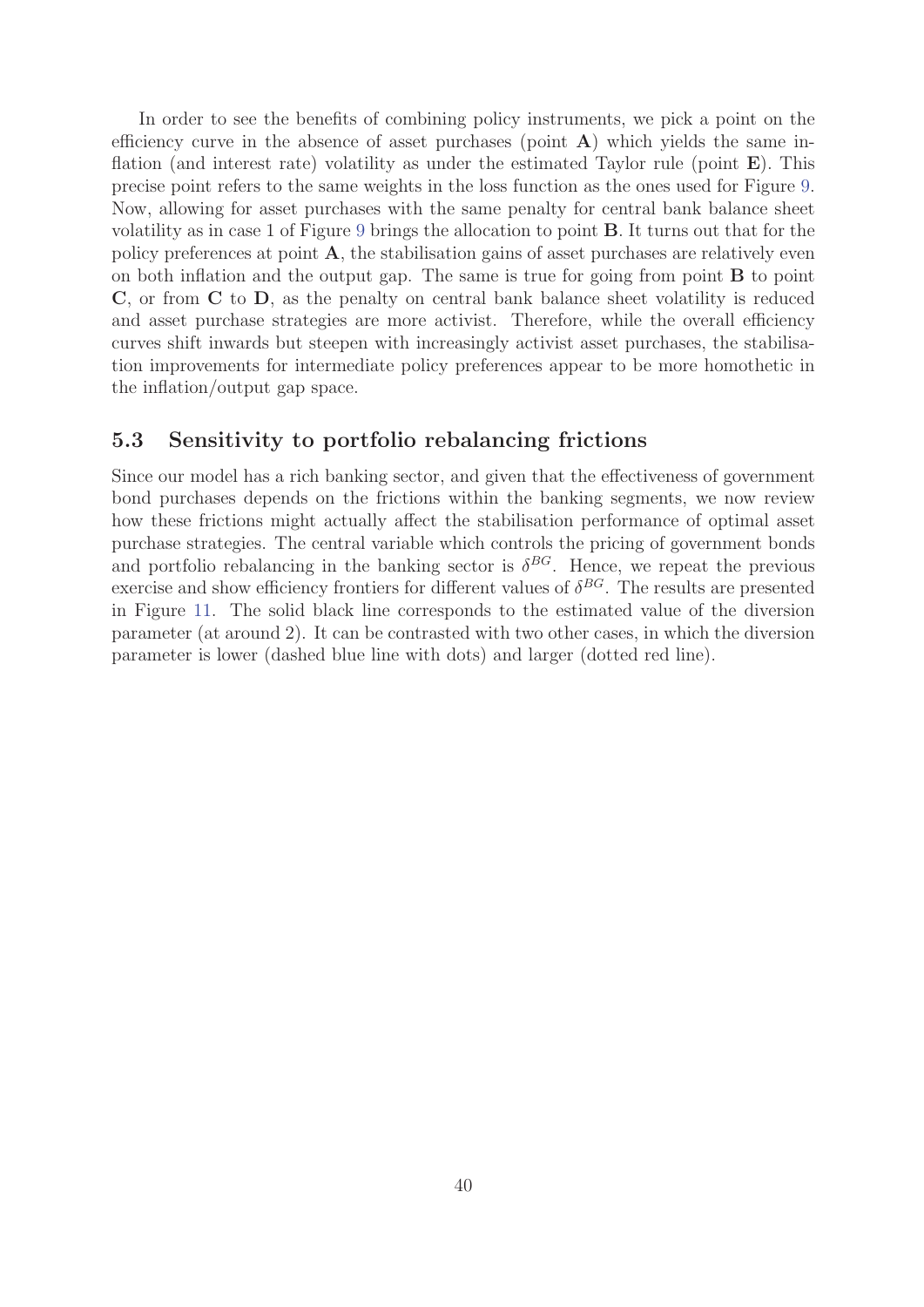

Figure 11: Efficiency frontiers for different degrees of financial frictions in the banking sector

Since the curves are very close to each other at the tails, we split them into three parts: the middle part (Panel (a)), the left-hand side tail (Panel (b)), and the right-hand side tail (Panel (c)). It turns out that the efficiency frontiers for the two alternative values are above the one based on the estimated value of the diversion parameter. Thus, there is evidence of strong non-linearity in the relationship. Furthermore, the high diversion parameter curve is closer to the one based on the estimated value, at the left-hand side tail, while the low diversion parameter curve is closer at the right-end side tail. This means that the shape of the efficiency frontier changes slightly with different diversion parameters.

The non-linearity regarding the size of the diversion parameter is made more explicit in Figure 12, where we present the standard deviations of the output gap and inflation as a function in  $\delta^{BG}$  and for moderate and intensive asset purchase strategies. As can be seen from the graphs, there seems to be a point at which the variability of both the output gap and inflation is at its lowest. In our specific case, this minimum roughly coincides with the estimated parameter for the diversion rate. For lower values of this parameter, the optimal debt policy becomes less effective, which is why the volatility of the economy is higher. For higher values, the economy becomes more volatile because there is the feedback effect of debt policy on bank equity.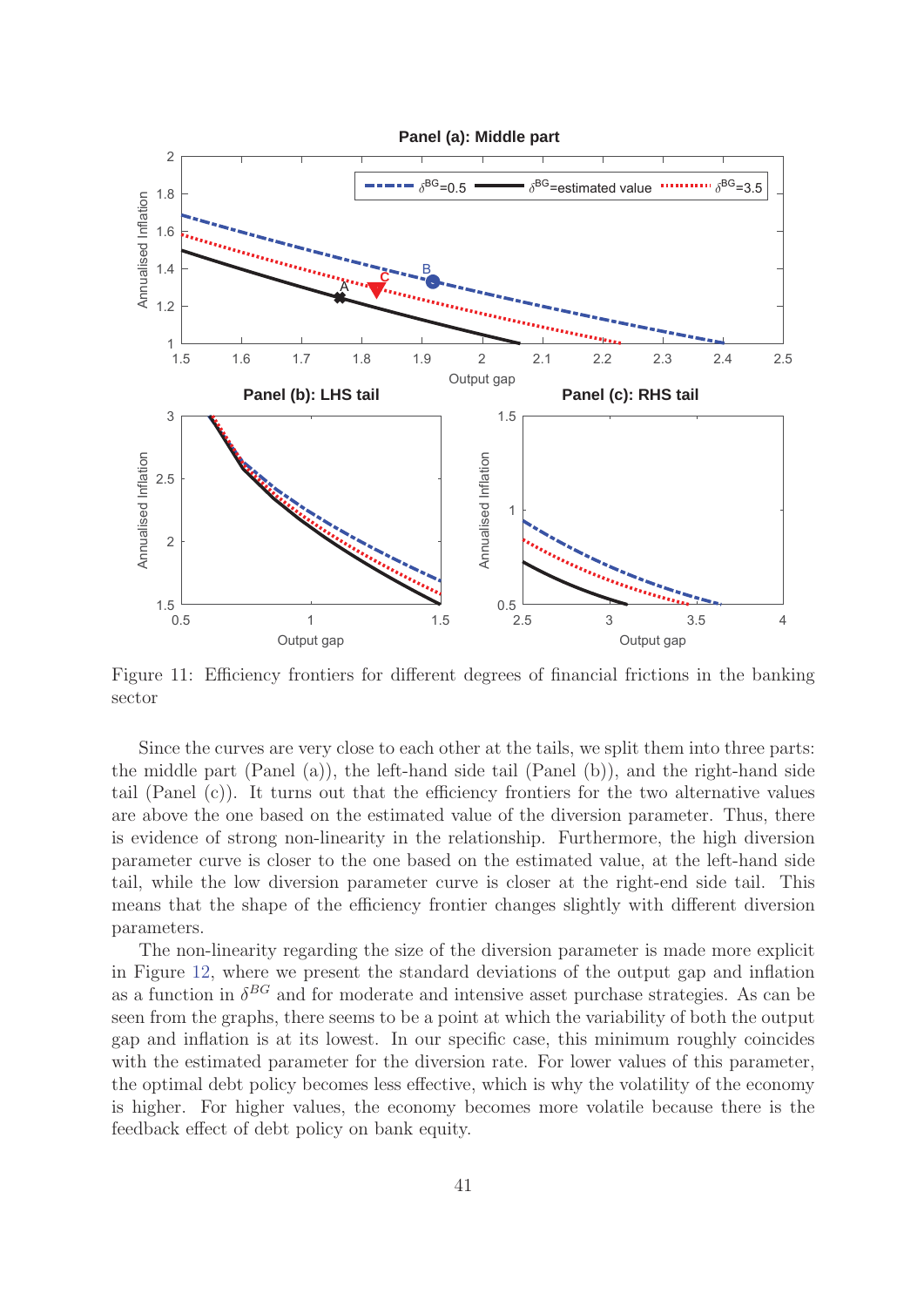

Figure 12: Impact of degrees of financial frictions in the banking sector on macroeconomic volatility

Another important friction which affects the transmission of government bond purchases through the banking sector to the real economy is the imperfect lending rate passthrough in the retail banking segment. If banks are unable to reset their return on assets (due to maturity transformation, indexation schemes or other rigidities in the underwriting of loan contracts), portfolio rebalancing towards credit exposures will be constrained and the associated easing in financing conditions muted. In the DSGE model, the main parameter underlying the staggered lending rate setting and proxying for the retail banking frictions is  $\xi_E^R$ . We zoom in again on the sensitivity of the efficiency curve to this<br>parameter. This is shown in Papel (a) of Figure 12, where the black line is based on parameter. This is shown in Panel (a) of Figure 13, where the black line is based on the estimated parameter value. The case for nearly full pass-through (dashed blue line with dots) corresponds to  $\xi_E^R$  close to zero, and is only slightly below the black line. The<br>case for your low pass through (dotted red line) corresponds to  $\xi_E^R$  close to one and is case for very low pass-through (dotted red line) corresponds to  $\xi_E^R$  close to one and is<br>expressively above the black line. The dependency of the efficiency curve on  $\xi_R^R$  comes systematically above the black line. The dependency of the efficiency curve on  $\xi_E^R$  seems<br>monotonic but non-linear, with marginal stabilisation costs being stronger, the bigher the monotonic but non-linear, with marginal stabilisation costs being stronger, the higher the rigidities in the lending rate setting.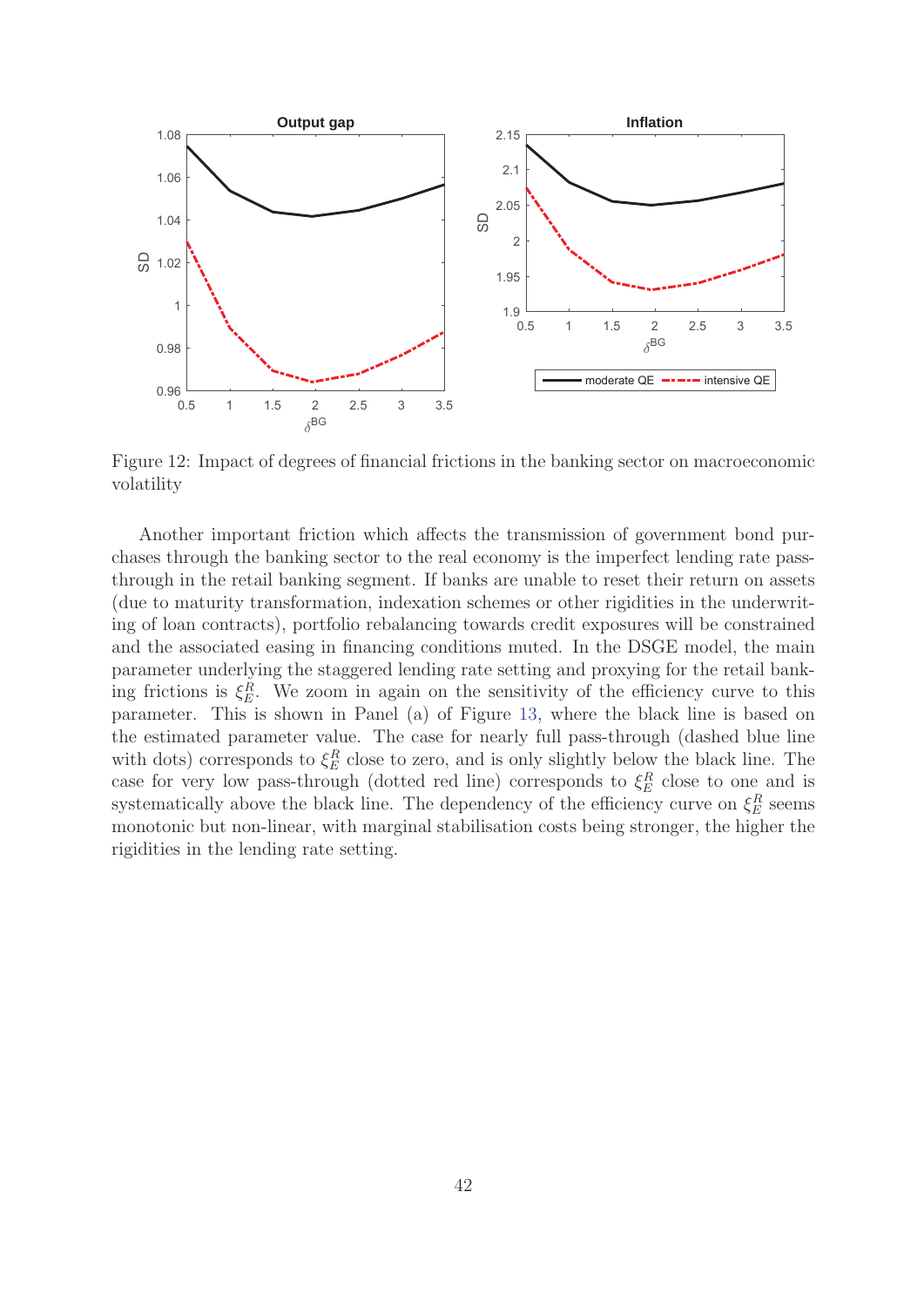

Figure 13: Impact of staggered lending rate setting

This is confirmed in Panel (b) and (c) of Figure 13, where we plot, for given policy preferences, the variability of the economy as a function of  $\xi_E^R$ . When the lending rate<br>page through goog from moderate to high (for values of  $\xi_E^R$  between 0.6 and 0) standard pass-through goes from moderate to high (for values of  $\xi_E^R$  between 0.6 and 0), standard<br>deviations are lower as the impulse is transmitted to a large extent into the horrowing condeviations are lower as the impulse is transmitted to a large extent into the borrowing conditions of non-financial corporations but the macroeconomic allocation is barely sensitive to the parameter. For lower levels of pass-through (higher values of  $\xi_E^R$ ), the deterioration<br>in magneses positivities increases repidly as the hapling system inefficiencies stand in macroeconomic volatilities increases rapidly as the banking system inefficiencies stand in the way of monetary policy actions.

Overall, this sensitivity analysis shows that the effectiveness of optimal policy conduct depends on the transmission of the impulses through the banking sector, which is the reason for our modelling choice.

# **5.4 Asset purchases and the stabilisation costs of the lower bound on nominal interest rates**

In this last subsection, we extend the previous analysis on the efficiency curves to a lower bound environment. We aim at evaluating the stabilisation costs of the lower bound constraint and investigate whether active asset purchase strategies can meaningfully tame such distortions.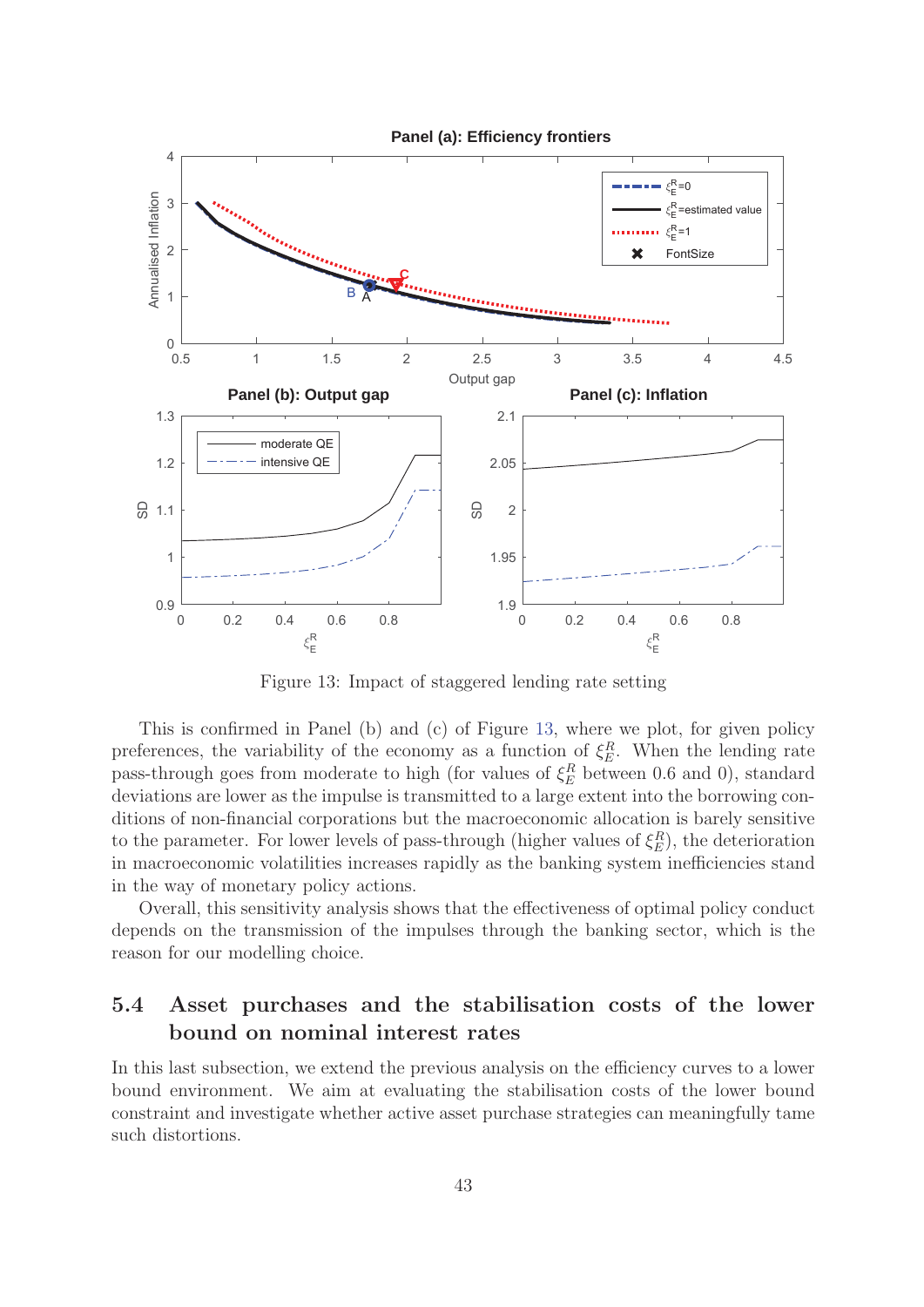For the lower bound case, we need to rely on moments obtained from stochastic simulations compared to the theoretical moments derived in the absence of occasionally binding constraints. More specifically, for each point on the grid of policy preferences, we run simulations producing 500 time series in which we draw for every period in time and for every structural shock from a normal distribution with the corresponding estimated standard deviations. In Figure 14 we present the resulting efficiency curves (from a cubic smoothing approach). Figure 14 is basically the counterpart to Figure 10 except that the former is based upon simulated moments instead of theoretical moments.



Figure 14: Efficiency frontiers with and without the lower bound constraint

In the absence of asset purchases, the lower bound restriction induces an outward shift in the efficiency curve (moving from the dotted cyan line to the dashed red line with dots): due to the lower bound environment, the achievable set of macroeconomic outcomes deteriorates as optimal monetary policy is not able to fully circumvent the constraint using forward guidance  $\dot{a}$  la Eggertsson and Woodford (2003). As before, the activation of optimal asset purchase strategies provides an inward shift in the efficiency frontier. In the absence of the lower bound constraint, the efficiency frontier moves further to the south-west. Depending on the intensity of asset purchases, this gap can actually be fully closed. Therefore, the stabilisation costs of the lower bound environments crucially depend on the operational constraints on activist asset purchase strategies, i.e. on the policy preferences regarding the volatility of the central bank balance sheet.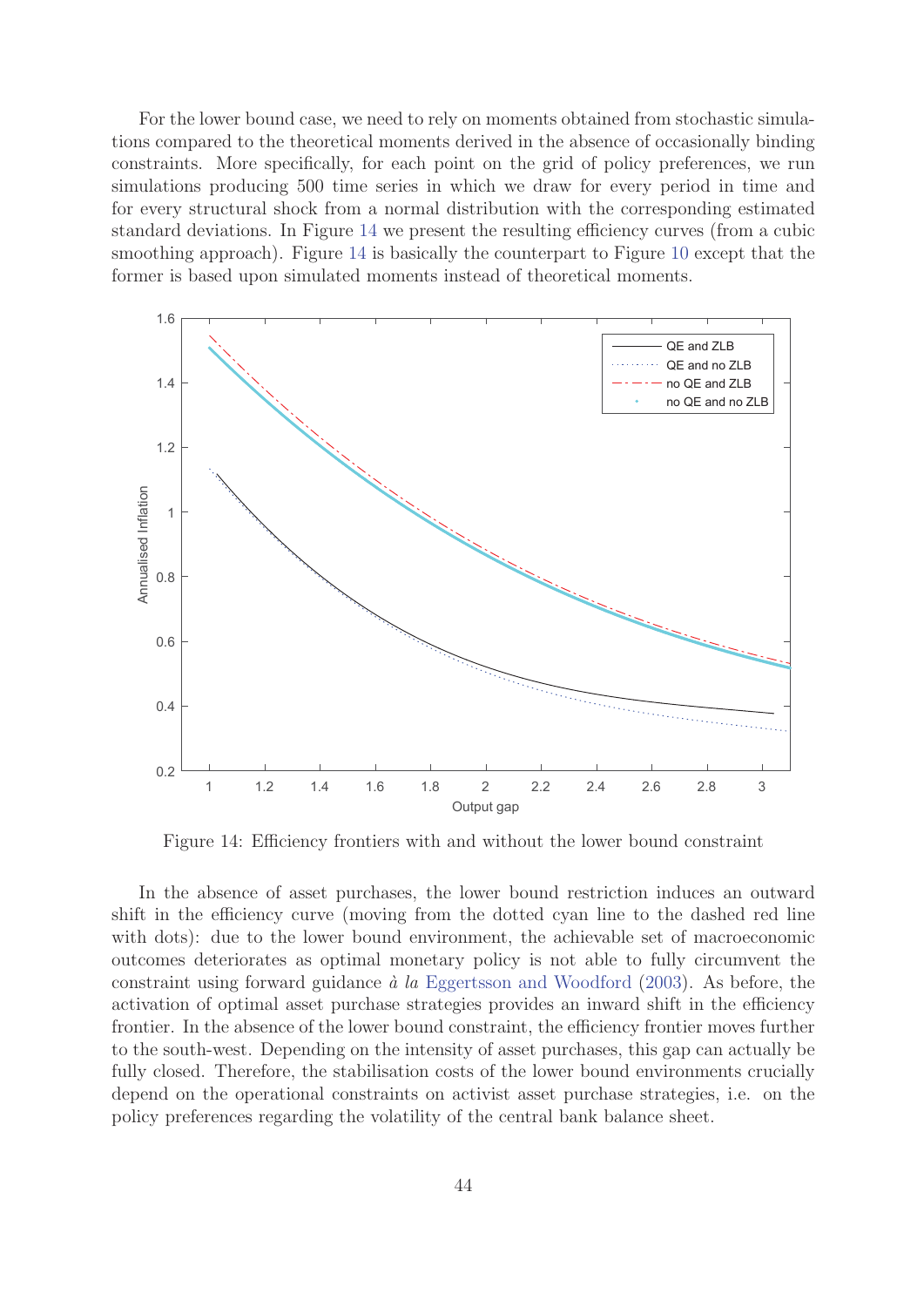

Figure 15: Probability distributions for the policy rate under optimal monetary policy, with or without asset purchases, with or without lower bound constraint

These properties of the optimal asset purchase strategy can also be examined by looking at the distribution of short rates. The top left chart in Figure 15 shows the probability distribution of the short rate for the lower bound case, while the right-hand chart shows the same in the absence of the lower bound constraint. In the second row, the corresponding cumulative density functions are displayed. The red bars correspond to optimal policy with asset purchases, the blue charts to optimal policy without asset purchases. For both cases, with and without considering the effective lower bound constraint, the density distributions have smaller tails. In the absence of the lower bound constraint, this means that large policy rate changes (decreases and increases) occur with a lower probability mass if asset purchases are available as an additional policy measure. For the case of the lower bound constraint, the probability of hitting the lower bound becomes even smaller. Asset purchases obviously reduce the volatility of the policy rate as an additional policy tool is available to stabilise the economy. However, the stabilisation gains crucially depend on the intensity of the purchase strategy.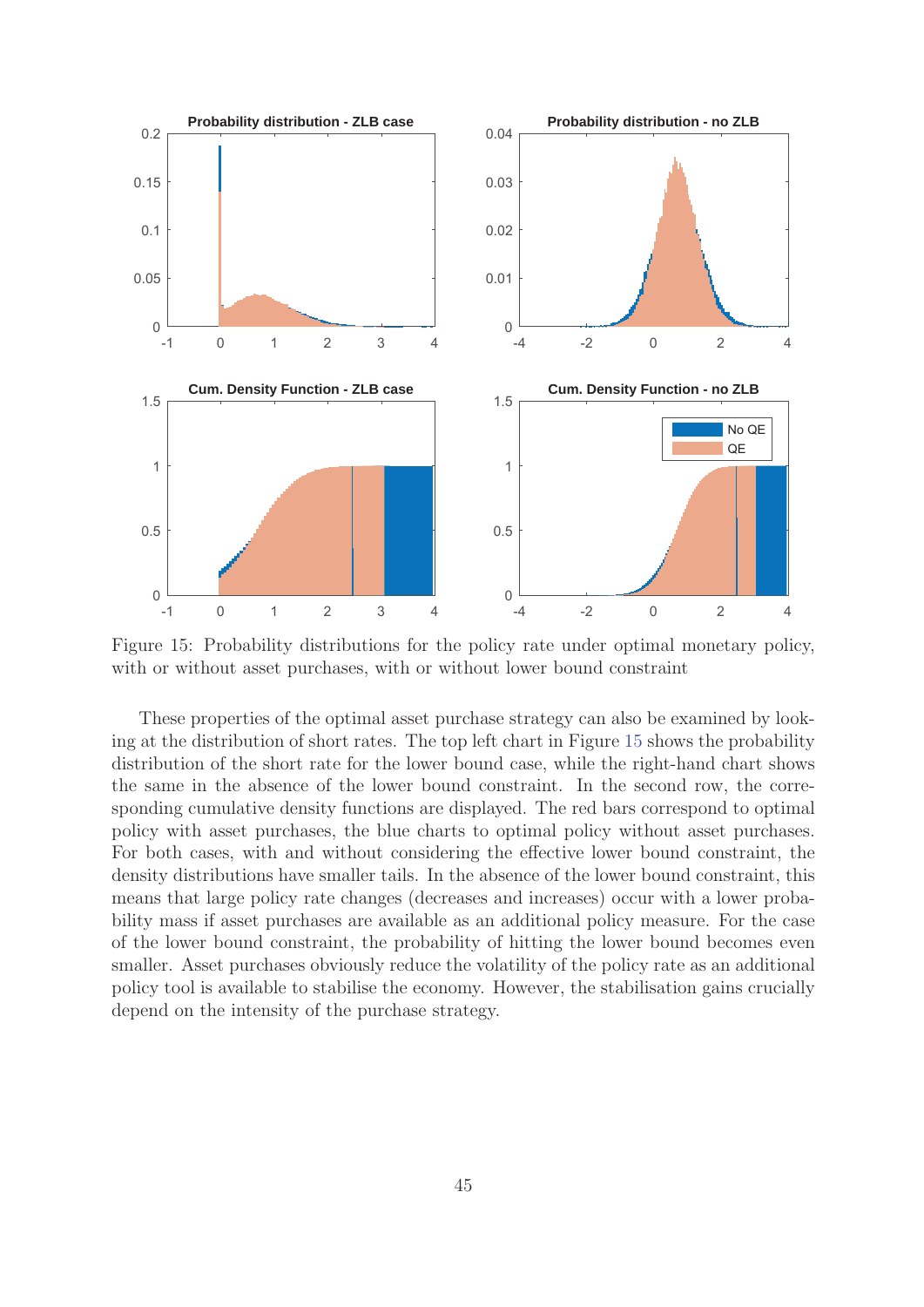# **6 Conclusion**

This paper sheds some light on the effectiveness and suitability of central asset purchase programmes. In a lower bound environment, we first evaluate ad hoc programmes according to their implementation design and communication strategy. We start by assuming that the central bank wants to impose a specific path for its holdings of government debt. We demonstrate how the effects on the macroeconomy depend on the communication about the programme. Furthermore, we show that it is not only the holding period which matters for the success of the programme. A clearly communicated asset purchase strategy is also conducive to exiting sooner from the lower bound on interest rates as it supports the economic recovery. We try to mimic features of real world programmes in the first part and also investigate central bank asset purchases from an optimal policy perspective. We consider the stabilisation benefits of optimally combining the two instruments, in normal times as well as when the lower bound constraint on interest rates becomes binding.

Our results show that active bond portfolio management by a central bank can efficiently complement interest rate policy. This is particularly true once the lower bound has been reached. However, the macroeconomic stabilisation gains crucially depend on the potential for the asset purchases to influence the term premium. In our model, the term premium mainly results from frictions in the banking sector. Without these frictions, the term premium disappears. In a lower bound environment, asset purchases can be used to substitute the lack of reaction by the short-term policy rate. Otherwise, a policy which is able to reduce frictions in the banking sector might have similar effects to purchases of government bonds in our model. For example, Woodford (2016) investigates the joint conduct of unconventional monetary and macroprudential policy, which certainly represents an inspiring avenue for further research.

In the paper, we consider the euro area as a closed economy. Another interesting avenue for future research would be to investigate optimal government bond purchases in a monetary union consisting of heterogenous countries with different interests regarding their fiscal policy stance.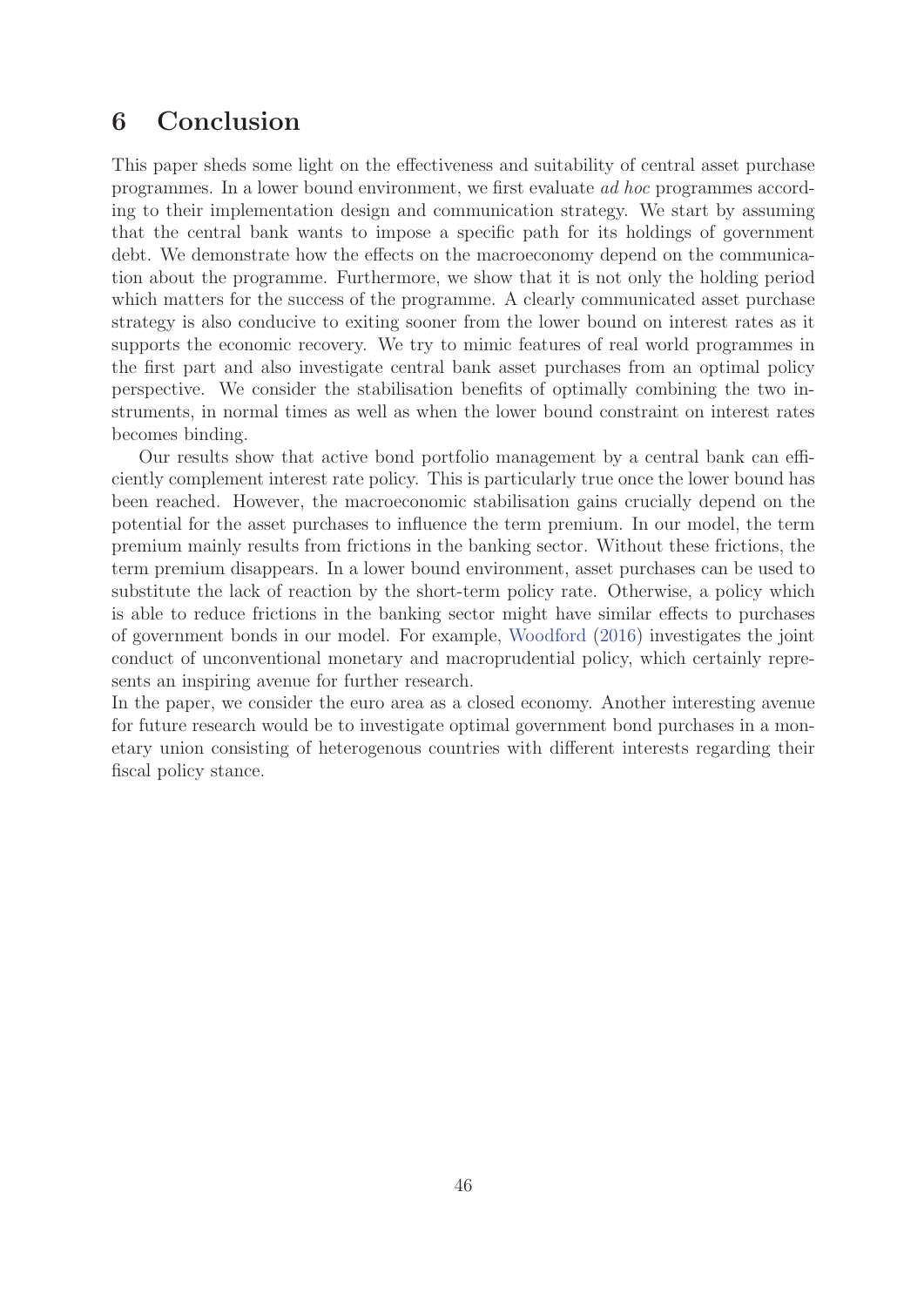# **References**

- Adam, K. and R. M. Billi (2006). Optimal monetary policy under commitment with a zero bound on nominal interest rates. Journal of Money, Credit and Banking  $38(7)$ , 1877–1905.
- Altavilla, C., D. Giannone, and M. Lenza (2014). The financial and macroeconomic effects of the OMT announcements. Working Paper 352, CSEF.
- Bernanke, B., M. Gertler, and S. Gilchrist (1999). The financial accelerator in a quantitative business cycle framework. In J. B. Taylor and e. M. Woodford (Eds.), Handbook of Macroeconomics, Volume 1 of New York: Cambridge University Press, pp. 1341–1393.
- Carlstrom, C. T., T. S. Fuerst, and M. Paustian (2015). Inflation and output in new keynesian models with a transient interest rate peg. Journal of Monetary Economics 76, 230–243.
- Carpenter, S., S. Demiralp, J. Ihrig, and E. Klee (2013). Analysing Federal Reserve asset purchases: from whom does the Fed buy. Finance and Economics Discussion Series 2013-32, Federal Reserve Board, Washington, D.C.
- Chen, H., V. Cúrdia, and A. Ferrero (2012). The macroeconomic effects of Large-scale Asset Purchase Programmes. The Economic Journal 122 (564), F289–F315.
- Christiano, L., M. Eichenbaum, and S. Rebelo (2011a). When is the government spending multiplier large? Journal of Political Economy  $119(1)$ , 78 – 121.
- Christiano, L., M. Eichenbaum, and S. Rebelo (2011b). When is the government spending multiplier large? Journal of Political Economy 119(1),  $78 - 121$ .
- Christiano, L. J., M. S. Eichenbaum, and M. Trabandt (2015). Understanding the Great Recession. American Economic Journal: Macroeconomics 7(1), 110–67.
- Christiano, L. J., R. Motto, and M. Rostagno (2014, January). Risk shocks. American *Economic Review*  $104(1)$ *, 27–65.*
- Cúrdia, V. and M. Woodford (2011). The central-bank balance sheet as an instrument of monetary policy. Journal of Monetary Economics  $58(1)$ ,  $54 - 79$ . Carnegie-Rochester Conference Series on Public Policy: The Future of Central Banking April 16-17, 2010.
- Darracq Pariès, M., C. Kok, and D. R. Palenzuela (2011, December). Macroeconomic propagation under different regulatory regimes: Evidence from an estimated DSGE model for the euro area. International Journal of Central Banking  $\gamma(4)$ , 49–113.
- Darracq-Pariès, M., D. Moccero, E. Krylova, and C. Marchini (2014). The retail bank interest rate pass-through: The case of the euro area during the financial and sovereign debt crisis. Occasional Paper 155, European Central Bank.
- ECB (2015, November). The transmission of ECB's recent non-standard monetary policy measures. Economic Bulletin Article Issue 7, European Central Bank.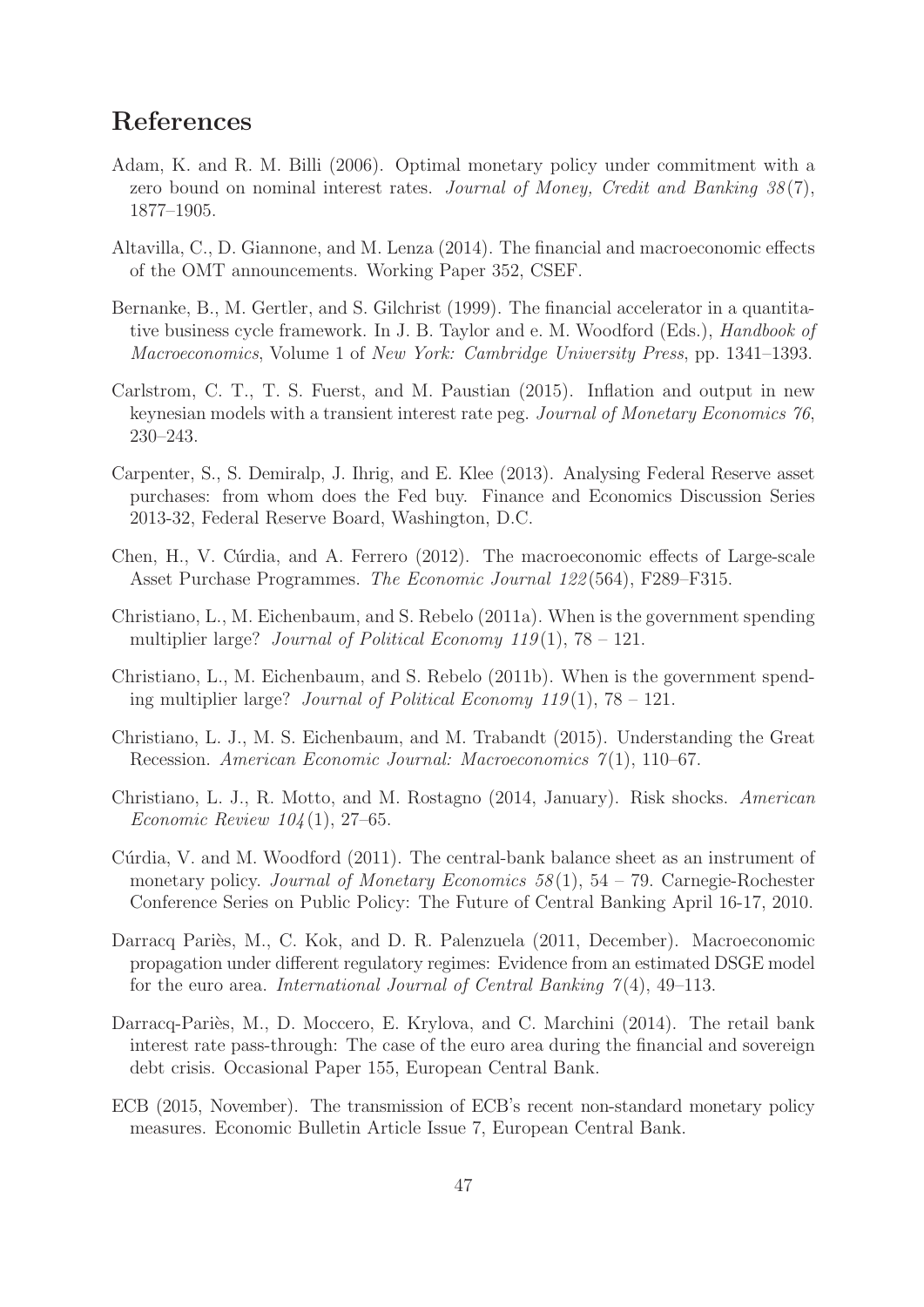- Eggertsson, G. B. and M. Woodford (2003). The zero bound on interest rates and optimal monetary policy. Brookings Papers on Economic Activity  $34(1)$ , 139–235.
- Ellison, M. and A. Tischbirek (2014). Unconventional government debt purchases as a supplement to conventional monetary policy. Journal of Economic Dynamics and Control 43, 199–217.
- Fagan, G., J. Henry, and R. Mestre (2001). An area-wide model (AWM) for the euro area. Working Paper 42, European Central Bank.
- Gerali, A., S. Neri, L. Sessa, and F. Signoretti (2010). Credit and banking in a DSGE model. Journal of Money, Credit and Banking 42, 107–141.
- Gertler, M. and P. Karadi (2011). A model of unconventional monetary policy. Journal of Monetary Economics 58, 17–34.
- Gertler, M. and P. Karadi (2013, January). QE 1 vs. 2 vs. 3. . . : A framework for analyzing Large-scale Asset Purchases as a monetary policy tool. International Journal of Central *Banking*  $9(1)$ , 5–53.
- Giannoni, M. and M. Woodford (2003a, January). Opitmal interest-rate rules: I. General theory. Working Paper 9419, NBER.
- Giannoni, M. and M. Woodford (2003b, January). Optimal interest-rate rules: II. Applications. Working Paper 9420, NBER.
- Gilchrist, S. and E. Zakrajšek (2013). The impact of the Federal Reserve's Large-scale Asset Purchase Programs on corporate credit risk. Journal of Money, Credit and Banking  $\frac{1}{5}$  (s2), 29–57.
- Hancock, D. and W. Passmore (2011). Did the Federal Reserve's MBS purchase program lower mortgage rates? Journal of Monetary Economics  $58(5)$ ,  $498 - 514$ .
- Holden, T. D. (2016). Computation of solutions to dynamic models with occasionally binding constraints. EconStor Preprints 144569, ZBW - German National Library of Economics.
- Jones, C. and M. Kulish (2013). Long-term interest rates, risk premia and unconventional monetary policy. Journal of Economic Dynamics and Control 37, 2547–2561.
- Joyce, M., Z. Liu, and I. Tonks (2013). Institutional investor portfolio allocation, quantitative easing and the global financial crisis. Working Paper 510, Bank of England.
- Joyce, M. A. S., A. Lasaosa, I. Stevens, and M. Tong (2011, September). The financial market impact of quantitative easing in the United Kingdom. International Journal of Central Banking  $7(3)$ , 113-161.
- Kühl, M. (2016). The effects of government bond purchases on leverage constraints of banks and non-financial firms. Discussion Papers 38/2016, Deutsche Bundesbank, Research Centre.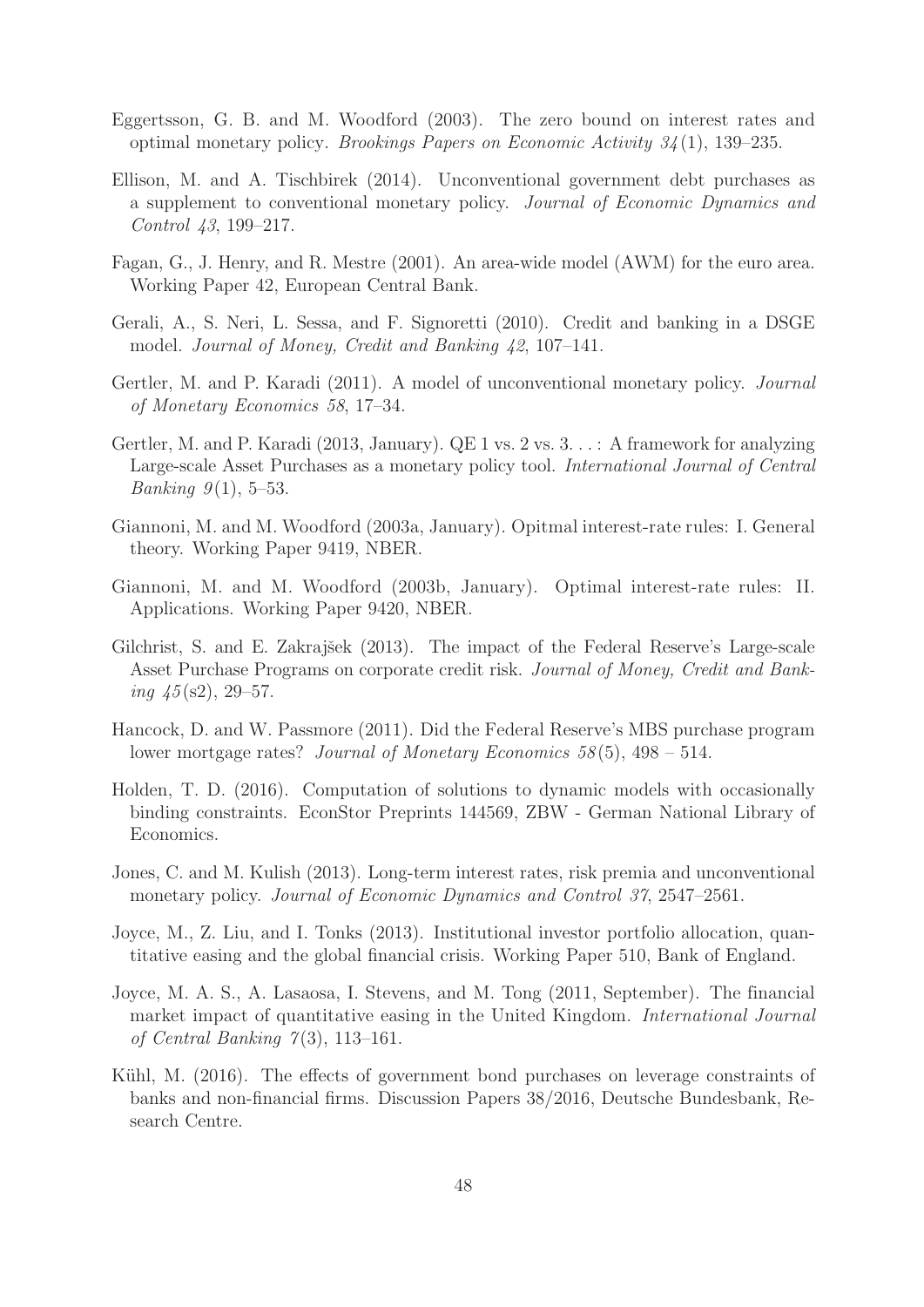- Kimball, M. (1995). The quantitative analysis of the basic neomonetarist model. Journal of Money, Credit and Banking  $27(4)$ , 1241–1277.
- Krishnamurthy, A. and A. Vissing-Jorgensen (2011). The effects of quantitative easing on interest rates: Channels and implications for policy. Brookings Papers on Economic Activity  $43(2 \text{ (Fall)}), 215-287.$
- Laseen, S. and L. E. Svensson (2011). Anticipated alternative policy rate paths in policy simulations. International Journal of Central Banking 7, 1–35.
- Mountford, A. and H. Uhlig (2009). What are the effects of fiscal policy shocks? Journal of Applied Econometrics 24 (6), 960–992.
- Rannenberg, A. (2016). Bank leverage cycles and the external finance premium. Journal of Money, Credit and Banking  $\frac{1}{8}(8)$ , 1569–1612.
- Smets, F. and R. Wouters (2005). Comparing shocks and frictions in us and euro area business cycles: A Bayesian DSGE approach. Journal of Applied Econometrics 20(2), 161–183.
- Smets, F. and R. Wouters (2007). Shocks and frictions in US business cycles: a Bayesian DSGE approach. American Economic Review 97(3) , 586–606.
- Woodford, M. (2011a). Interest and Prices: Foundations of a Theory of Monetary Policy. Princeton University Press.
- Woodford, M. (2011b). Simple analytics of the government expenditure multiplier. American Economic Journal: Macroeconomics  $3(1)$ , 1–35.
- Woodford, M. (2012). Methods of policy accommodation at the interest-rate lower bound. Proceedings - Economic Policy Symposium - Jackson Hole, 185–288.
- Woodford, M. (2016). Quantitative easing and financial stability. Discussion Paper DP11287, Centre for Economic Policy Research.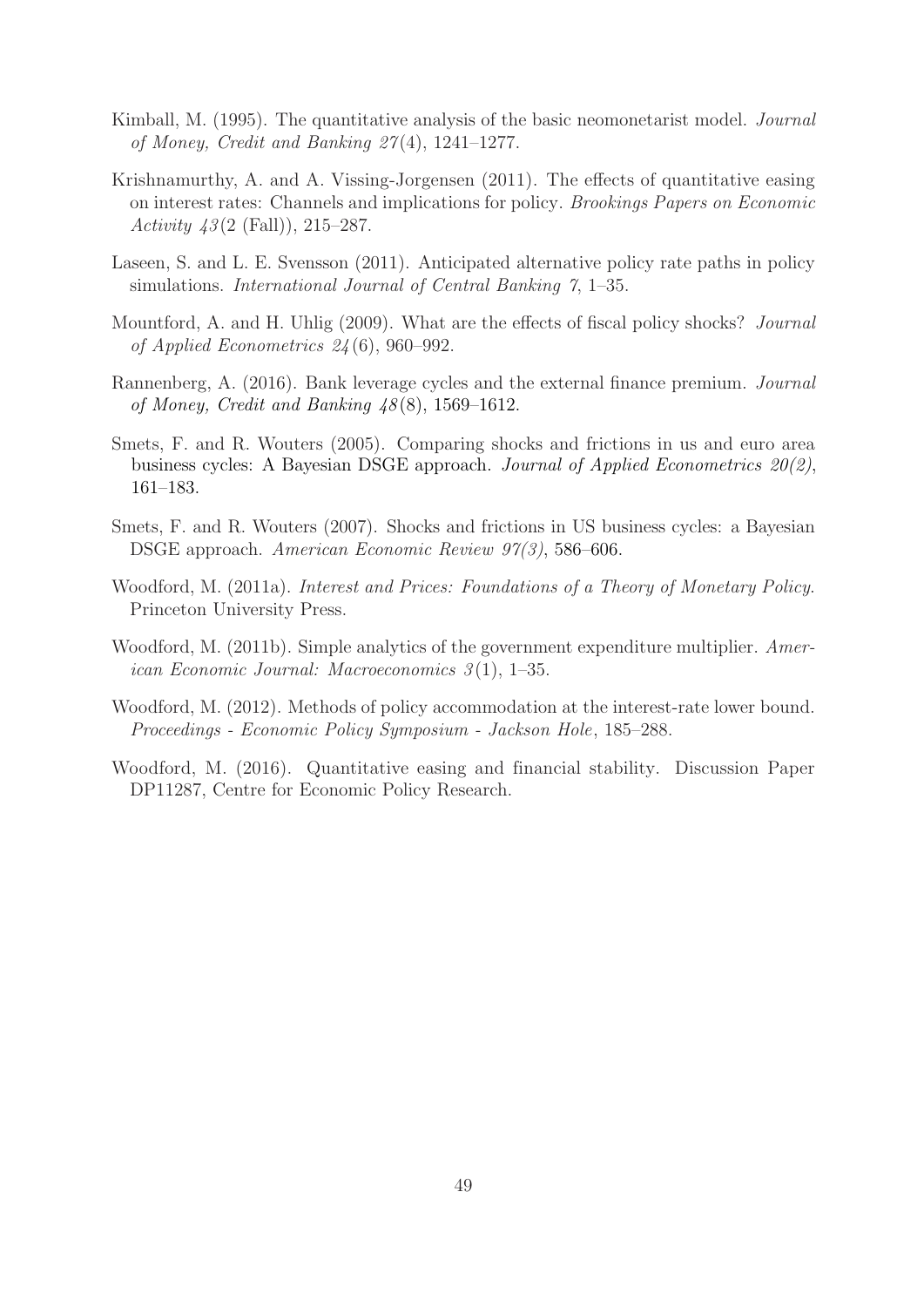# **A Estimation of the model**

### **A.1 Data**

Data for GDP, consumption, investment, employment, wages and the GDP deflator are taken from Fagan, Henry, and Mestre (2001) and Eurostat. Employment numbers replace hours. Consequently, as in Smets and Wouters (2005), hours are linked to the number of people employed  $e_t^*$  with the following dynamics:

$$
e_t^* = \beta \mathbb{E}_t e_{t+1}^* + \frac{\left(1-\beta \lambda_e\right)\left(1-\lambda_e\right)}{\lambda_e}\left(l_t^* - e_t^*\right)
$$

The three-month money market rate is the three-month Euribor taken from the ECB website, and we use backdated series for the period prior to 1999 based on national data sources. Data on MFI loans are taken from the ECB website. Data prior to September 1997 have been backdated based on national sources. Meanwhile, data on retail bank loan and deposit rates are based on official ECB statistics from January 2003 onwards, and on ECB internal estimates based on national sources in the period before that. The lending rates refer to new business rates. For the period prior to January 2003, the euroarea aggregate series have been weighted using corresponding loan volumes (outstanding amounts) by country.

For the estimation, the data were transformed as follows. We take the quarterly growth rate of GDP, consumption, investment and loans, all expressed in real terms and divided by working age population. The employment variable is also divided by working age population. Real wages are measured with respect to the consumption deflator. Interest rates and spreads are measured quarterly. With the exception of loan growth and the employment rate for which specific trend developments are not pinned down by the model, transformed data are not demeaned as the model features non-zero steady state values for such variables. A set of parameters are therefore estimated to ensure enough degrees of freedom to account for the mean values of the observed variables. Trend productivity growth  $\gamma$  captures the common mean of GDP, consumption, investment and real wage growth;  $\overline{L}$  is a level shift that we allow between the observed detrended employment rate and the model-consistent one;  $\bar{\pi}$  is the steady state inflation rate which controls for the mean of the inflation rate; and we also estimate the preference rate  $r_\beta =$  $100(1/\beta - 1)$  which, combined with  $\bar{\pi}$  and  $\gamma$ , pins down the mean of the nominal interest rate. Regarding spreads, the bank lending spread mean is related to the monopolistic markup  $r_{\mu} = 100 \left( \frac{R_{LE}-R_{BLE}}{\pi} \right)$ , while the sovereign spread mean depends on the bankers' intermediation margin  $\frac{R_{BLE}-R_D}{\pi}$  and the diversion rate  $\delta_b$ . We choose loans and lending<br>rates for the non-financial corporate sector. In principle, our model does not formally rates for the non-financial corporate sector. In principle, our model does not formally distinguish housing loans from non-housing loans, or business investment from residential investment. Nonetheless, we adopt a restrictive view on our credit frictions and interpret entrepreneurs in a strict sense as the non-financial corporate sector.

### **A.2 Calibrated parameters and prior distributions**

Some parameters are treated as fixed in the estimation. The depreciation rate of the capital stock  $\delta$  is set at 0.025 and the share of government spending in output at 18%.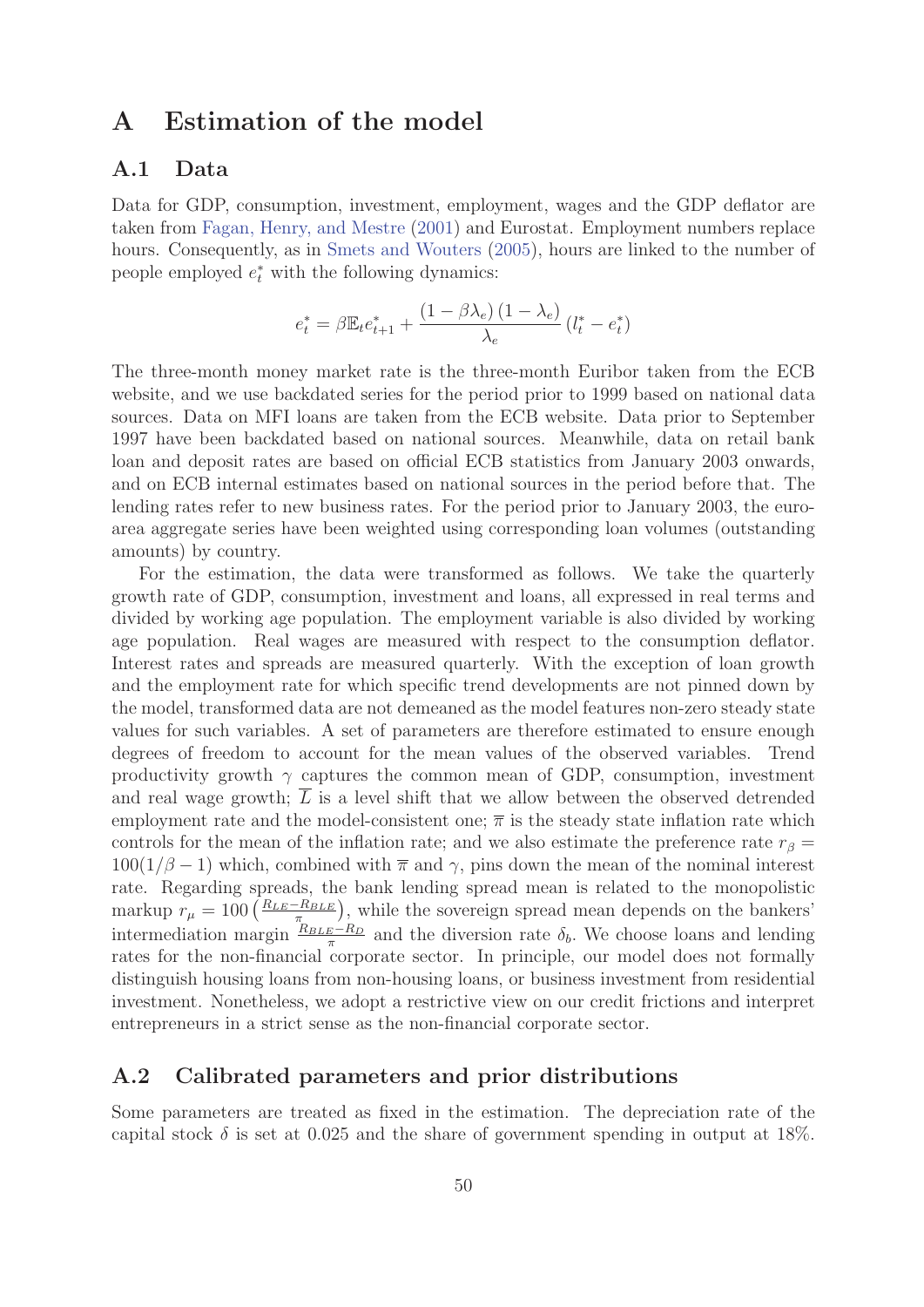The steady state labour market markup is fixed at 1.5, and we chose curvature parameters of the Kimball aggregators of 10. In the steady state calibration we fix the ratio of banks' holdings of government bonds to their loan book,  $\alpha_B = \frac{\kappa_B^B}{\kappa_B^L}$ B BSI statistics from the ECB. The total outstanding amount of sovereign debt in the , at 12%, in line with aggregate steady state is assumed at 60% of annual GDP. In order to calibrate and choose the prior distribution for the parameters in the financial block of the model, the steady state level of lending rate spreads  $\frac{R_{LLE}-R_D}{\pi}$  can be decomposed into three financial wedges.

- First, the *credit risk compensation* corresponds to the spread between the lending rate applied by loan officers and the return on the overall loan portfolio for the retail bankers:  $r_{risk} = 100 \frac{R_{LLE} - R_{LE}}{\pi}$ .
- Second, the lending rate *competitive margin* is related to the retail banking monopolistic segment which applies a markup on the financing rate provided by the bankers:  $r_{\mu} = 100 \frac{R_{LE} - R_{BLE}}{\pi}$ .
- Finally, the bank capital channel spread results from the decision problems of bankers and requires in equilibrium a higher return on private sector intermediation than on deposits,  $r_B = 100 \frac{R_{BLE} - R_D}{\pi}$ .

Starting with the entrepreneurs, we calibrate the entrepreneurs' survival probability,  $\zeta_e$ , and set the prior distributions of the monitoring costs,  $\mu_e$ , the standard deviation of the idiosyncratic shock,  $\sigma_e$ , and the limited seizability parameter,  $\chi_e$ , in order to match four macroeconomic stylised facts: the default frequency for firms of 0.7%; the credit risk compensation on the lending rate of 50 bps (in annual terms), which broadly corresponds to one-third of the sample mean of the lending spreads; the overall external finance premium 100  $\left(\frac{R_{KK}}{R_{LE}} - 1\right)$  of 200 bps (in annual terms); and the average corporate loan to GDP ratio over our sample.

Then, the competitive margin  $r_{\mu}$  is a free parameter in the estimation, and its prior distribution has a mean of 40 bps (in annual terms). We also estimate the Calvo lottery parameter related to the retail lending rate setting,  $\xi_E^R$ , for which we choose a relatively<br>uniformative prior distribution. Let us now consider the banks is parameter space. In uninformative prior distribution. Let us now consider the banker's parameter space. In the steady state, equation (30), which links bank leverage to intermediation spreads, is given by

$$
\lambda_b \widetilde{\kappa}_B / \zeta_b = \beta \gamma^{-\sigma_C} \left( \frac{r_B}{100} \widetilde{\kappa}_B + \frac{r_\mu}{100} \kappa_B^l + R_D \right) \left( \lambda_b \widetilde{\kappa}_B + (1 - \zeta_b) \right).
$$

Assuming a fixed ratio of government bonds to loans in bank balance sheet,  $\alpha_B$ , then this relation can be re-written as

$$
\beta \gamma^{-\sigma_C} \left( \frac{r_B}{100} + \frac{r_\mu}{100(1 + \delta_b \alpha_B)} \right) = \frac{\lambda_b \widetilde{\kappa}_B - \zeta_b}{\widetilde{\kappa}_B \left( \zeta_b + \lambda_b \widetilde{\kappa}_B \frac{\zeta_b}{(1 - \zeta_b)} \right)}.
$$
(42)

For given values of  $\lambda_b$  and  $\zeta_b$ , intermediation spreads are a non-monotonic function of bank leverage,  $f_{\lambda_b,\zeta_b}(\widetilde{\kappa}_B)$ . Moreover, steady state levels for the intermediation spreads and bank leverage can be consistent with multiple combinations of  $\lambda_b$  and  $\zeta_b$ . Therefore, in order to reduce the parameter space in the estimation and to bring back monotonicity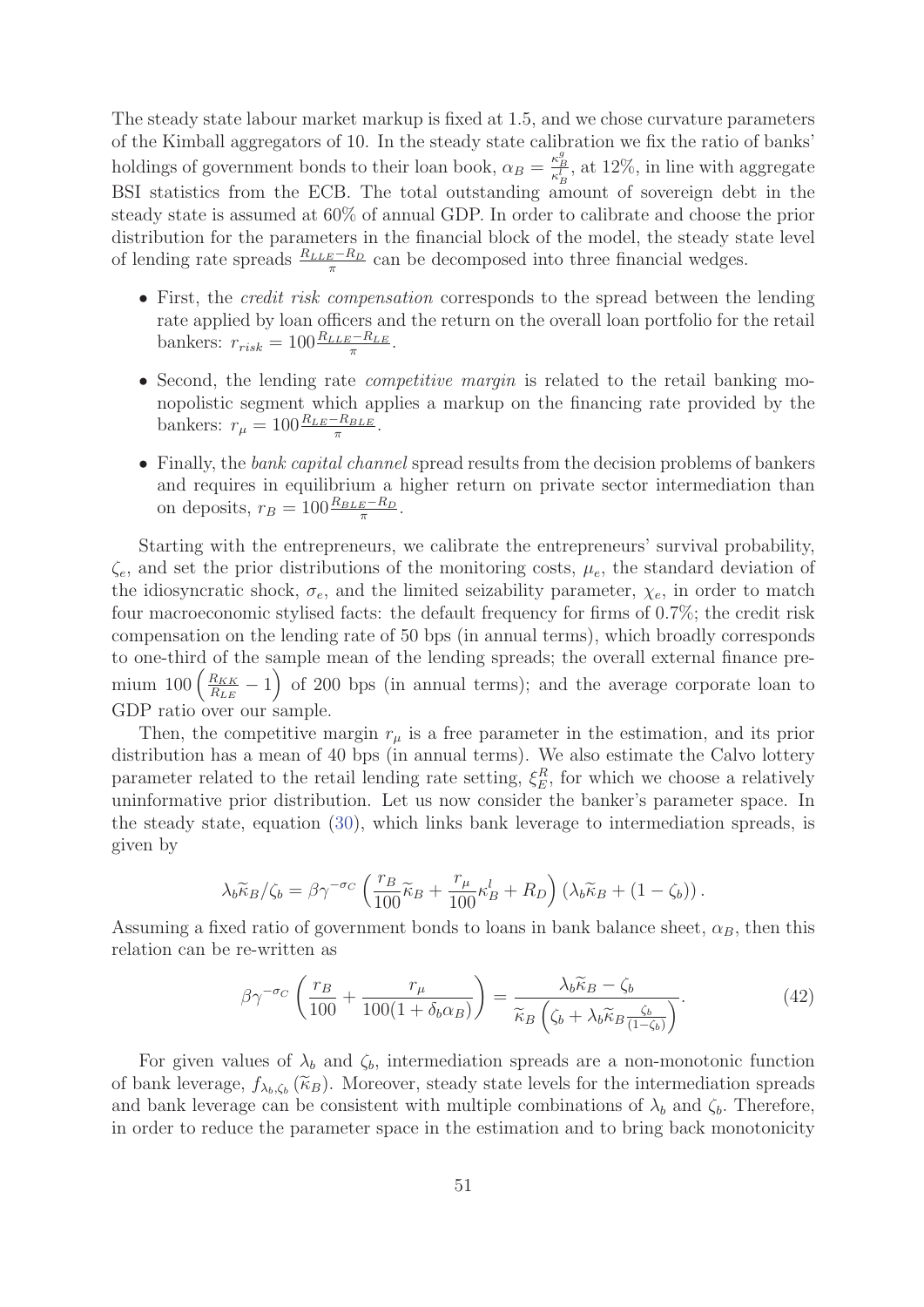in this steady state relationship, we restrict the steady state allocations for values of  $\widetilde{\kappa}_B^*(\lambda_b, \zeta_b)$  which maximise  $f_{\lambda_b, \zeta_b}(\widetilde{\kappa}_B)$ . This is the case for

$$
\lambda_b \widetilde{\kappa}_B^* = \zeta_b + \sqrt{\zeta_b} \tag{43}
$$

implying intermediation spreads of

$$
\beta \gamma^{-\sigma_C} \left( \frac{r_B}{100} + \frac{r_\mu}{100(1 + \delta_b \alpha_B)} \right)^* = \frac{(1 - \zeta_b)}{\widetilde{\kappa}_B \left( \zeta_b + \sqrt{\zeta_b} \right)}.
$$
\n(44)

Under such constraints, the intermediation spread  $\frac{r_B}{100} + \frac{r_\mu}{100(1+\delta_b\alpha_B)}$  is a decreasing<br>tion of bank lowers  $\widetilde{\kappa}$ , which depends only on  $\zeta$ . Moreover, bank lowers and the function of bank leverage  $\widetilde{\kappa}_B$  which depends only on  $\zeta_b$ . Moreover, bank leverage and the survival probability of bankers determine uniquely the diversion rate parameter  $\lambda_b$ . Then, in our calibration strategy, we first set  $\tilde{\kappa}_B$  at 8 (i.e "weighted" capital ratio of 12.5%). After that, we estimate  $\zeta_b$ , choosing a prior mean which implies a bank capital channel spread  $r_B$  of around 50 bps (in annual terms). This is consistent with a prior value for  $\lambda_b$ of around 0.3. Finally, the steady state value of initial transfers to new bankers,  $\Psi_B$ , is endogenously set so that the bank net worth accumulation holds (see equation (14)).

From the first-order conditions of the bankers' decision problem (12) and (13), we see that the steady state level of sovereign spread is linked to  $r_B$  by

$$
\delta_b \frac{(R_G - R_D)}{\pi} = \frac{r_B}{100}.\tag{45}
$$

We estimate  $\delta_b$  using a prior distribution of mean 2. We set the geometric decay of the perpetual coupons on sovereign bond  $\tau<sub>q</sub>$  so that the duration of the securities is 10 years. The initial coupon level is adjusted to ensure that the steady state sovereign bond price  $Q_B$  equals 1. Regarding households' portfolio decisions, the adjustment cost parameter on the holding of sovereign securities,  $\chi_H$ , is left free in the estimation, choosing a prior distribution of a mean 0.1. For the household first-order condition on sovereign bond holdings to be consistent with the steady state sovereign spread and the share of bank holding of sovereign bonds, we let  $\overline{B}_H$  clear the steady state relationship associated with equation (1).

# **B Optimal stabilisation without asset purchases and in the absence of the lower bound on nominal interest rates**

This section complements Section 5.2 in the main text and presents in greater detail in the derivation policy efficiency curves without asset purchases and neglecting the incidence of the lower bound on interest rates. We run a grid of weights on inflation in the policymaker loss function, and we plot in Figure 16, for every combination of weights, the theoretical second moments for inflation on the y-axis and the model-consistent output gap on the x-axis. We then repeat the same grid with three different values for the penalty on interest rate volatility. The resulting curves represent efficiency frontiers reflecting the optimal tradeoff between inflation and output gap stabilisation. Furthermore, point **E** shows the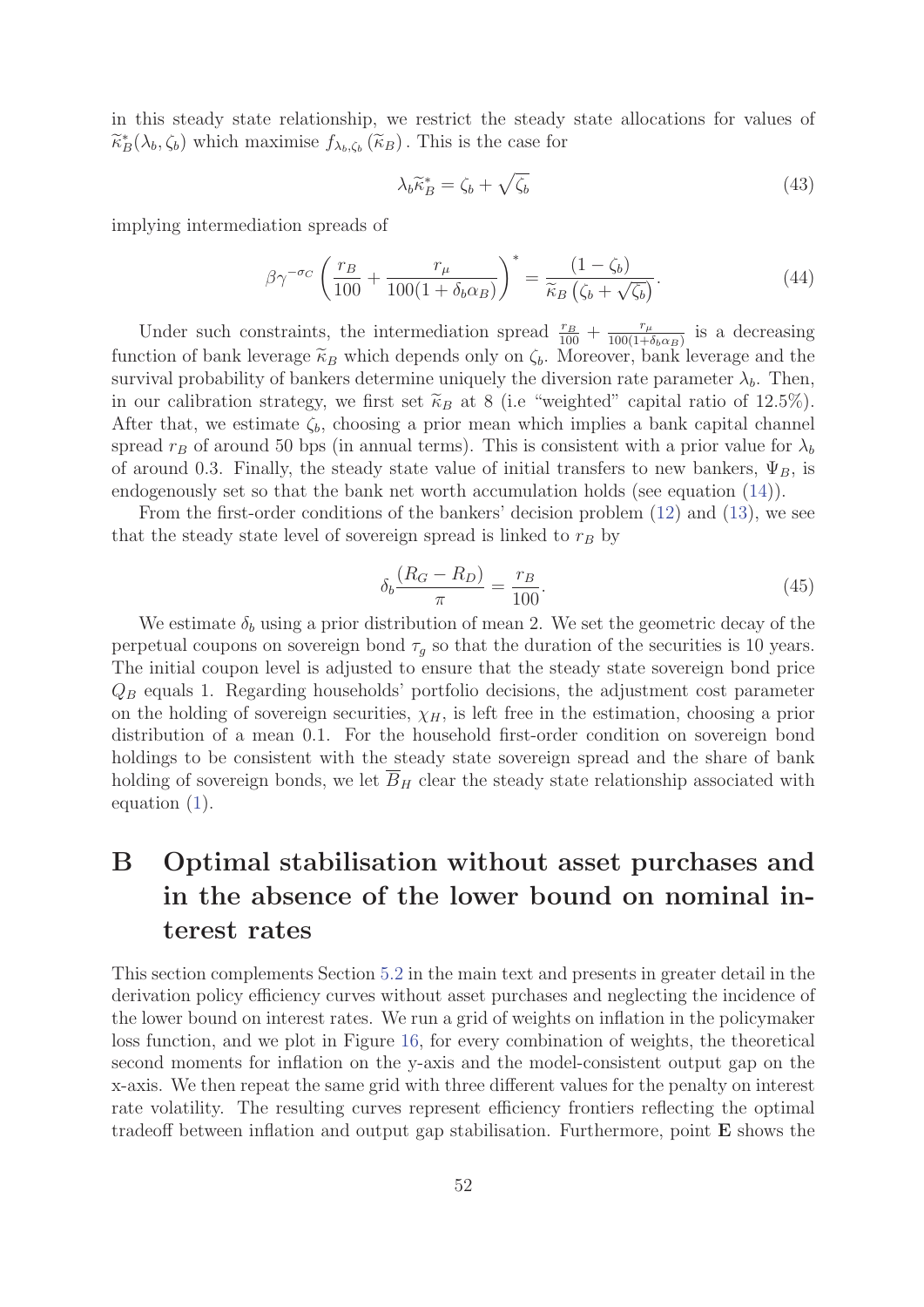corresponding macroeconomic standard deviations under the estimated Taylor rule.

As expected, the estimated Taylor rule delivers a macroeconomic performance that is sizeably inferior to the optimal policy allocation: point **E** in Figure 16 lies well within the convex area delimited by the efficiency curves. The optimal policy implementing the same inflation (output gap) volatility as the estimated rule would lead to a standard deviation for the output gap (inflation) that is almost twice (three times) lower. Figure 16 also shows that increasing the penalty on interest rate volatility worsens the performance of optimal policy, but the stabilisation costs in terms of output and inflation are limited across a wide range of policy preferences. Indeed, for very "hawkish" policymakers (at the extreme right of the efficiency curve), the highest interest rate penalty (see red dotted curve labelled Case 2) increases output and inflation standard deviations by less then 0.1 pp and 0.05 pp, respectively, compared to the benchmark case (see black curve). For "dovish" policymakers however (towards the extreme left of the efficiency curve), the stabilisation costs become significant, and particularly so for output gap volatility.



Figure 16: Efficiency frontiers for different penalty on the interest rate volatility

# **C Technical implementation for different information sets regarding ad hoc programmes**

In this section we present the technicalities behind the investigation of different information sets for the agents, i.e. the communication strategy of the central bank, as done in